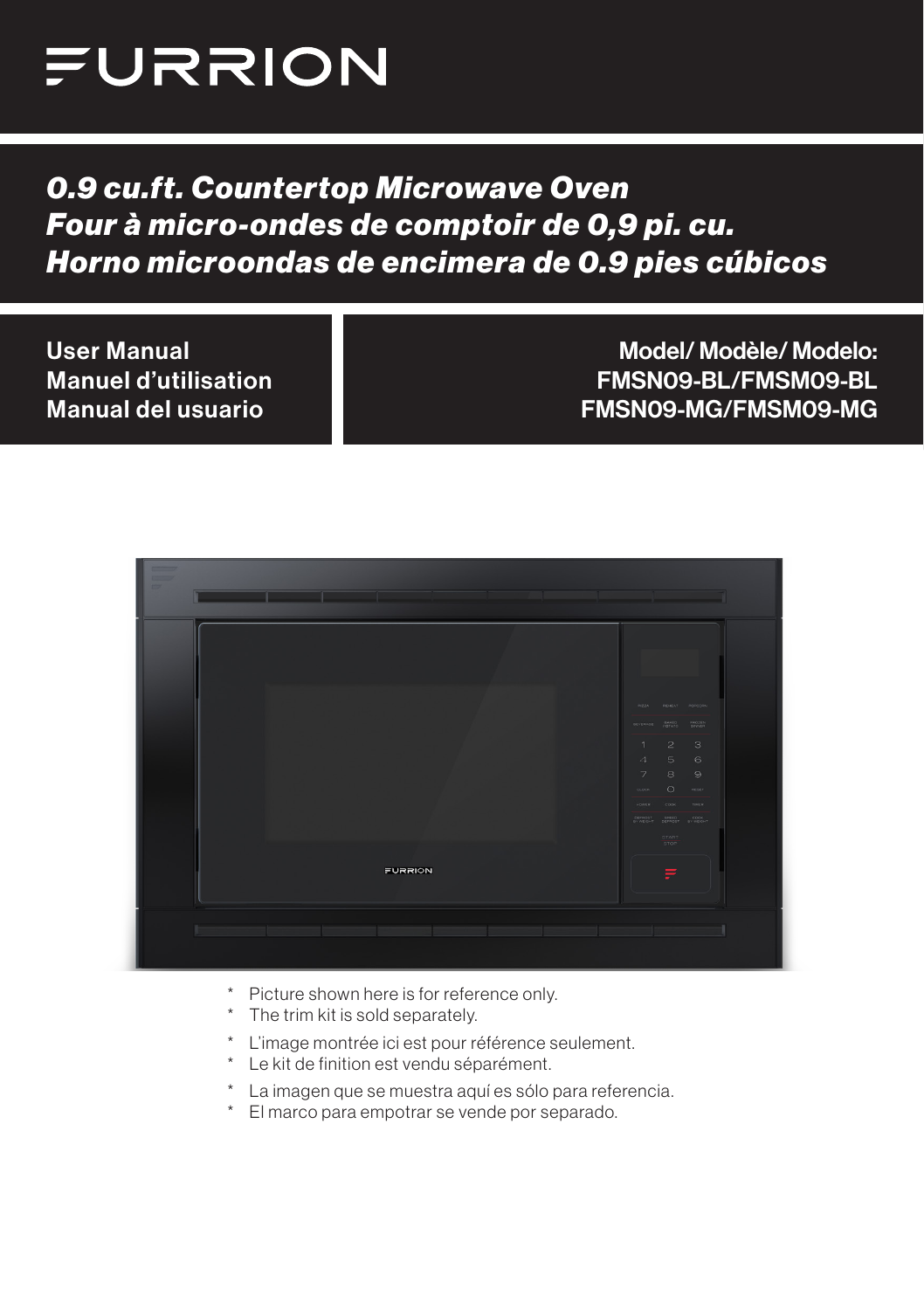# Welcome

1

Thank you for purchasing this Furrion® 0.9 cu. ft. Microwave Oven. Before operating your new product, please read these instructions carefully. This instruction manual contains information for safe use, installation and maintenance of the product.

Please keep this instruction manual in a safe place for future reference. This will ensure safe use and reduce the risk of injury. Be sure to pass on this manual to new owners of this product.

The manufacturer does not accept responsibility for any damages due to not observing these instructions.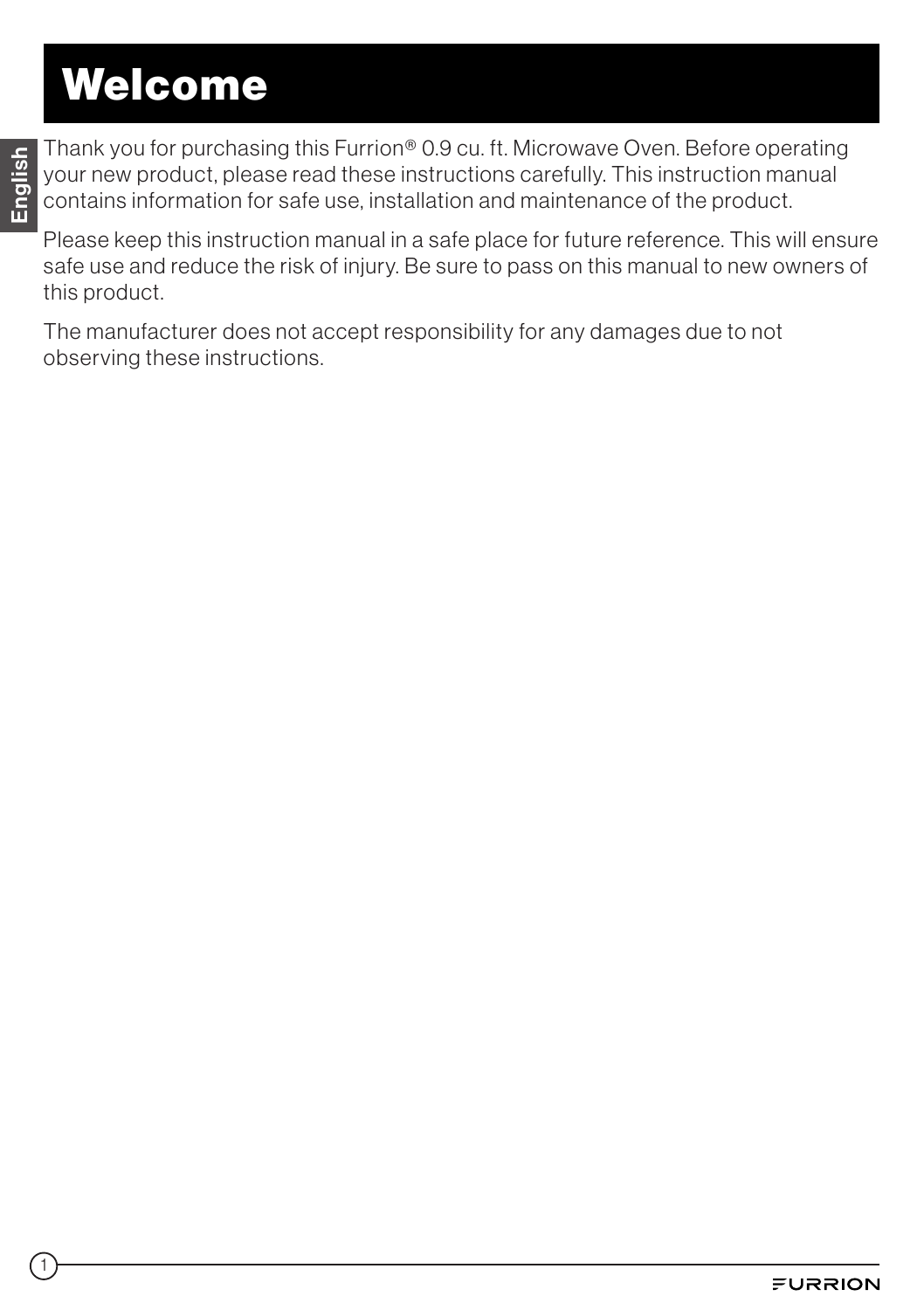# **Table of Contents**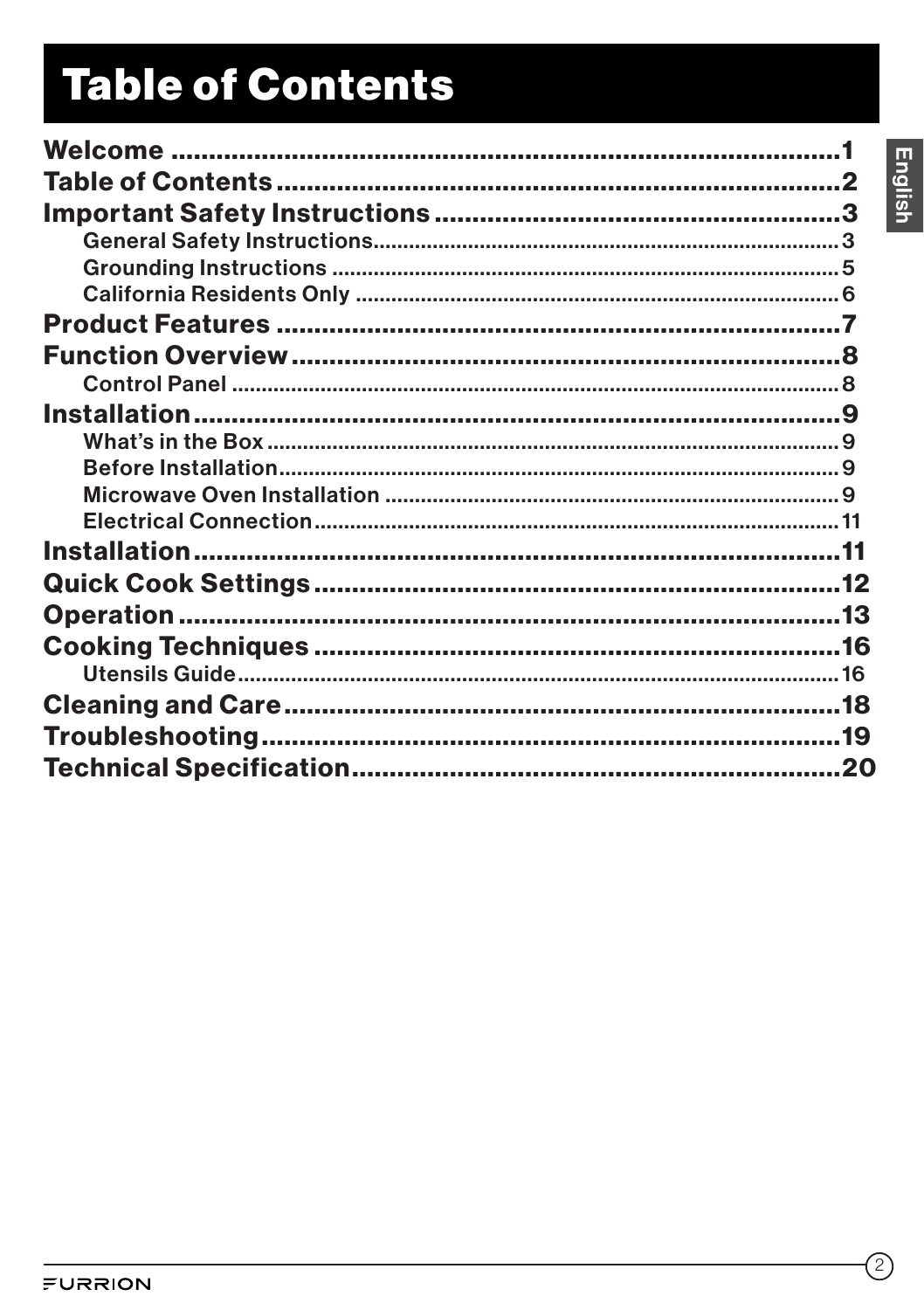# Important Safety Instructions

#### PRECAUTIONS TO AVOID POSSIBLE EXPOSURE TO EXCESSIVE MICROWAVE ENERGY

- Do not attempt to operate this oven with the door-open since opendoor operation can result in harmful exposure to microwave energy. It is important not to defeat or tamper with the safety interlocks.
- 2. Do not place any object between the oven front face and the door or allow dirt or cleaner residue to accumulate on sealing surfaces.
- 3. Do not operate the oven if it is damaged. It is particularly important that the oven door close properly and that there is no damage to the:
	- a. Door (bent),
	- b. Hinges and latches (broken or loosened),
	- c. Door seals and sealing surfaces.
- 4. The oven should not be adjusted or repaired by anyone except properly qualified service personnel.

## General Safety **Instructions**

When using electrical appliances, basic safety precautions should be followed, including the following:

WARNING - To reduce the risk of burns. electric shock, fire, injury to persons or exposure to excessive microwave energy:

- 1. Read all instructions before using the appliance.
- 2. Read and follow the specific "PRECAUTIONS TO AVOID POSSIBLE EXPOSURE TO EXCESSIVE MICROWAVE ENERGY" on page 3.
- 3. This appliance must be grounded. Connect only to properly grounded outlet. See "GROUNDING INSTRUCTIONS" section.
- 4. Install or locate this appliance only in accordance with the provided installation instructions.
- 5. Do not operate the oven when empty.
- 6. Some products such as whole eggs and sealed containers - for example, closed glass jars - are able to explode and should not be heated in this oven.
- 7. Use this appliance only for its intended use as described in this manual. Do not use corrosive chemicals or vapors in this appliance. This type of oven is specifically designed to heat, cook, or dry food. It is not designed for industrial or laboratory use.
- 8. As with any appliance, close supervision is necessary when used by children.
- 9. To reduce the risk of fire in the oven cavity:
	- a. Do not overcook food. Carefully attend appliance when paper, plastic, or other combustible materials are placed inside the oven to facilitate cooking.
	- b. Remove wire twist-ties from paper or plastic bags before placing bag in oven.
	- c. If materials inside the oven should ignite, keep oven door closed, turn oven off, and disconnect the power cord or shut off power at the fuse or circuit breaker panel.
	- d. Do not use the cavity for storage purposes. Do not leave paper products, cooking utensils or food in the cavity when not in use.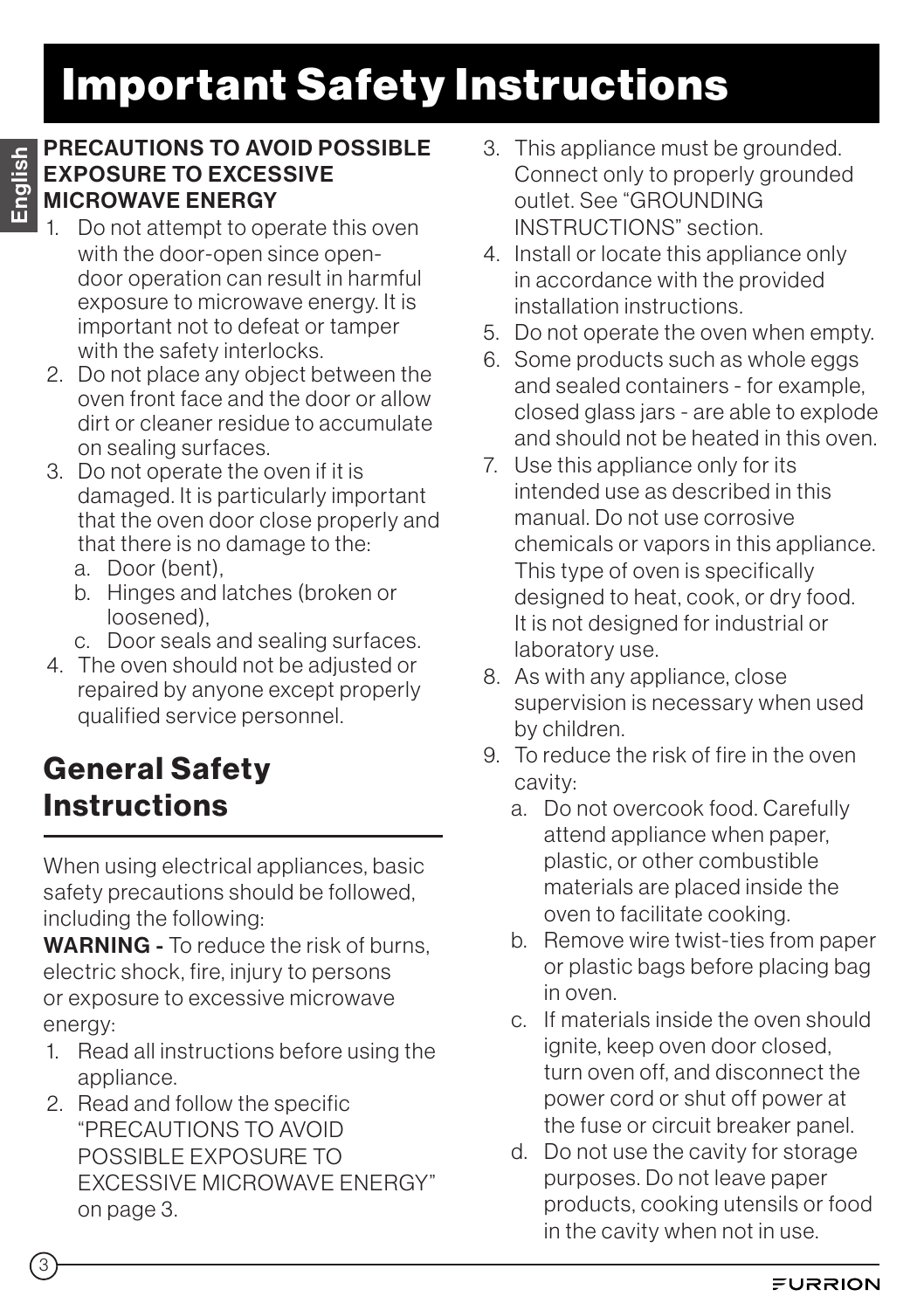- 13. The contents of feeding bottles and baby jars should be stirred or shaken and the temperature should be checked before serving in order to avoid burns.
- 14. Cooking utensils may become hot because of heat transferred from the heated food. Potholders may be needed to handle the utensil.
- Important Safety Instructions
- 10. Liquids, such as water, coffee, or tea are able to be overheated beyond the boiling point without appearing to be boiling due to surface tension of the liquid. Visible bubbling or boiling when the container is removed from the microwave oven is not always present. THIS COULD RESULT IN VERY HOT LIQUIDS SUDDENLY BOILING OVER WHEN A SPOON OR OTHER UTENSIL IS INSERTED INTO THE LIQUID. To reduce the risk of injury to person:
	- a. Do not overheat the liquid.
	- b. Stir the liquid both before and halfway through heating it.
	- c. Do not use straight-sided containers with narrow necks.
	- d. After heating, allow the container to stand in the microwave oven for a short time before removing the container.
	- e. Use extreme care when inserting a spoon or other utensil into the container.
- 11. Do not heat oil or fat for deep-frying. It is difficult to control the temperature of oil in microwave oven.
- 12. Pierce foods with heavy skins such as potatoes, whole squash, apples and chestnuts before cooking.
- 15. Do not cover or block any openings on the appliance.
- 16. Do not store or use this appliance outdoors. Do not use this product near water, for example, near a kitchen sink, in a wet basement, near a swimming pool, or similar locations.
- 17. Do not operate this appliance if it has a damaged cord or a plug, if it is not working properly or if it has been damaged or dropped.
- 18. Do not immerse cord or plug in water. Keep cord away from heated surface. Do not let cord hang over edge of table or counter.
- 19. Use only thermometers, which are specifically designed for use in microwave ovens.
- 20.Do not operate any heating or cooking appliance beneath this appliance.
- 21. Be certain the glass tray and roller rings are in place when you operate the oven.
- 22.This appliance should be serviced only by qualified service personnel, contact nearest authorized service facility for examination, repair, or adiustment.
- 23.When cleaning surfaces of door and oven that comes together on closing the door, use only mild, nonabrasive soaps, or detergents applied with a sponge or soft cloth.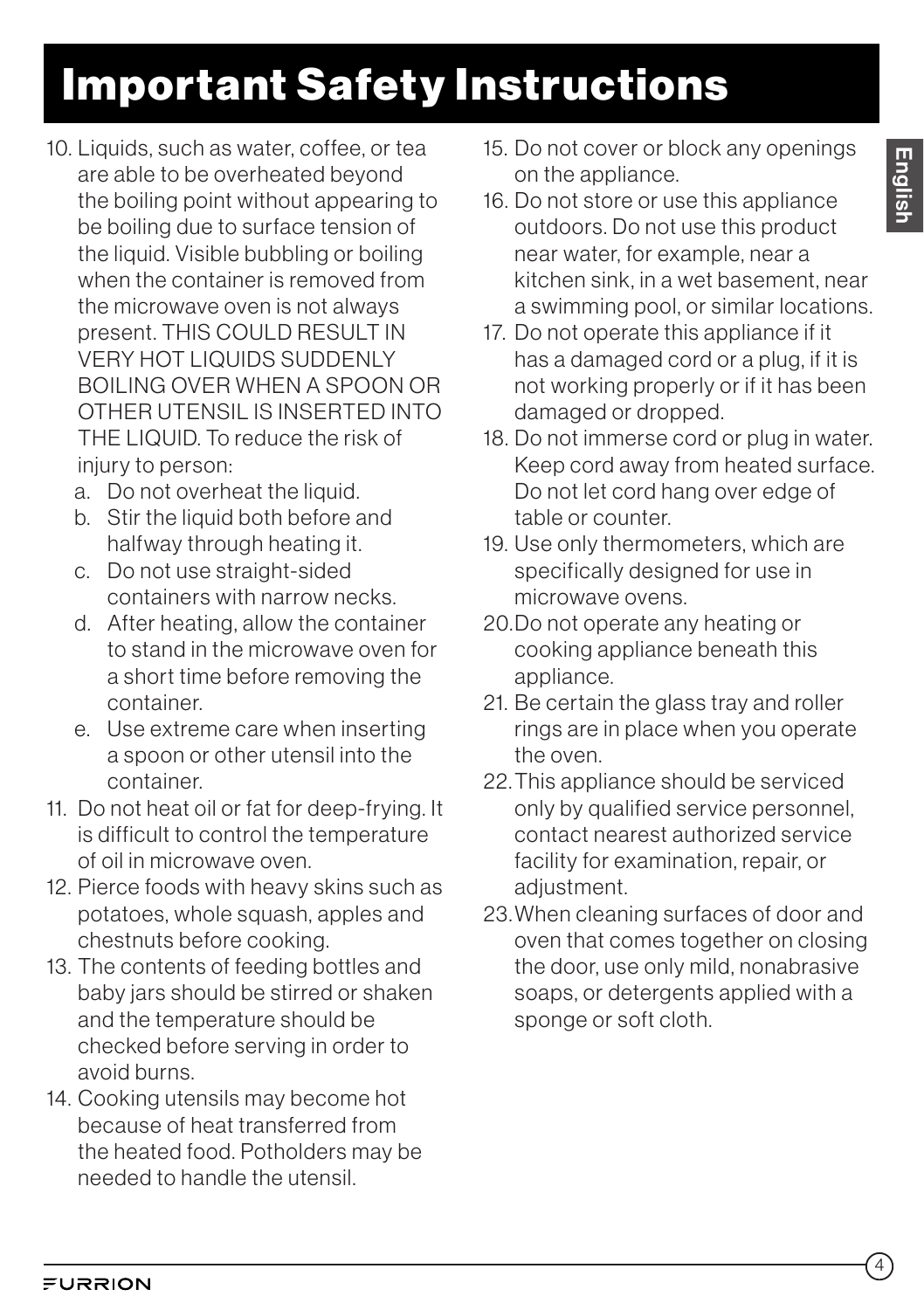# Important Safety Instructions

24.This equipment generates, uses and can radiate radio frequency energy and, if not installed and used in accordance with the instructions, may cause harmful interference to radio communications. However, there is no guarantee that interference will not occur in a particular installation. If this equipment does cause harmful interference to radio or television reception, which can be determined by turning the equipment off and on, the user is encouraged to try to correct the interference by one or more of the following measures:

- Reorient or relocate the receiving antenna.
- Increase the separation between the equipment and receiver.
- Connect the equipment into an outlet on a circuit different from that to which the receiver is connected.
- Consult the dealer or an experienced radio/TV technician for help.

## **A** CAUTION

- NOTICE: PACEMAKERS Most pacemakers are shielded from interference from electronic products, including microwaves. However, patients with pacemakers may wish to consult their physicians if they have concerns.
- Changes or modifications not expressly approved by the party responsible for compliance could void the user's authority to operate the product.

## Grounding Instructions

This appliance must be grounded. In the event of an electrical short circuit, grounding reduces risk of electric shock by providing an escape wire for the electric current.

WARNING - Improper use of the grounding plug can result in a risk of electric shock.

Consult a qualified electrician or serviceman if the grounding instructions are not completely understood, or if doubt exists as to whether the appliance is properly grounded, and either:

- 1) If it is necessary to use an extension cord, use only a 3-wire extension cord that has a 3-blade grounding plug and a 3-slot receptacle that will accept the plug on the appliance. The marked rating of the extension cord shall be equal to or greater than the electrical rating of the appliance, or
- 2) Do not use an extension cord. If the power supply cord is too short, have a qualified electrician or serviceman install an outlet near the appliance.

## Electrical Requirements

The electrical requirements are a 120 volt, 60 Hz, AC only, 15 amp or 20 amp dedicated circuit. It is recommended that a separate circuit serving only the oven be provided. The oven is equipped with a 3-prong grounding plug. It must be plugged into a wall receptacle that is properly installed and grounded.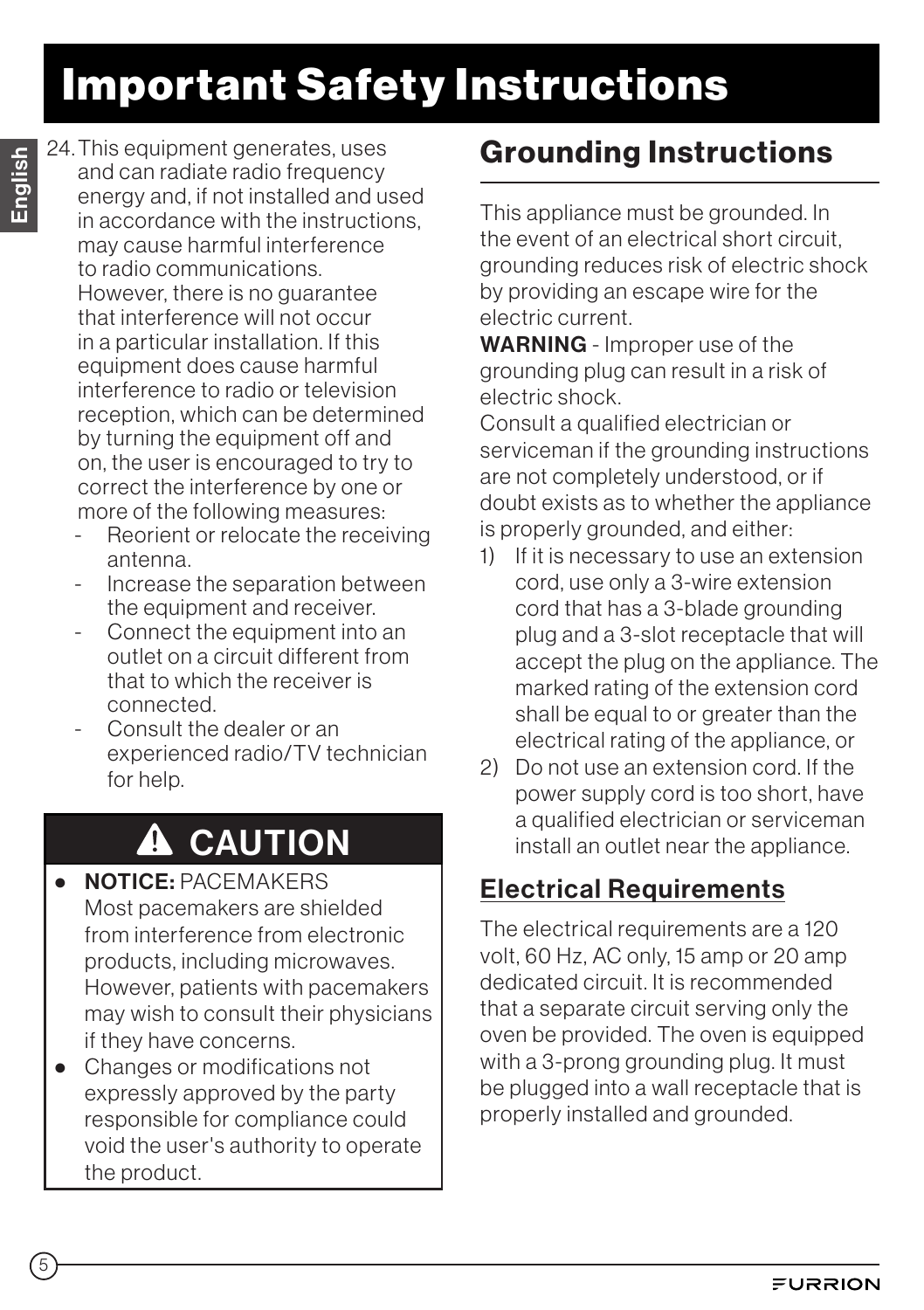# Important Safety Instructions

### Power Supply Cord

- 1. A short power supply cord is provided to reduce the risks resulting from becoming entangled in or tripping over a longer cord.
- 2. Longer cord sets or extension cords are available and may be used if care is exercised in their use.
- 3. If long cord or extension cord is used:
	- a) The marked electrical rating of the cord set or extension cord should be at least as great as the electrical rating of the appliance.
	- b) The extension cord must be a grounding-type 3-wire cord, and the longer cord should be arranged so that it will not drape over the counter top or table top where it can be pulled on by children or tripped over unintentionally.

### NOTES:

If you have any questions about the grounding or electrical instructions, consult a qualified electrician or service person.

Neither manufacturer nor the dealer can accept any liability for damage to the oven or personal injury resulting from failure to observe the electrical connection procedures.

## Radio or TV Interference

English

Should there be any interference caused by the microwave oven to your radio or TV, check that the microwave oven is on a different circuit, relocate the radio or TV as far away from the oven as feasible or check position and signal of receiving antenna.

## California Residents Only

# **A** CAUTION

Cancer and Reproductive Harm – www.P65Warnings.ca.gov

## SAVE THESE INSTRUCTIONS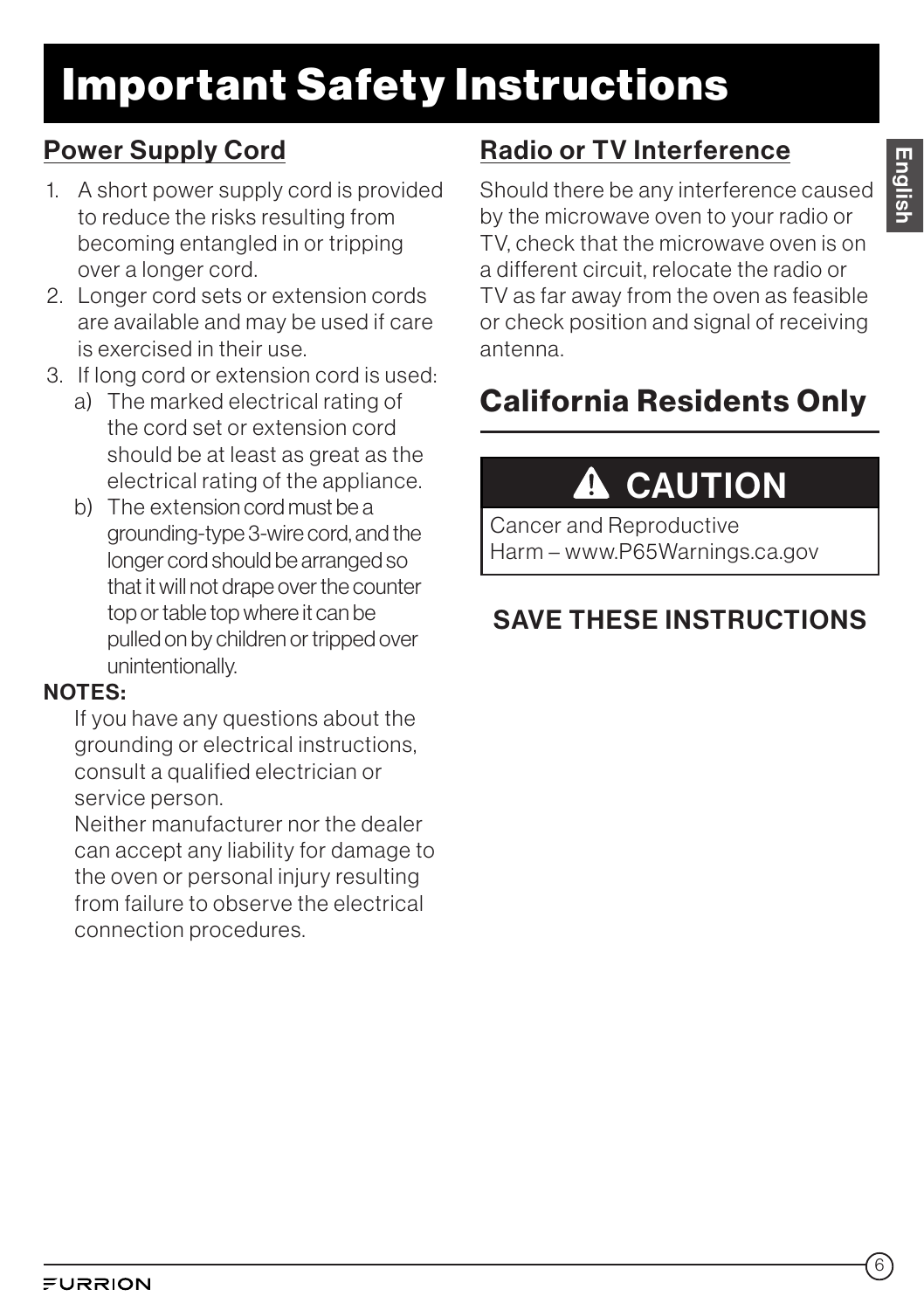# Product Features



| <b>Item</b>     | <b>Description</b>      |
|-----------------|-------------------------|
|                 | Door Safety Lock System |
| (2)             | Oven Window             |
| .3 <sub>2</sub> | <b>Roller Ring</b>      |
|                 | Shaft                   |

| ltem           | <b>Description</b>                                                             |
|----------------|--------------------------------------------------------------------------------|
| 5              | Glass Tray                                                                     |
| 6              | Door Release Button                                                            |
| $\overline{7}$ | <b>Control Panel</b>                                                           |
| 8              | Wave Guide (Please do<br>not remove the mica plate<br>covering the wave guide) |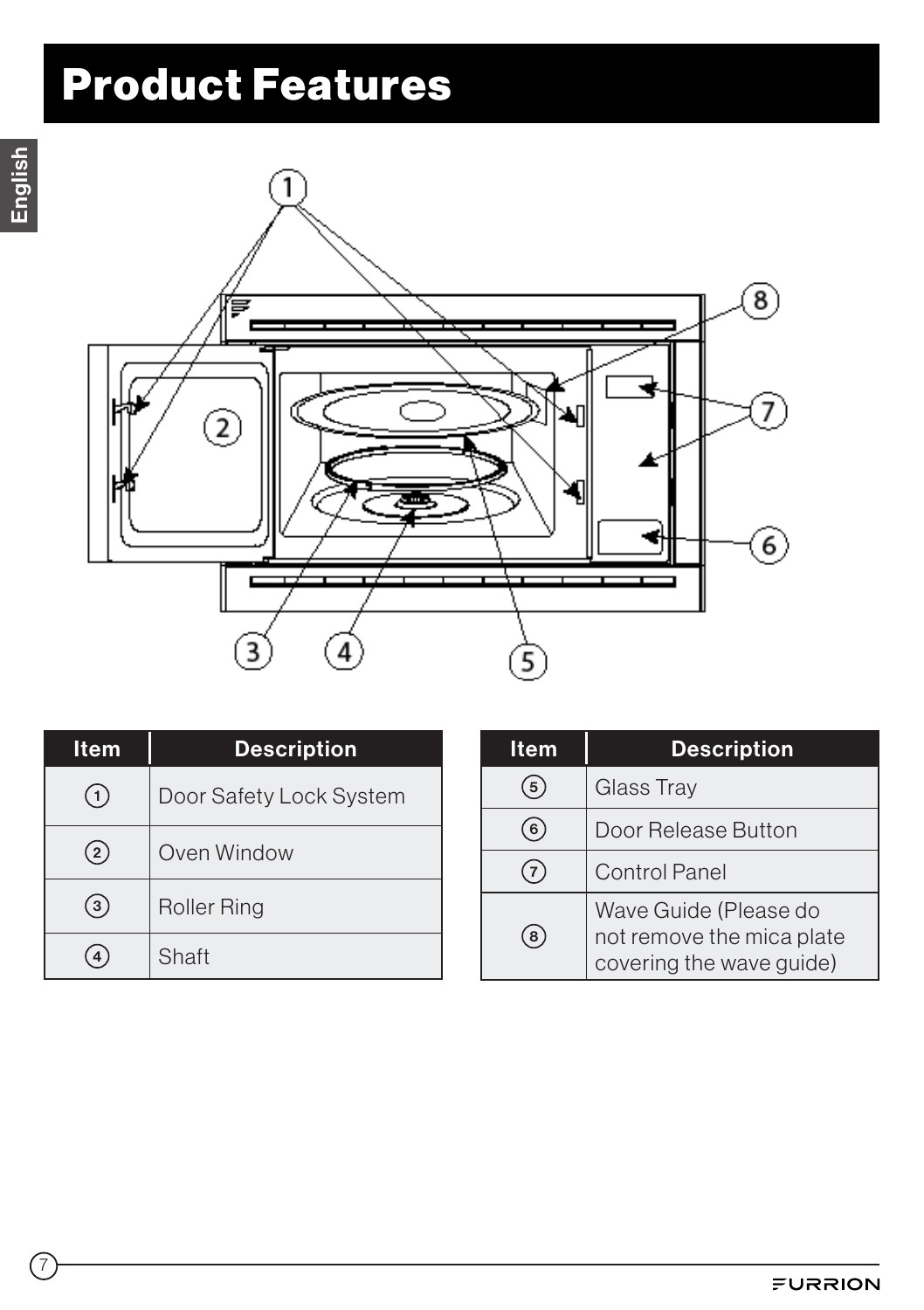# Function Overview

## Control Panel DISPLAY

| PIZZA                    | REHEAT POPCORN                                           |                         |
|--------------------------|----------------------------------------------------------|-------------------------|
|                          |                                                          |                         |
| <b>BEVERAGE</b>          | <b>BAKED</b><br>POTATO                                   | FROZEN<br><b>DINNER</b> |
| 1                        | 2                                                        | З                       |
| $\overline{\mathcal{A}}$ | 5                                                        | $\overline{\bigcirc}$   |
| 7                        |                                                          |                         |
| <b>CLOCK</b>             |                                                          | <b>RESET</b>            |
| POWER                    | COOK                                                     | TIMER                   |
|                          | DEFROST SPEED COOK<br>BYWEIGHT DEFROST BYWEIGHT<br>SPEED |                         |
|                          | <b>START</b><br>STOP                                     |                         |
|                          |                                                          |                         |
|                          | <b>STAR</b>                                              |                         |
|                          |                                                          |                         |

Cooking time, power, indicators and present time are displayed.

### QUICK COOK BUTTONS

Instant settings to cook popular foods

### NUMBER PADS (0-9)

Touch to set time or weight

#### CLOCK

Use to set the time of day.

#### RESET

Use to clear all previous settings or set the child lock.

#### POWER

Use to set power level or to check power level during cooking.

### COOK

Use for multi-stage cooking. It enables cooking at multiple power and time settings automatically.

### TIMER

Timer functions independently, even while a cooking program is in process.

### DEFROST BY WEIGHT

Programmed defrosting based on the weight of the foods to be defrosted.

### SPEED DEFROST

SPEED DEFROST based on the time you entered.

### COOK BY WEIGHT

Programmed cooking based on the weight of the foods to be cooked.

#### START/STOP

Touch to start or stop cooking.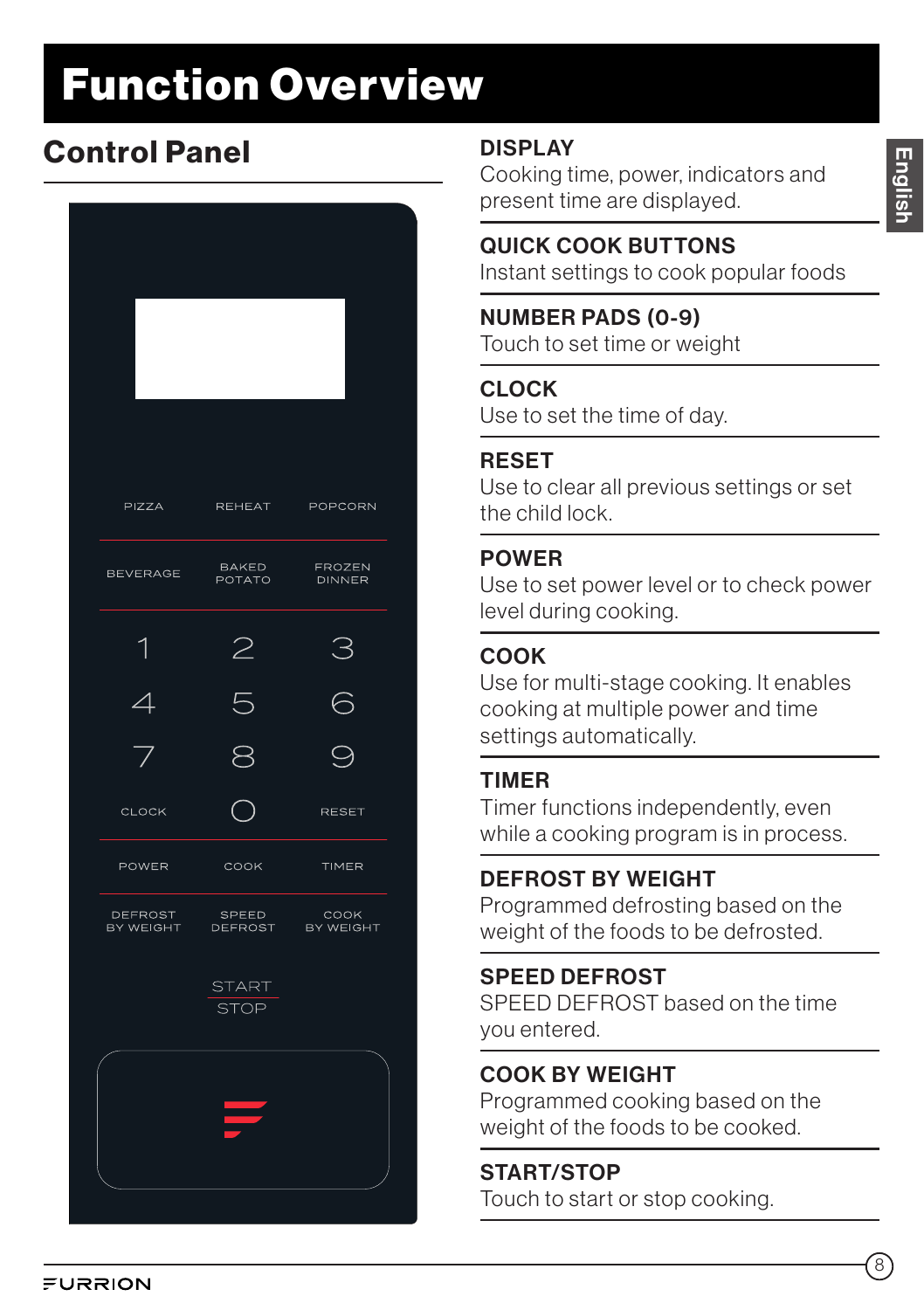## What's in the Box

Make sure all the following items are included in the packaging. If any item is damaged or missing, contact your

- dealer. ● Microwave Oven Body
- Glass Tray x 1
- Glass Tray Roller Ring x 2
- Instruction Manual
- Warranty Leaflet
- Trim Kit
	- Long Strip x 2
	- Short Strip x 2
	- Mounting Screws x 8:
		- PMA screws M4x12mm x 4
		- KA screws M4x20mm x 4
	- Metal Bracket x 2

\* For model FMSM09-BL & FMSM09- MG only.

## Before Installation

- 1. Make sure that all the packing materials are removed from the inside of the door.
- 2. Check the oven for any damage, such as misaligned or bent door, damaged door seals and sealing surface, broken or loose door hinges and latches and dents inside the cavity or on the door. If there is any damage, do not operate the oven but contact qualified service personnel.
- 3. This microwave oven must be placed on a flat, stable surface to hold its weight and the heaviest food likely to be cooked in the oven.
- 4. Do not place the oven where heat, moisture, or high humidity are generated, or near combustible materials.
- 5. For correct operation, the oven must have sufficient airflow. Do not cover or block any openings on the appliance. Do not remove feet on which oven stands.
- 6. Do not operate the oven without glass tray, roller support, and shaft in their proper positions.
- 7. Make sure that the power supply cord is undamaged and does not run under the oven or over any hot or sharp surface.
- 8. The socket must be accessible so that it can be easily unplugged in an emergency.

## Microwave Oven Installation

## Cabinet Preparation

- 1. Select a suitable place that is not susceptible to moisture.
- 2. Mark and cutout an opening in the cabinet according to the dimensions outlined in the table. (Fig. 1) NOTE: If a range oven is installed under the microwave oven, 1 inch minimum clearance must be reserved from the bottom of the microwave oven to the top of the range oven, refer to E dimension.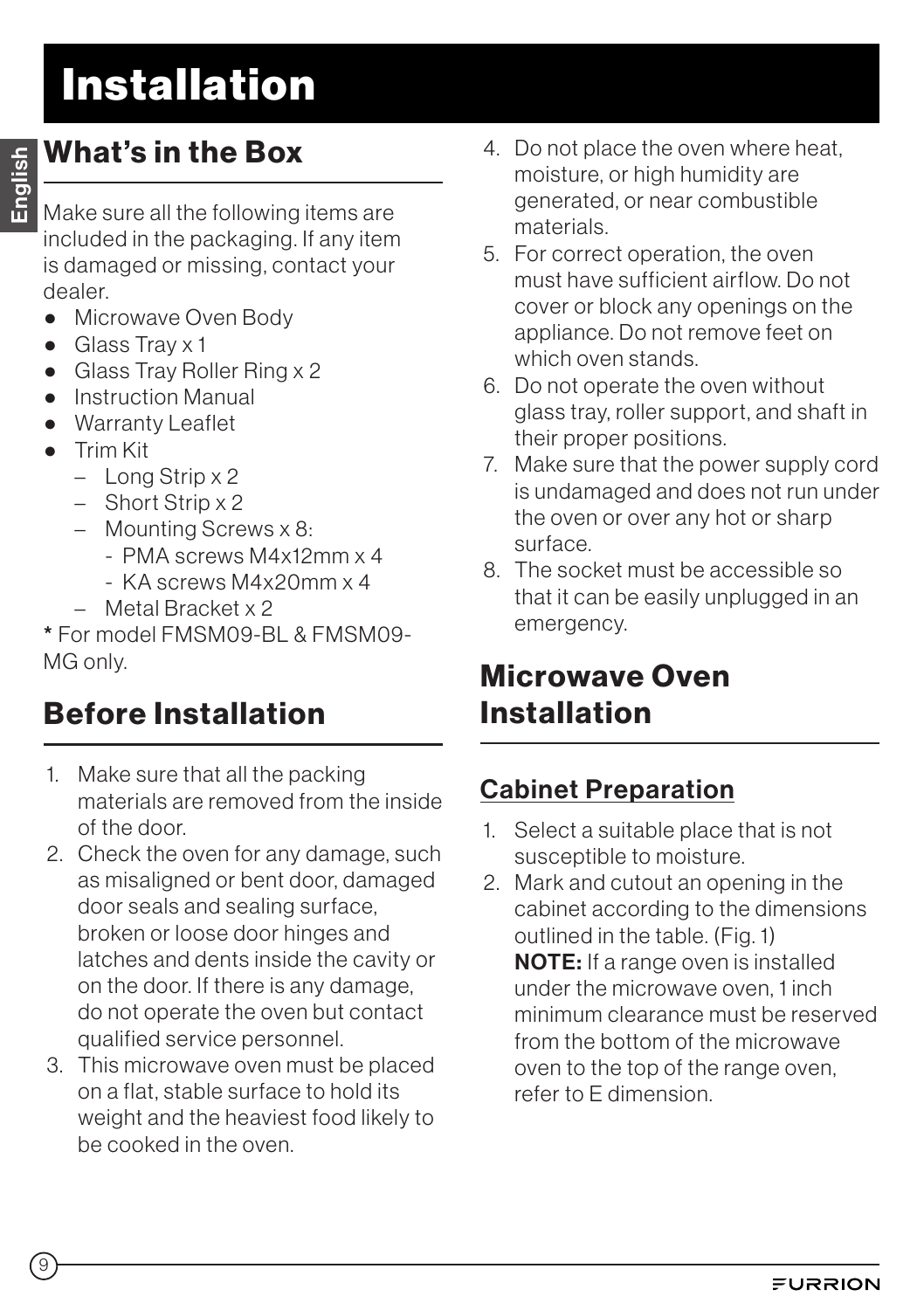

| <b>Dimensions</b>                                      |                                                                 |                               |                                   |                  |
|--------------------------------------------------------|-----------------------------------------------------------------|-------------------------------|-----------------------------------|------------------|
|                                                        |                                                                 | C                             |                                   | F                |
| 13%"<br>(339.7mm)<br>Min. to 13%"<br>(352.4mm)<br>Max. | 1915/16"<br>(506.4mm)<br>Min. to<br>201/4"<br>(514.3mm)<br>Max. | $13\%$ "<br>(352.4mm)<br>Min. | $\frac{1}{2}$<br>(12.7mm)<br>Min. | (25.4mm)<br>Min. |

## Trim Kit Installation

NOTE: The Trim Kit is only included in FMSM09-BL & FMSM09-MG models. Please contact Furrion authorized dealer to purchase it in case of need. (Trim Kit part# is FMSM09-SS-TK or FMSM09- BL-TK)

1. Take out the microwave oven and the component(s) from box and put on a flat surface.

2. Attach the left and right metal brackets to the microwave oven and fix with 4pcs of PMA screws M4x12mm provided. (Fig. 2)



3. Slide the microwave oven into the cabinet opening. (Fig. 3)

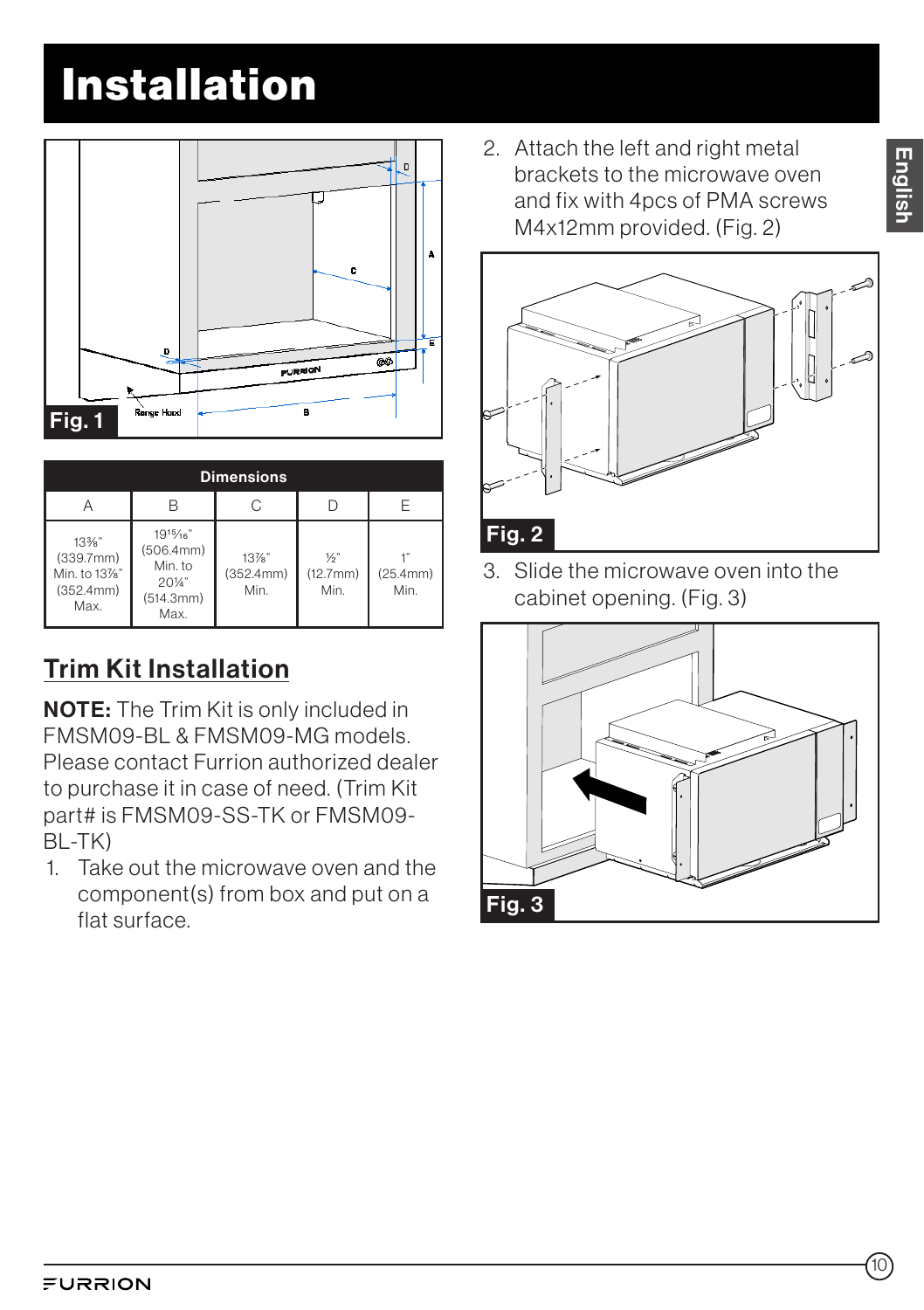- English
- 4. Fix the microwave into the cabinet with 4pcs of KA screws M4x20mm provided. (Fig. 4)



5. Assemble the trim kit as shown in (Fig. 5). NOTE: DO NOT assemble reversed.

Fig. 5

6. Install the assembled trim kit over the microwave oven and push to lock into place. (Fig. 6 and Fig. 7)





## Electrical Connection

Connect the microwave oven to a 120 volt, 60 Hz, AC only, 15 amp or 20 amp dedicated circuit. It is recommended that a separate circuit serving only the oven be provided.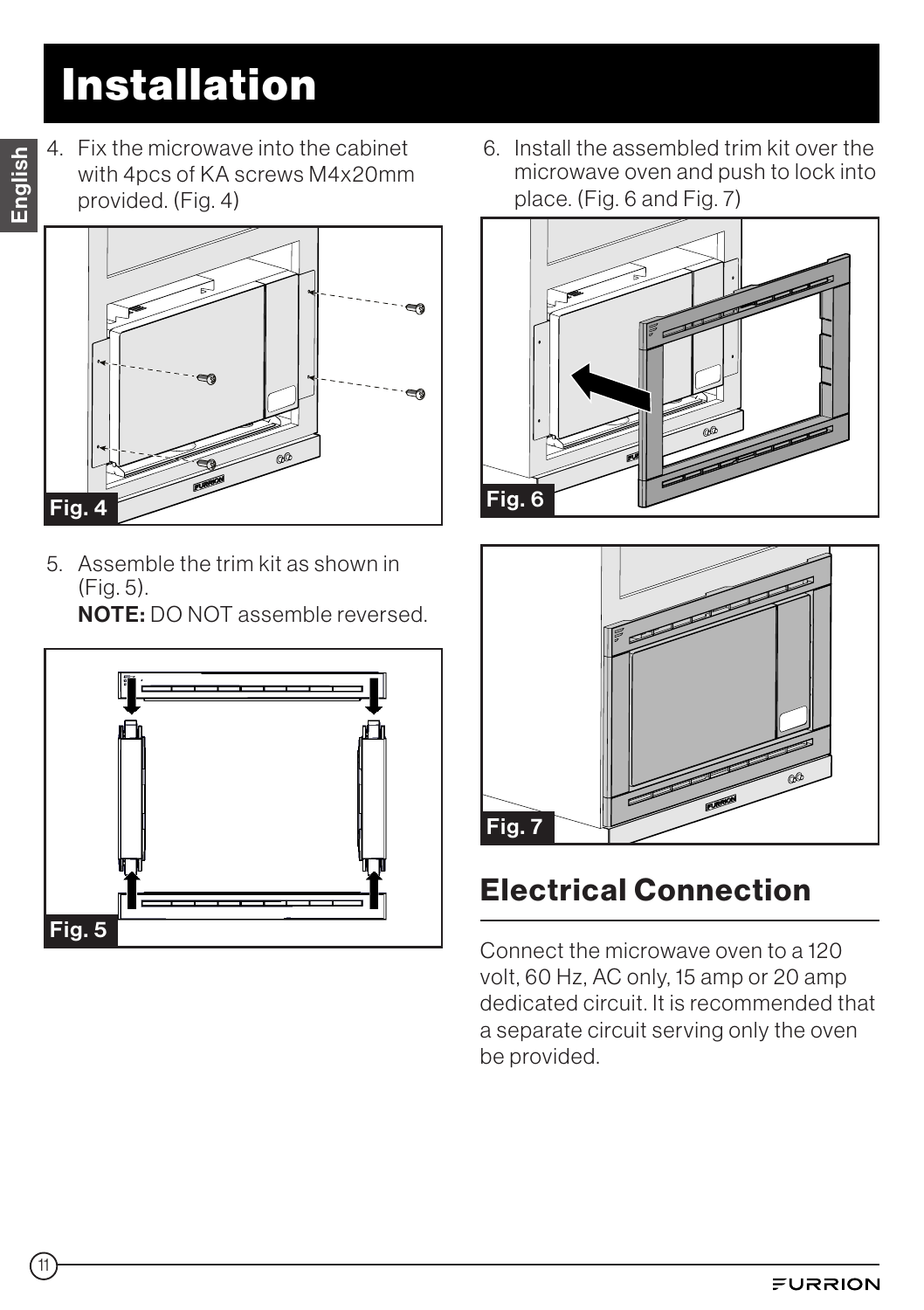# Quick Cook Settings

The QUICK COOK settings allow you to cook or reheat food automatically without entering power level or time. For smaller portions, simply touch the applicable pad and START/STOP. For larger portions, push the pad twice. FROZEN DINNER, BAKED POTATO and BEVERAGE allow you to cook multiple amounts of the same food. Simply touch pad once, and ENTER AMT appears in the display. Enter the amount of servings and start.

## POPCORN

#### For a 3.5 oz. bag of microwave popcorn:

- 1. Touch POPCORN once.
- 2. Touch START/STOP.

### To change the preset POPCORN time:

- 1. Touch POPCORN twice. ENTER TIME appears in display.
- 2. Touch number pads to enter desired cooking time. Touch START/STOP.

NOTE: The longest time you can enter is 99 minutes and 99 seconds. This new setting will be set as the default one until you reset it or next power on.

## BAKED POTATO

### For potatoes (4 ~6 oz. per entries):

- 1. Touch BAKED POTATO once.
- 2. Enter number of potatoes by touching number pads from 1 to 4.
- 3. Touch START/STOP.

### For the big potatoes (8~10oz. per entries):

- 1. Touch BAKED POTATO twice.
- 2. Enter number of potatoes by touching number pads from 1 to 4.
- 3. Touch START/STOP.

## PIZZA

### Reheating a slice of pizza:

- 1. Touch PIZZA once.
- 2. Touch START/STOP.

### Heating a whole frozen pizza:

- 1. Touch PIZZA twice.
- 2. Touch START/STOP.

## BEVERAGE

### For cups  $(5 - 7)$  oz. one cup)

- 1. Touch BEVERAGE once.
- 2. Enter number of cups by touching number pads from 1 to 4.
- 3. Touch START/STOP.

### For more coffee (9~11 oz. one cup):

- 1. Touch BEVERAGE twice.
- 2. Enter number of mugs by touching number pads from 1 to 4.
- 3. Touch START/STOP.

## FROZEN DINNER

#### For one or two small (7~ 9 oz. per share) frozen dinners:

- 1. Touch FROZEN DINNER once.
- 2. For 1 entree, touch the number pad "1". For 2 entrees, touch the number pad "2".
- 3. Touch START/STOP pad.

#### Microwaving bigger (10 ~ 12 oz. per share) frozen dinner:

- 1. Touch FROZEN DINNER twice.
- 2. For 1 entree, touch the number pad "1". For 2 entrees, touch the number pad "2".
- 3. Touch START/STOP.

## REHEAT

- 1. Touch REHEAT pad.
- 2. Touch START/STOP.

NOTE: This setting lets you reheat a plate of chilled leftovers with good results.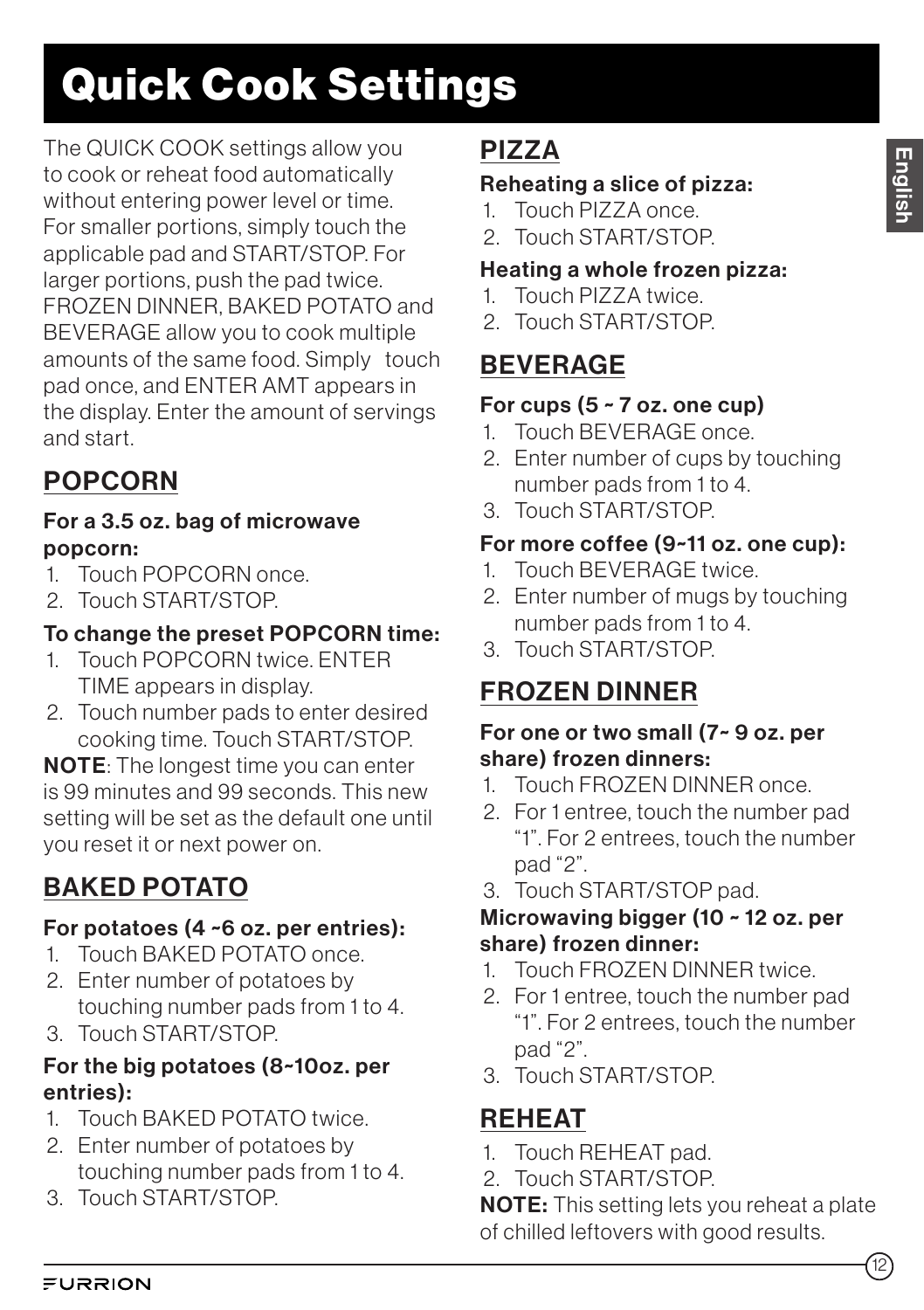# **Operation**

### SIGNALS DURING OVEN SETTINGS

**ONE SIGNAL:** Oven accepts the entry. **TWO SIGNALS: Oven does not accept** the entry, please check and try again.

After a cooking program has finished. the oven will sound beeps with END showing on screen, press any pad or open oven door to clear it before setting another function.

During cooking, if press START/STOP pad once, the program will be paused, press, and then press RESET pad, the program will be canceled.

## SETTING THE CLOCK

- 1. Touch CLOCK pad.
- 2. Use the number pads to enter the correct time.
- 3. Touch CLOCK pad again.

NOTE: This is a 12 hour clock. When the oven is first plugged in or power resumes, the display will show ENTER CLOCK TIME. If you prefer not to have the clock displayed, touch RESET.

## SETTING THE OVEN TIMER

- 1. Touch TIMER.
- 2. Enter the amount of time by touching the number pads.
- 3. Touch START/STOP.

NOTE: The maximum countdown time you can set is 99 minutes and 99 seconds.

- Time countdown can be seen in display for 5 seconds before clock or cooking time is returned to display.
- After the countdown time elapsed, the buzzer will sound one beep.
- Touch TIMER and then touch RESET to cancel TIMER during timing process.

## SETTING A COOKING PROGRAM

#### A. One-stage cooking

- 1. Use the number pads to set a cooking time. You can set a cooking time from one second to 99 minutes and 99 seconds.
- 2. If you want to set a power level other than 100%, touch POWER, and then use the number pads to enter the power level. During cooking you can check the power level by touching POWER pad.
- 3. Touch START/STOP to start cooking.

| <b>Number Pad</b> | <b>Cooking Power</b> |
|-------------------|----------------------|
| 1,0               | 100%                 |
| 9                 | 90%                  |
| 8                 | 80%                  |
| $\overline{7}$    | 70%                  |
| 6                 | 60%                  |
| 5                 | 50%                  |
| $\overline{4}$    | 40%                  |
| 3                 | 30%                  |
| $\overline{2}$    | 20%                  |
|                   | 10%                  |
|                   | $0\%$                |

Use digit to set a cooking power level:

### B. Two-stage cooking

Some cooking requires different stages of cooking at different temperatures.

- 1. SET STAGE 1: Follow steps 1 and 2 in "One-stage cooking". Do not touch START/STOP.
- 2. SET STAGE 2: Touch COOK then enter proper cooking time and (lower) power level. (Most 2-stage recipes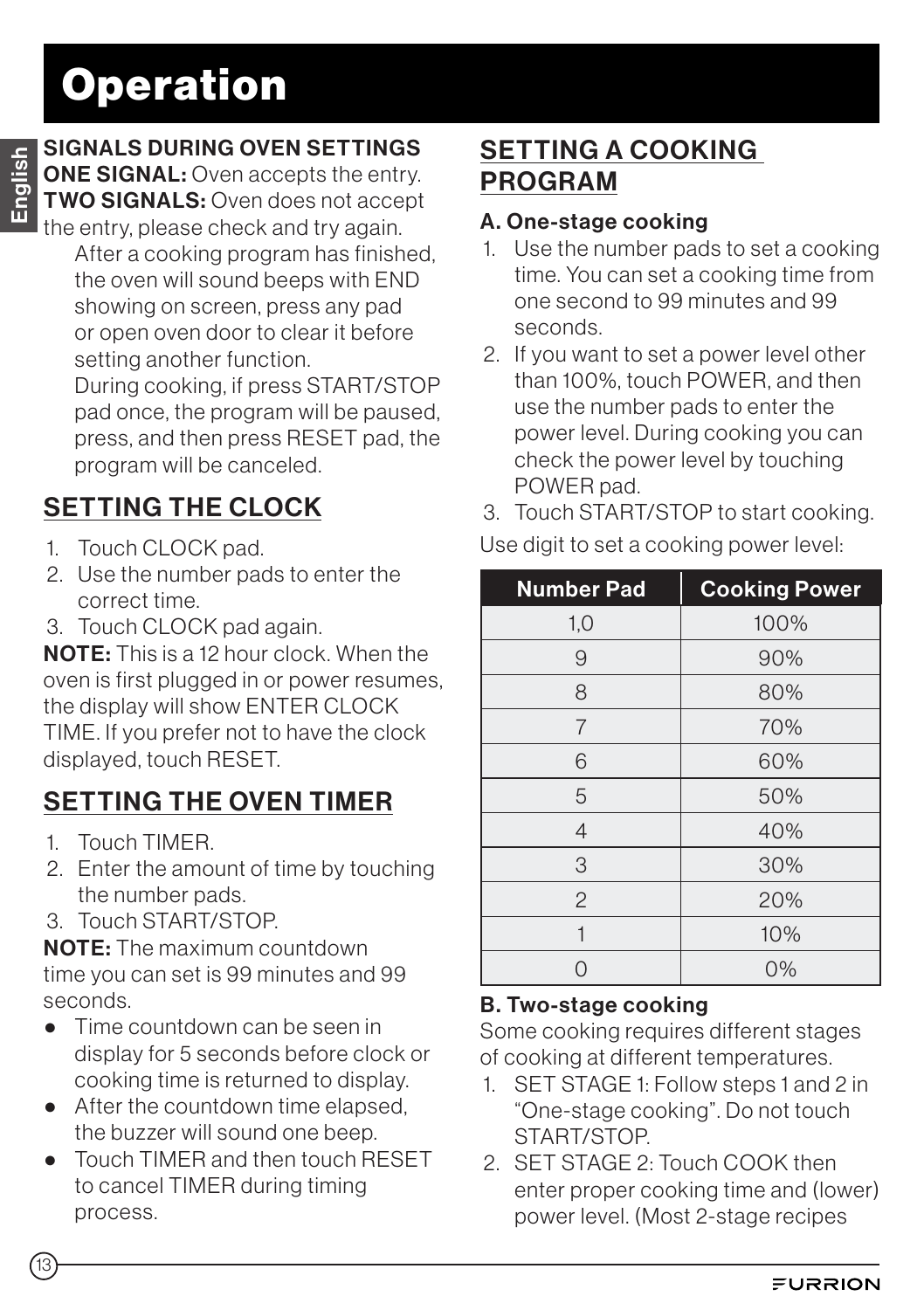# **Operation**

use lower power for second stage.)

3. Touch START/STOP.

## SPEED DEFROST

- 1. Touch SPEED DEFROST.
- 2. Enter desired defrosting time by touching number pads. The longest defrosting time is 99minutes and 99 seconds.
- 3. Touch START/STOP.

#### NOTES:

Half of defrosting, the system will suspend and sound to remind users to turn food over, after that, press START/STOP to resubmit. After setting SPEED DEFROST, oven can be programmed to automatically switch to one or two-stage cooking. For speed defrost and one stage cooking, follow steps above. Before touching START/STOP, touch COOK, enter time and power level and then touch START/STOP.

For speed defrost and two stage cooking, follow steps above. Before touching START/STOP, touch COOK, enter two-stage cooking programs and then touch START/STOP to start.

## COOK BY WEIGHT

- 1. Touch COOK BY WEIGHT.
- 2. Enter 1-3 single digital pad to select food code.
- 3. Enter food weight.
- 4. Touch START/STOP.

#### Cook By Weight Code Description

| <b>CODE</b> | <b>TYPE</b> | <b>MAX</b><br><b>WEIGHT</b> |
|-------------|-------------|-----------------------------|
|             | <b>Beef</b> | 5 lb. 16 oz                 |
| 2           | Mutton      | 5 lb. 16 oz                 |
| २           | Pork        | $4$ lb. $0$ oz              |

### NOTES:

- Meat must be defrosted at refrigerated temperature.
- Weight must be in pounds and ounces.
- Ounce weights less than 10 must be preceded by a 0. If label gives weight in pounds only, change the fraction of a pound to ounces using the following chart.

#### Converting Fractions of a Pound to Ounces

| <b>Fractions of a</b><br>pound | Ounces          |
|--------------------------------|-----------------|
| Less than .03                  | 0               |
| .03 to .09                     | 1               |
| 10 to 15                       | $\overline{c}$  |
| .16 to .21                     | 3               |
| .22 to .27                     | 4               |
| .28 to .34                     | 5               |
| .35 to .40                     | 6               |
| .41 to .46                     | 7               |
| .47 to .53                     | 8               |
| .54 to 59                      | 9               |
| .60 to .65                     | 10              |
| .66 to .71                     | 11              |
| .72 to .78                     | 12              |
| .79 to .84                     | 13              |
| .85 to .90                     | 14              |
| .91 to .97                     | 15              |
| above 97                       | go to next even |

• During cooking, the system will pause automatically and sound to remind users to turn food over, after that touch START/STOP to resume cooking.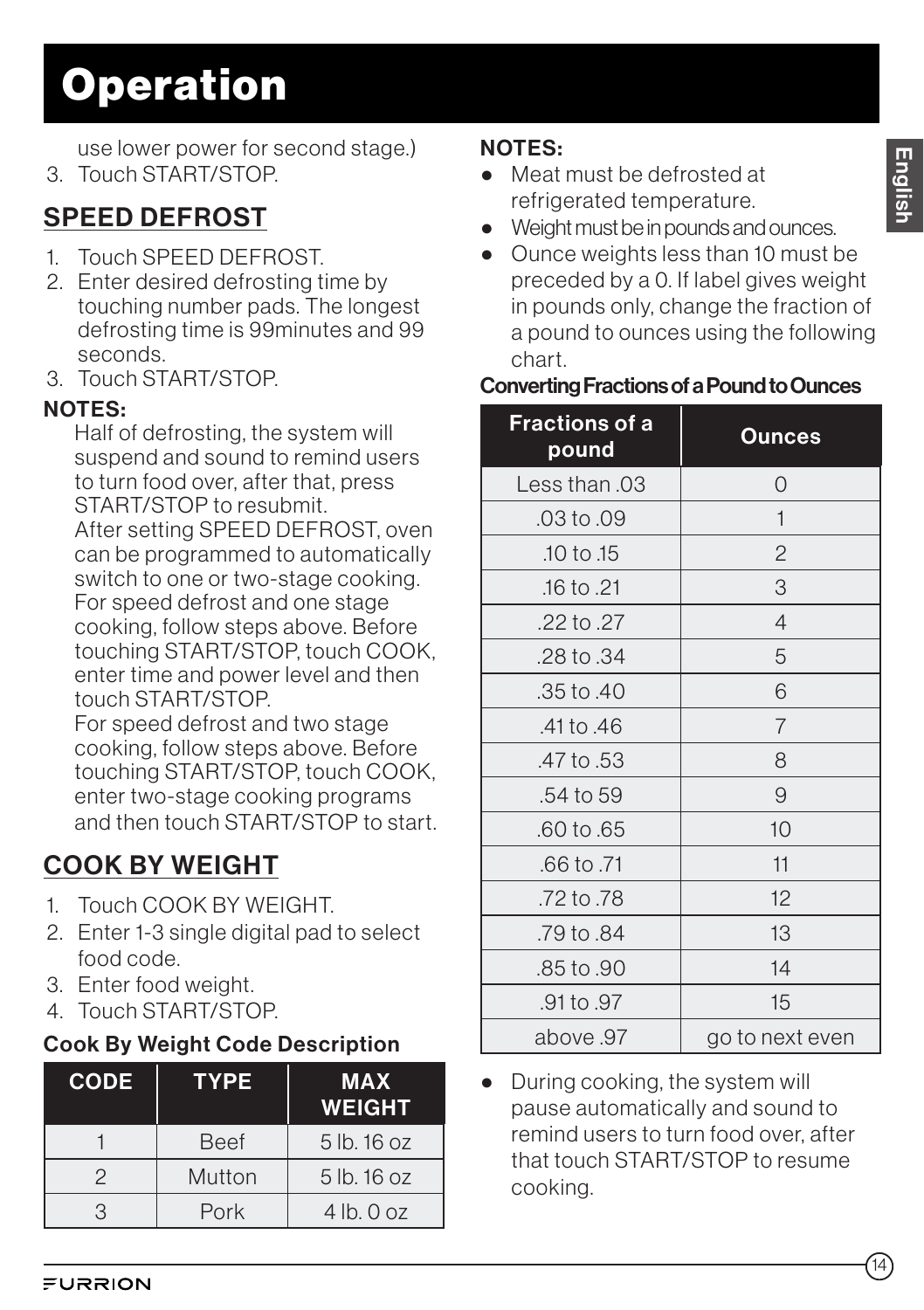# **Operation**

## DEFROST BY WEIGHT

- 1. Touch DEFROST BY WEIGHT pad.
- 2. Enter food weight by touching the number pads.
- 3. Touch START/STOP pad.

### NOTES:

- The maximum weight is 5lb.16oz.
- Weight must be in pounds and ounces. Ounce weights less than 10 must be preceded by a 0. If label gives weight in pounds only, change the fraction of a pound to ounces using the chart given above.
- During defrosting, the system will sound to remind users to turn meat over.

## SETTING CHILD LOCK

The child lock prevents unsupervised operation by children. Set the function in standby mode.

To set: In standby mode, press and hold RESET for 3 seconds. LOCK is indicated on the display.

To cancel: press and hold RESET for 3 seconds. LOCK indication disappears.

## KEY ADHESION PROTECTION

In any mode, if the membrane switch closed for 60 seconds, the system will stop to cook immediately, the oven will return to waiting mode. Beep will sound and "FAIL" will display in the screen. The beep will sound every one minute until trouble shooting, press RESET pad to return waiting mode.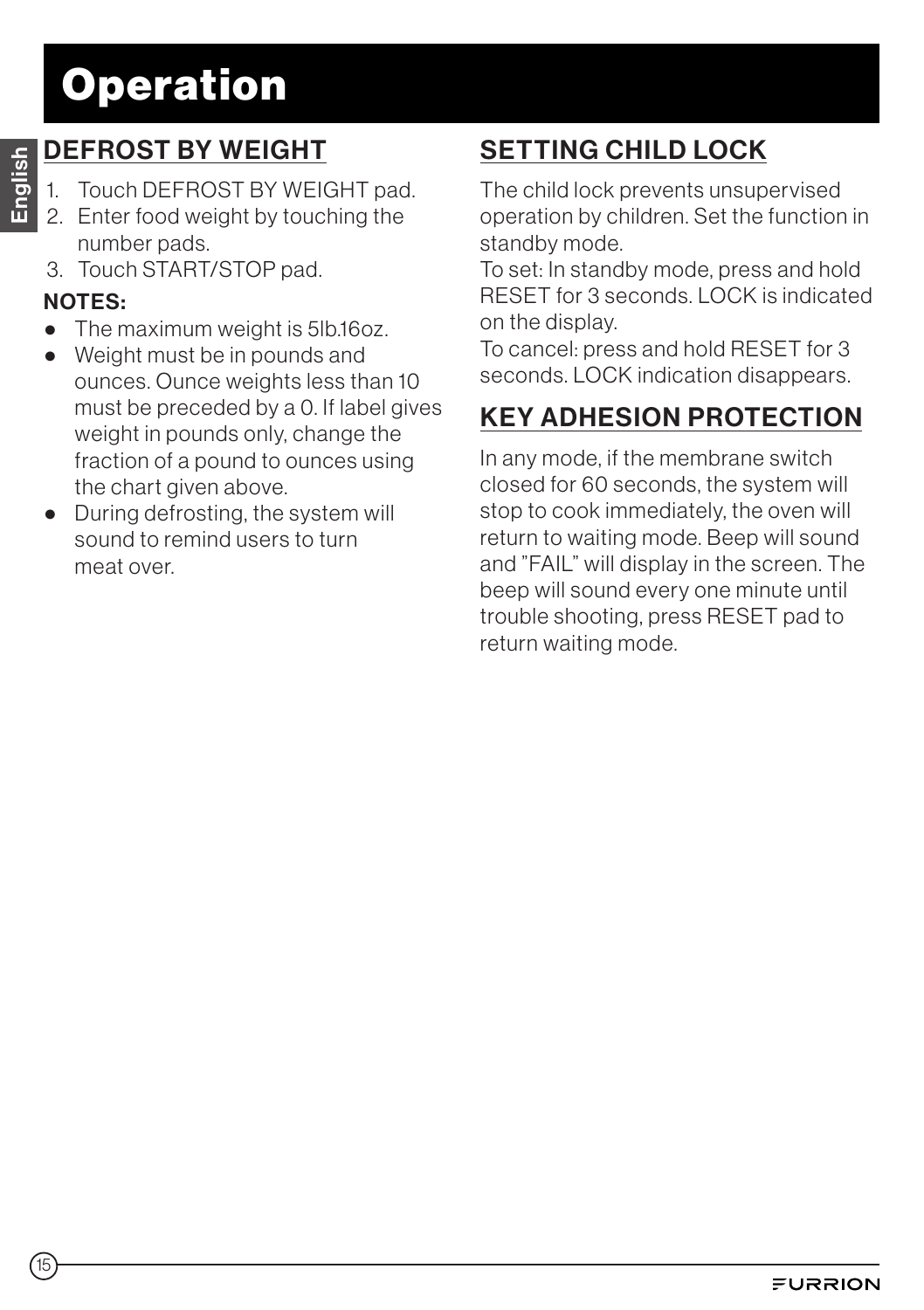# Cooking Techniques

Your microwave makes cooking easier than conventional cooking, provided you keep these considerations in mind:

## **STIRRING**

Stir foods such as casseroles and vegetables while cooking to distribute heat evenly. Food at the outside of the dish absorbs more energy and heats more quickly, so stir from the outside to the center. The oven will turn off when you open the door to stir your food.

## ARRANGEMENT

Arrange unevenly shaped foods, such as chicken pieces or chops, with the thicker, meatier parts toward the outside of the turntable where they receive more microwave energy. To prevent overcooking, place delicate areas, such as asparagus tips, toward the center of the turntable.

## SHIELDING

Shield food with narrow strips of aluminum foil to prevent overcooking. Areas that need shielding include poultry wing tips, the ends of poultry legs, and corners of square baking dishes. Use only small amounts of aluminum foil. Larger amounts can damage your oven.

## TURNING

Turn foods over midway through cooking to expose all parts to microwave energy. This is especially important with large foods such as roasts.

## **STANDING**

Foods cooked in the microwave build up internal heat and continue to cook for a few minutes after heating stops. Let foods stand to complete cooking, especially foods such as cakes and whole vegetables. Roasts need this time to complete cooking in the center without overcooking the outer areas. All liquids, such as soup or hot chocolate, should be shaken or stirred when cooking is complete. Let liquids stand a moment before serving. When heating baby food, stir well at removal and test the temperature before serving.

## ADDING MOISTURE

Microwave energy is attracted to water molecules. Food that is uneven in moisture content should be covered or allowed to stand so that the heat disperses evenly. Add a small amount of water to dry food to help it cook.

## Utensils Guide

This section lists which utensils can be used in the microwave, which ones have limited use for short periods, and which ones should not be used in the microwave.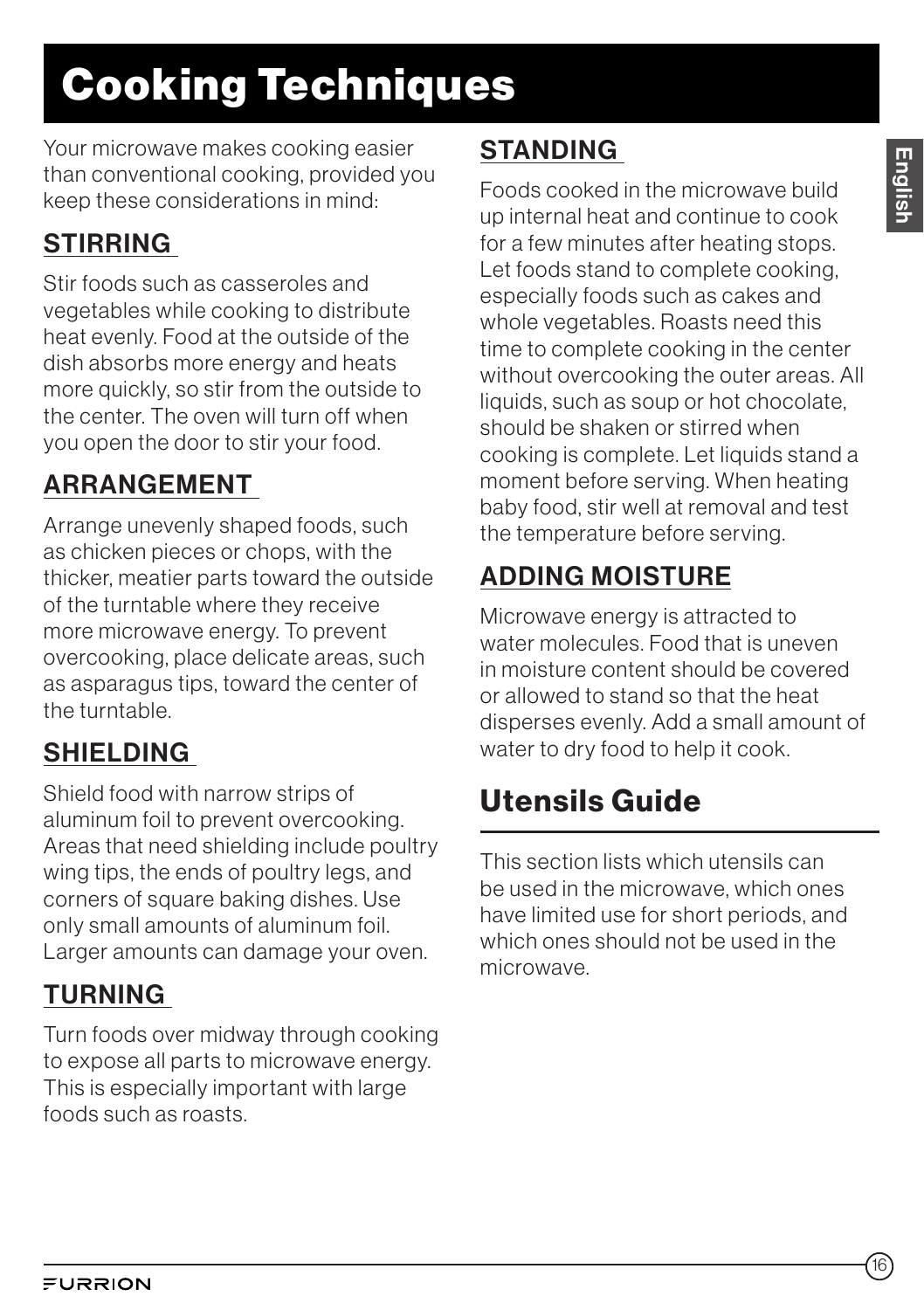# Cooking Techniques

### RECOMMENDED

Microwave browning dish — Use to brown the exterior of small items such as steaks, chops, or pancakes. Follow the directions provided with your browning dish.

Microwaveable plastic wrap – Use to retain steam. Leave a small opening for some steam to escape and avoid placing it directly on the food.

Paper towels and napkins — Use for short-term heating and covering; these absorb excess moisture and prevent spattering. Do not use recycled paper towels, which may contain metal and could ignite.

Glass and glass-ceramic bowls and dishes — Use for heating or cooking. Paper plates and cups — Use for shortterm heating at low temperatures. Do not use recycled paper, which may contain metal and could ignite.

Wax paper – Use as a cover to prevent spattering.

Thermometers - Use only those labeled "Microwave Safe" and follow all directions. Check the food in several places. Conventional thermometers may be used on microwave food once the food has been removed from the oven.

## LIMITED USE

Aluminum foil - Use narrow strips of foil to prevent overcooking of exposed areas. Using too much foil can damage your oven, so be careful. You should keep distance of 1 inch (25.4mm) between aluminum foil and cavity.

Ceramic, porcelain, and stoneware — Use these if they are labeled "Microwave Safe". If they are not labeled, test them to make sure they can be used safely. Plastic — Use only if labeled "Microwave Safe". Other plastics can melt.

## Not Recommended

Glass jars and bottles — Regular glass is too thin to be used in a microwave. It can shatter and cause damage and injury.

Paper bags — These are a fire hazard. except for popcorn bags that are designed for microwave use. Styrofoam plates and cups — These can melt and leave an unhealthy residue on food.

#### Plastic storage and food containers

— Containers such as margarine tubs can melt in the microwave.

Metal utensils — These can damage your oven. Remove all metal before cooking.

NOTE: Should you wish to check if a dish is safe for microwaving, place the empty dish in the oven and microwave on HIGH for 30 seconds. A dish which becomes very hot should not be used.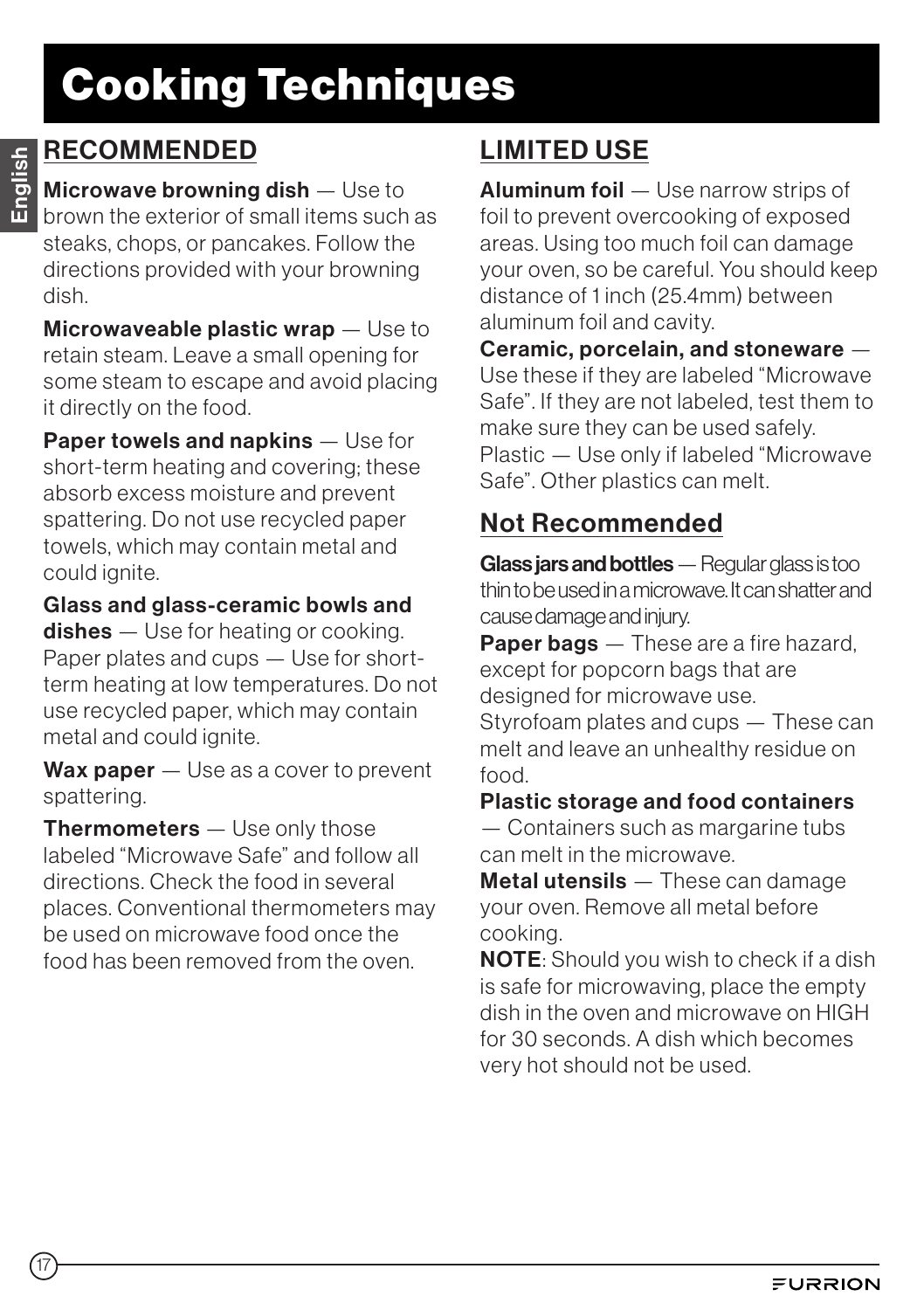# Cleaning and Care

- 1. Turn off the oven and remove the power plug from the wall socket before cleaning.
- 2. Keep the inside of the oven clean. When food splatters or spilled liquids adhere to oven walls, wipe with a damp cloth. Mild detergent may be used if the oven gets very dirty. Avoid the use of spray and other harsh cleaners as they may stain, streak or dull the door surface.
- 3. The outside surfaces should be cleaned with a damp cloth. To prevent damage to the operating parts inside the oven, water should not be allowed to seep into the ventilation openings.
- 4. Wipe the window on both sides with a damp cloth to remove any spills or spatters.
- 5. Do not allow the control panel to become wet. Clean with a soft, damp cloth. When cleaning the control panel, leave oven door open to prevent oven from accidentally turning on.
- 6. If steam accumulates inside or around the outside of the oven door, wipe with a soft cloth. This may occur when the microwave oven is operated under high humidity conditions. In such case, it is normal.
- 7. It is occasionally necessary to remove the glass tray for cleaning. Wash the tray in warm sudsy water or in a dishwasher.
- 8. The roller ring and oven floor should be cleaned regularly to avoid excessive noise. Simply wipe the bottom surface of the oven with mild detergent. The roller ring may be washed in mild sudsy water or dishwasher. When removing the roller ring from cavity floor for cleaning, be sure to replace in the proper position.
- 9. Remove odors from your oven by combining a cup of water with the juice and skin of one lemon in a deep microwaveable bowl, microwave for 5 minutes. Wipe thoroughly and dry with a soft cloth.
- 10. When it becomes necessary to replace the oven light, please consult a dealer to have it replaced.
- 11. The oven should be cleaned regularly and any food deposits removed. Failure to maintain the oven in a clean condition could lead to deterioration of the surface that could adversely affect the life of the appliance and possibly result in a hazardous situation.
- 12. Please do not dispose this appliance into the domestic rubbish bin; it should be disposed to the particular disposal center provided by the municipalities.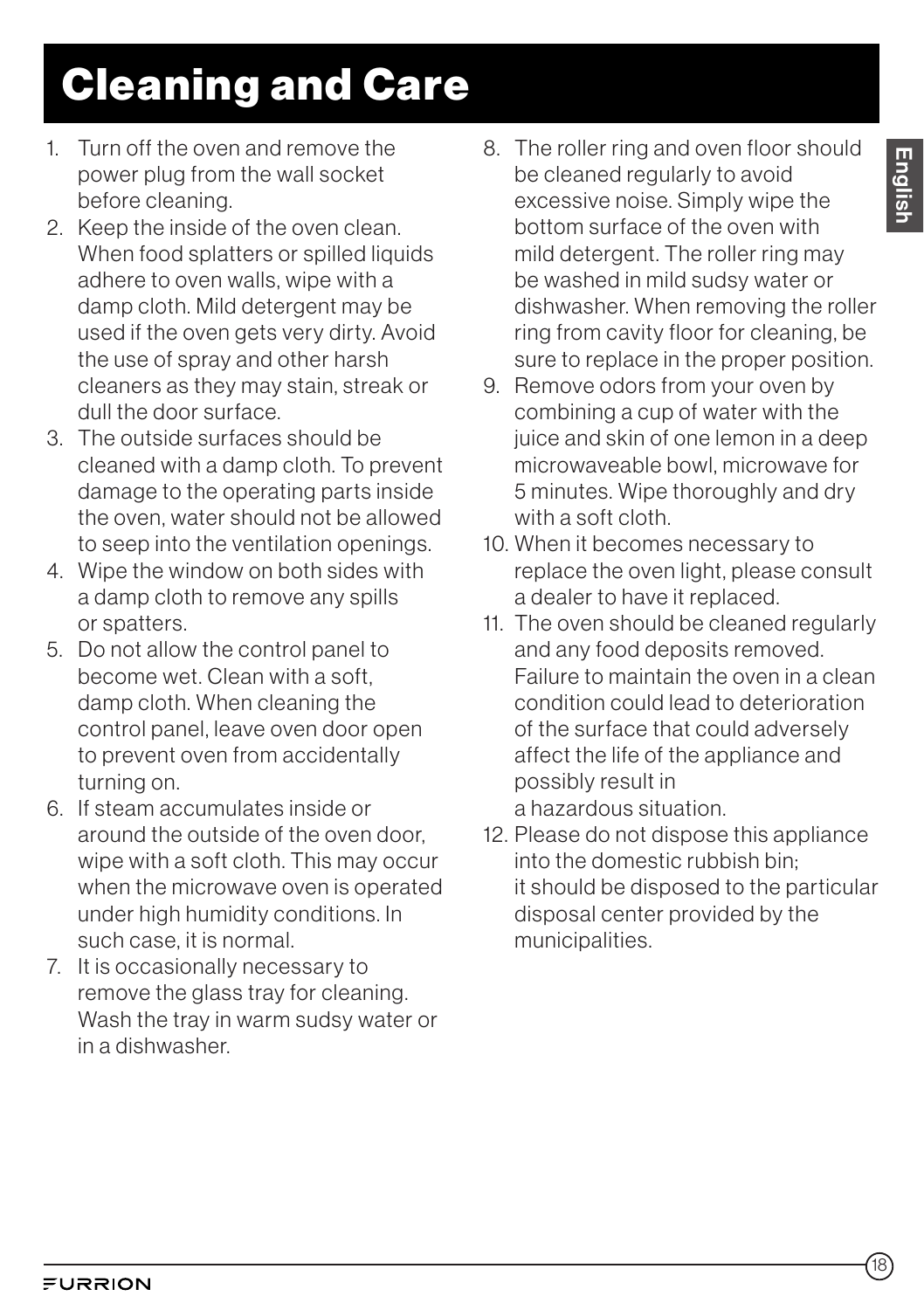# Troubleshooting

### IF THE OVEN FAILS TO OPERATE:

- 1. Check to ensure that the oven is plugged in securely. If it is not, remove the plug from the outlet, wait 10 seconds, and plug it in again securely.
- 2. Check for a blown circuit fuse or a tripped main circuit breaker. If these seem to be operating properly, test the outlet with another appliance.
- 3. Check to ensure that the control panel is programmed correctly and the timer is set.
- 4. Check to ensure that the door is securely closed engaging the door safety lock system. Otherwise, the microwave energy will not flow into the oven.

#### IF NONE OF THE ABOVE RECTIFIES THE SITUATION, THEN CONTACT A QUALIFIED TECHNICIAN. DO NOT TRY TO ADJUST OR REPAIR THE OVEN YOURSELF.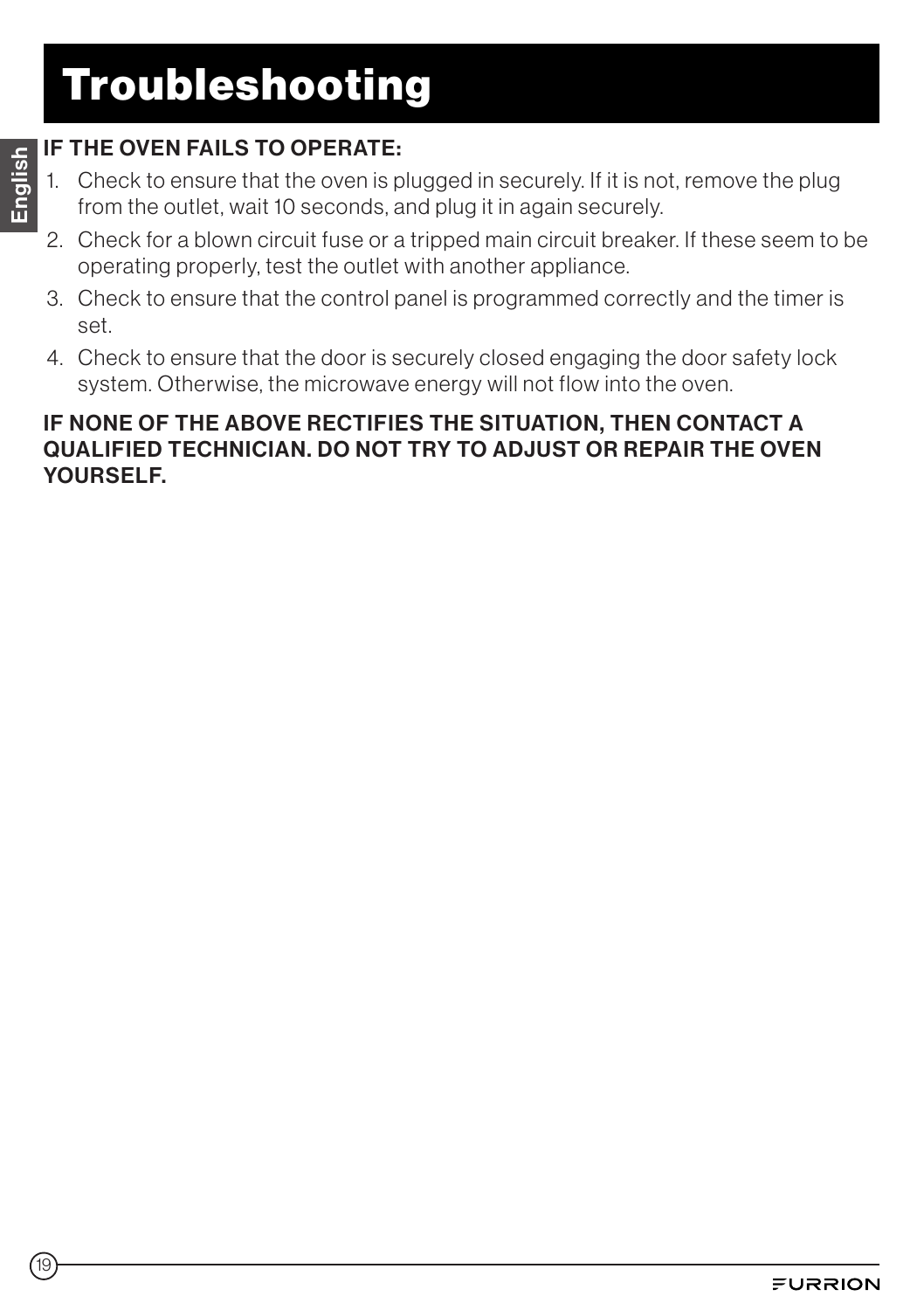# Technical Specification

| <b>Technical Specification</b>                            |                                                                               |  |
|-----------------------------------------------------------|-------------------------------------------------------------------------------|--|
| 120V/60Hz, 1350W (MICROWAVE)<br><b>Power Consumption:</b> |                                                                               |  |
| Output:                                                   | 900 W                                                                         |  |
| <b>Operation Frequency:</b>                               | 2450 MHz                                                                      |  |
| <b>Outside Dimensions (W×H×D):</b>                        | 191/ <sub>16</sub> x13 <sup>5</sup> / <sub>8</sub> x141/ <sub>16</sub> inches |  |
| <b>Oven Cavity Dimensions (W×H×D):</b>                    | $13\% \times 8^{11}/_{16} \times 12\%$ inches                                 |  |
| <b>Oven Capacity:</b>                                     | 0.9 cu. ft.                                                                   |  |
| <b>Cooking Uniformity:</b>                                | <b>Turntable System</b>                                                       |  |
| <b>Net Weight:</b>                                        | Approx. 31.5 lbs.                                                             |  |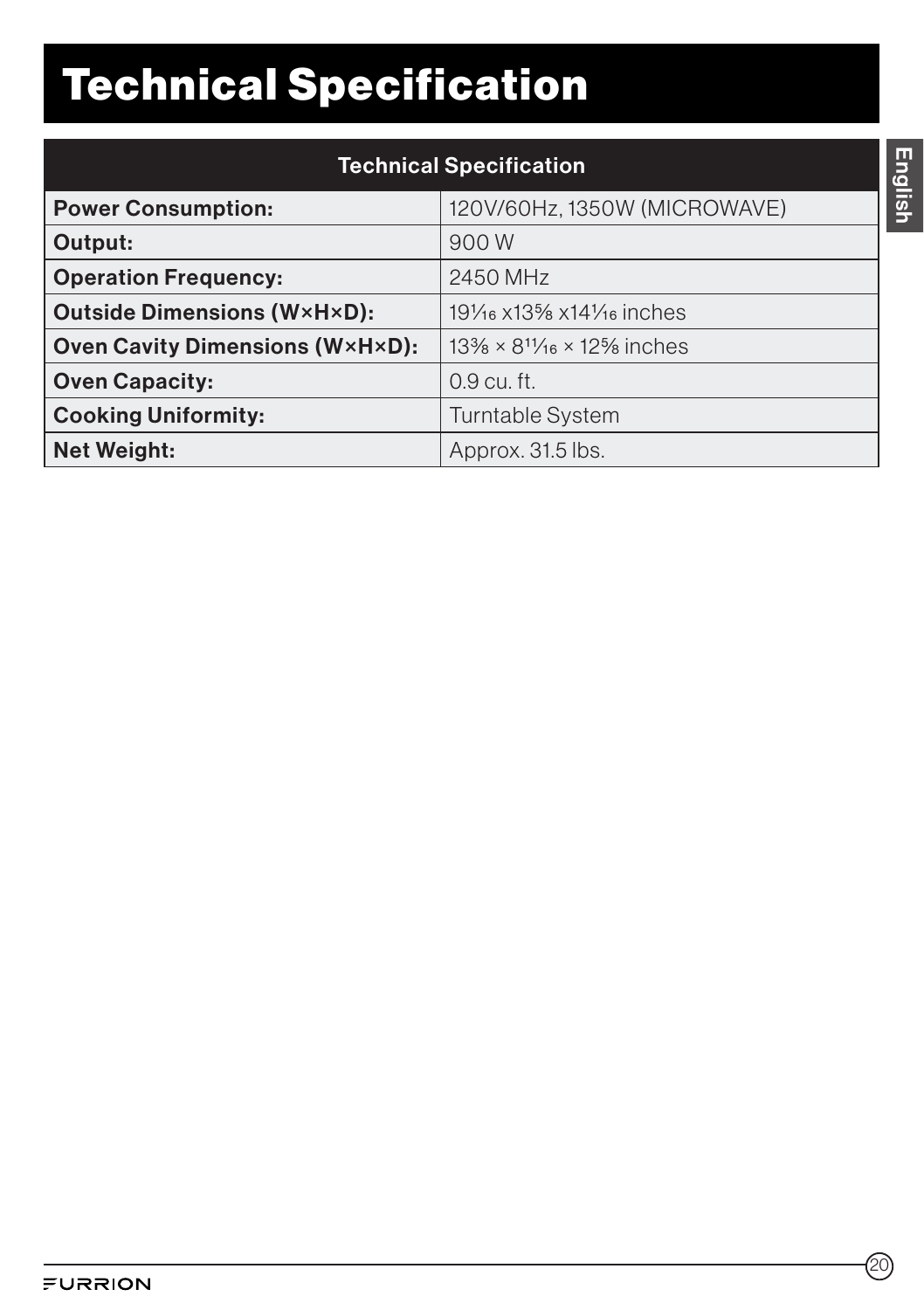# **Bienvenue**

Merci d'avoir acheté ce Furrion® 0,9 pi3 FOUR À MICRO-ONDES SOLO. Avant utiliser votre nouvel appareil, veuillez lire ces consignes attentivement. Le présent guide d'utilisation contient des informations permettant l'utilisation, l'installation et l'entretien en toute sécurité de l'appareil.

Veuillez conserver le présent guide d'utilisation en lieu sûr pour vous y référer ultérieurement, afin d'assurer votre sécurité et de réduire les risques de blessure. Veuillez aussi remettre le présent manuel à tout nouveau propriétaire de cet appareil. Le fabricant décline toute responsabilité en cas de dommages dus au non-respect des présentes consignes.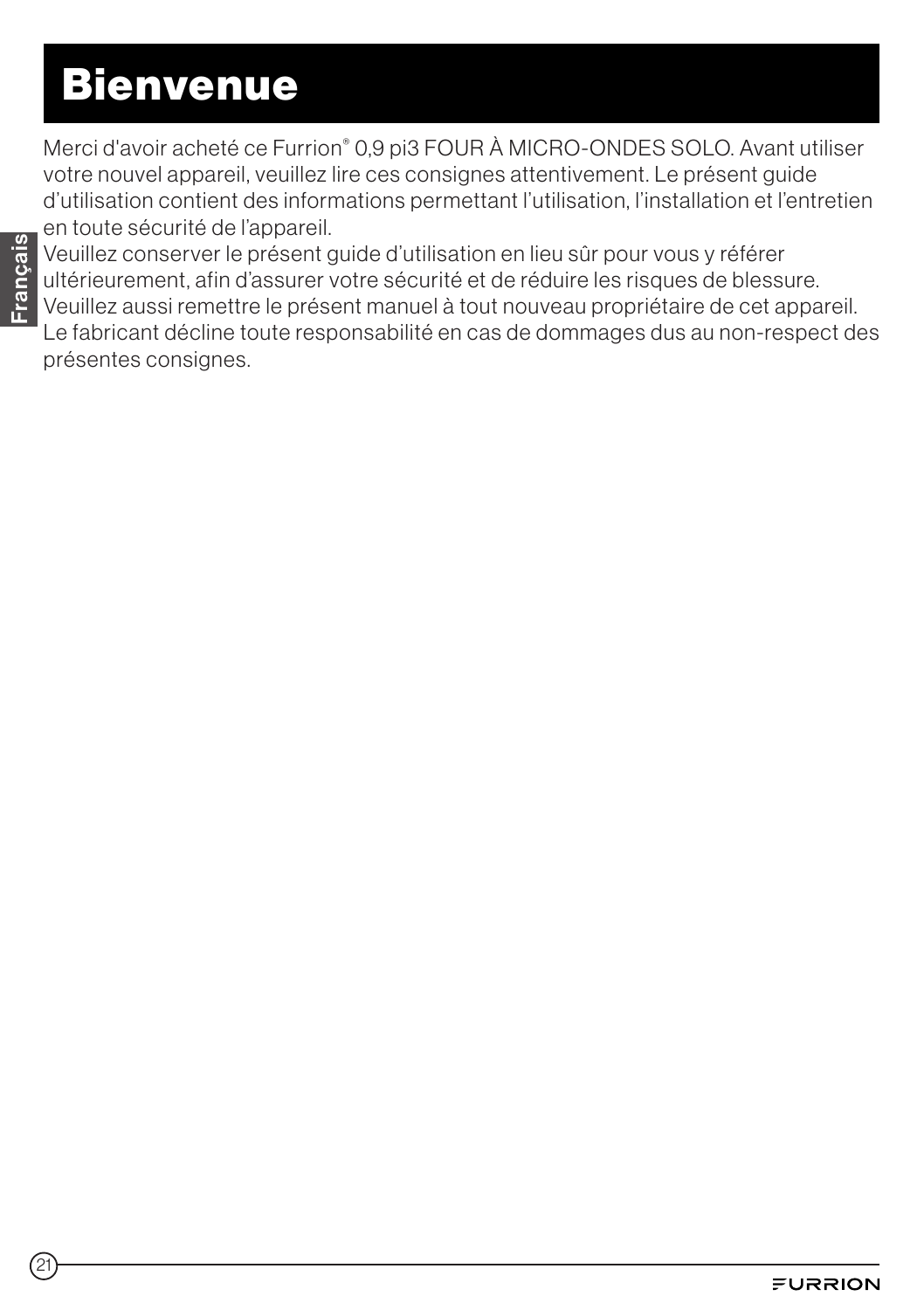# Contenu

| Contenu. | 22 |
|----------|----|
|          |    |
|          |    |
|          |    |
|          |    |
|          |    |
|          |    |
|          |    |
|          |    |
|          |    |
|          |    |
|          |    |
|          |    |
|          |    |
|          | 34 |
|          |    |
|          |    |
|          |    |
|          |    |
|          |    |
|          |    |
|          | 41 |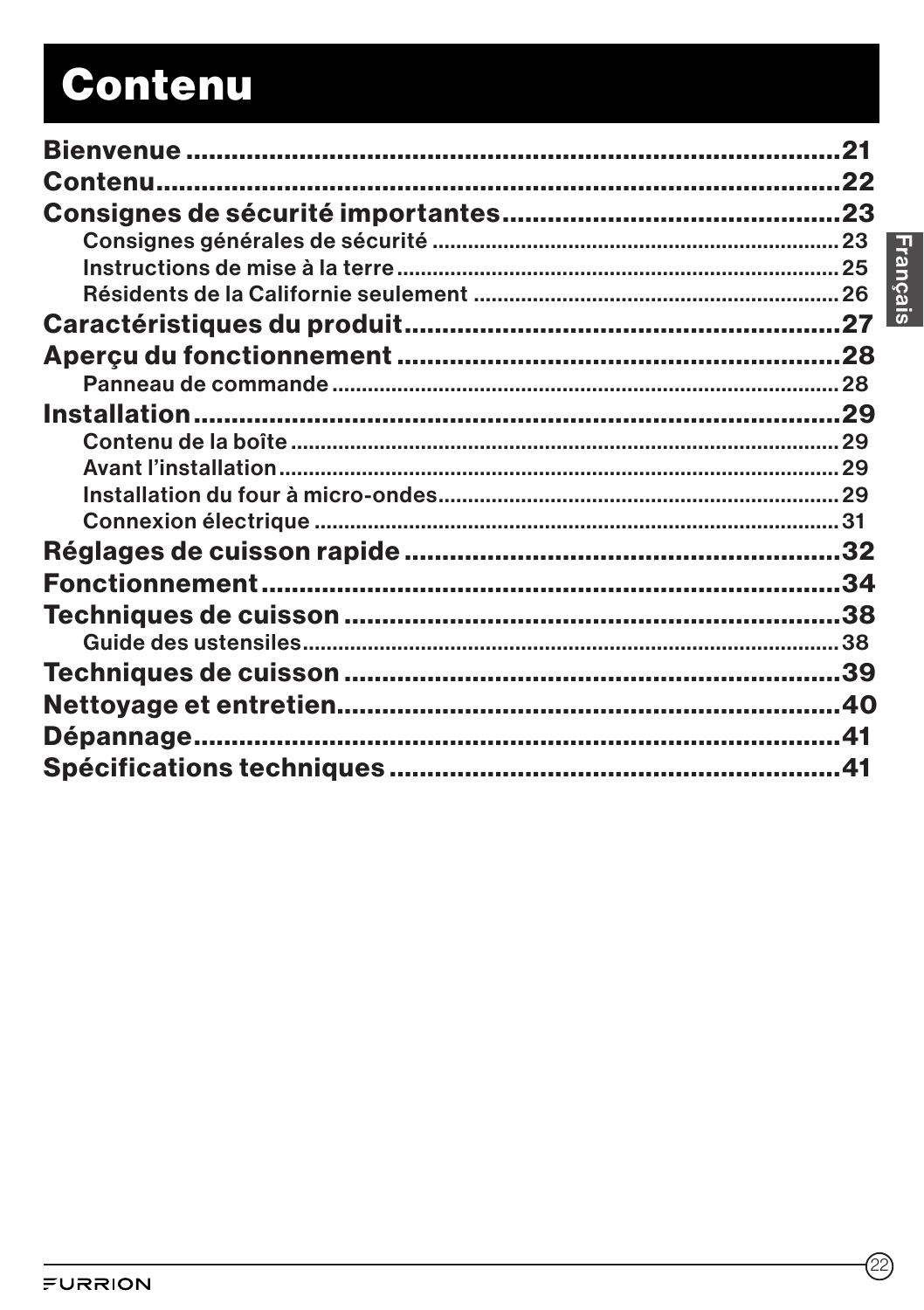# Consignes de sécurité importantes

#### PRÉCAUTIONS À PRENDRE POUR ÉVITER UNE POSSIBLE EXPOSITION EXCESSIVE À L'ÉNERGIE DES MICRO-ONDES.

- 1. Ne tentez pas de faire fonctionner ce four avec la porte ouverte, car cela peut entraîner une exposition nocive à l'énergie des micro-ondes. Il est important de ne pas déjouer ou altérer les verrouillages de sécurité.
- 2. Ne placez aucun objet entre la face avant du four et la porte et ne laissez aucune saleté ou résidu de produit de nettoyage s'accumuler sur les surfaces d'étanchéité.
- 3. N'utilisez pas le four s'il est endommagé. Il est particulièrement important que la porte du four se ferme correctement et qu'il n'y ait aucun dommage à ces éléments : a. Porte (pliée), b. Charnières et loquets (brisés ou desserrés), c. Joints de porte et surfaces d'étanchéité.
- 4. Le four ne doit pas être réglé ou réparé par quelqu'un d'autre qu'un personnel d'entretien qualifié.

## Consignes générales de sécurité

Lors de l'utilisation d'appareils électriques, des précautions de sécurité élémentaires doivent être respectées, notamment :

AVERTISSEMENT - Pour réduire le risque de brûlure, d'électrocution, d'incendie, de blessure ou d'exposition excessive à l'énergie des micro-ondes :

1. Lisez toutes les instructions avant d'utiliser l'appareil.

- 2. Lisez et suivez les « PRÉCAUTIONS À PRENDRE POUR ÉVITER UNE POSSIBLE EXPOSITION EXCESSIVE À L'ÉNERGIE DES MICRO-ONDES » à la page 23.
- 3. Cet appareil doit être mis à la terre. Connectez-le uniquement à une prise correctement mise à la terre. Voir la section « INSTRUCTIONS DE MISE À LA TERRE ».
- 4. Installez ou placez ce four uniquement en conformité aux instructions d'installation fournies.
- 5. Ne pas faire fonctionner le four lorsqu'il est vide.
- 6. Certains produits comme les œufs entiers et les contenants scellés - par exemple des bocaux de verre fermés - peuvent exploser et ne devraient pas être chauffés dans le four.
- 7. Utilisez cet appareil uniquement pour l'utilisation prévue, comme décrite dans ce manuel. N'utilisez pas de produits chimiques (ou de vapeurs) corrosifs dans cet appareil. Ce type de four est spécialement conçu pour chauffer, cuire ou sécher les aliments. Il n'est pas conçu pour un usage industriel ou de laboratoire.
- 8. Comme avec n'importe quel électroménager, une surveillance étroite est nécessaire lorsqu'il est utilisé par des enfants.
- 9. Pour réduire le risque d'incendie dans la cavité du four :
	- a. Ne pas trop cuire les aliments. Surveillez attentivement l'appareil lorsque du papier, du plastique ou d'autres matériaux combustibles sont placés à l'intérieur du four pour faciliter la cuisson.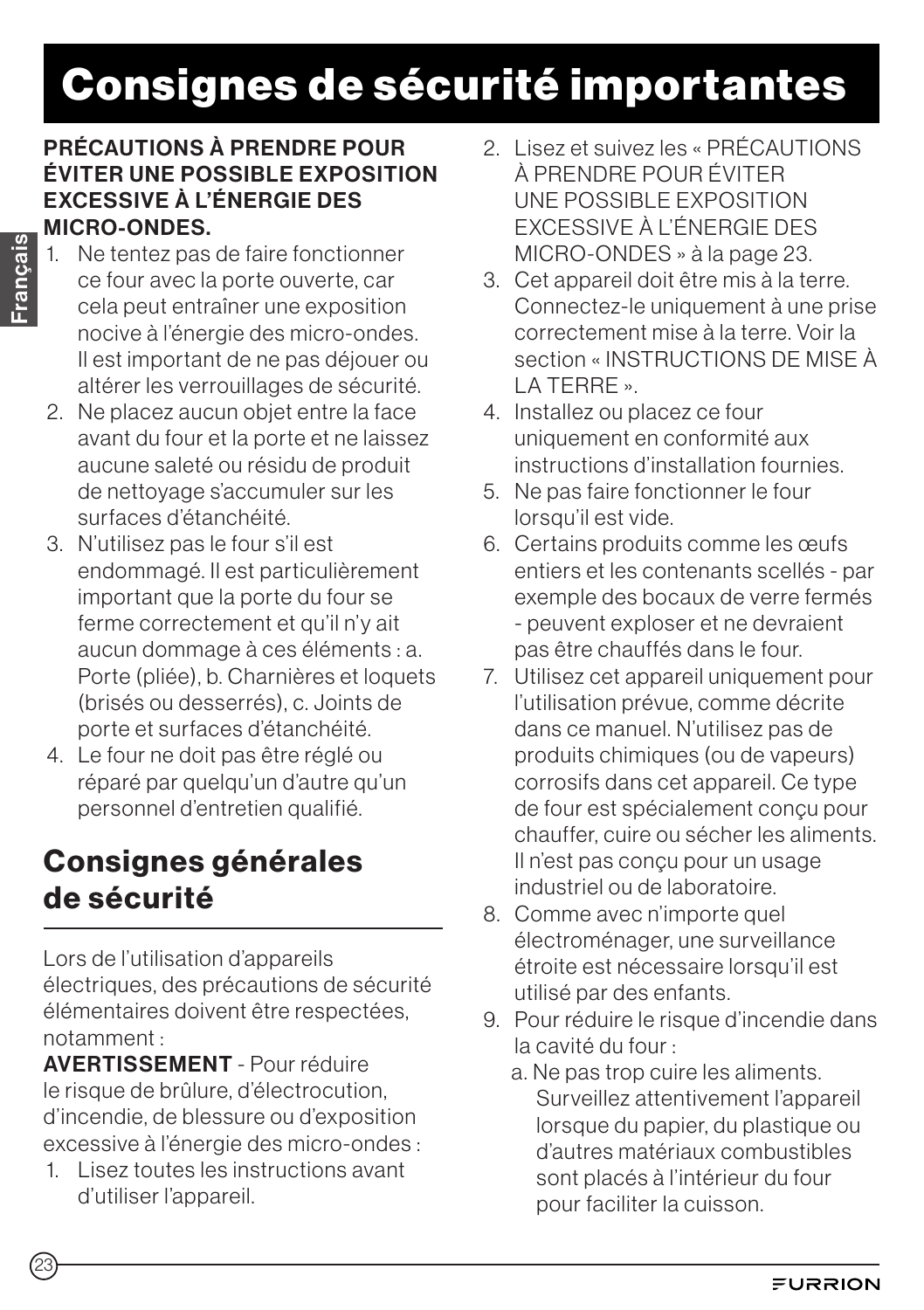- b. Retirez les attaches en fil métallique des sacs en papier ou en plastique avant de placer le sac dans le four.
- c. Si les aliments à l'intérieur du four s'enflamment, maintenez la porte du four fermée, éteignez le four et débranchez le cordon d'alimentation, ou coupez l'alimentation au fusible ou au panneau du disjoncteur.
- d. N'utilisez pas la cavité du four à des fins de rangement. Ne laissez pas de produits de papier, d'ustensiles de cuisine ou de nourriture dans la cavité lorsque vous n'utilisez pas le four.
- 10. Les liquides tels que l'eau, le café ou le thé peuvent être surchauffés au-delà du point d'ébullition sans avoir l'air de bouillir en raison de la tension de surface du liquide. Le bouillonnement ou l'ébullition visible lorsque le récipient est retiré du four à micro-ondes n'est pas toujours présent. CELA PEUT RÉSULTER EN DES LIQUIDES TRÈS CHAUDS QUI PEUVENT SE METTRE À BOUILLIR ET À DÉBORDER SOUDAINEMENT LORSQU'UNE CUILLÈRE OU UN AUTRE USTENSILE EST INSÉRÉ DANS LE LIQUIDE. Pour réduire le risque de blessure à la personne : a. Ne pas surchauffer le liquide.
	- b. Mélanger le liquide avant et à mitemps pendant le chauffage.
	- c. N'utilisez pas de contenants à côtés droits avec un col étroit.
	- d. Après le chauffage, laisser reposer le contenant dans le four à microondes pendant une courte période avant de le retirer.
- e. Soyez extrêmement prudent lorsque vous insérez une cuillère ou un autre ustensile dans le contenant.
- 11. Ne chauffez pas l'huile ou la graisse pour la friture. Il est difficile de contrôler la température de l'huile dans le four à micro-ondes.
- 12. Percez les aliments avec des pelures épaisses comme les pommes de terre, les courges entières, les pommes et les châtaignes avant de les faire cuire.
- 13. Le contenu des biberons et des bocaux doit être agité ou secoué et la température doit être vérifiée avant de servir afin d'éviter les brûlures.
- 14. Les ustensiles de cuisine peuvent devenir chauds à cause de la chaleur transmise par les aliments chauffés. Des maniques peuvent être nécessaires pour manipuler l'ustensile.
- 15. Ne pas couvrir ou bloquer les ouvertures de l'appareil.
- 16. N'entreposez pas et n'utilisez pas cet appareil à l'extérieur. N'utilisez pas ce produit près de l'eau, par exemple près d'un évier de cuisine, dans un sous-sol humide, près d'une piscine ou dans des endroits similaires.
- 17. N'utilisez pas cet appareil si la fiche ou le cordon est endommagé, s'il ne fonctionne pas correctement, ou s'il a été endommagé ou est tombé.
- 18. Ne plongez pas le cordon ou la fiche dans l'eau. Gardez le cordon loin de la surface chauffée. Ne laissez pas le cordon pendre par-dessus le bord de la table ou du comptoir.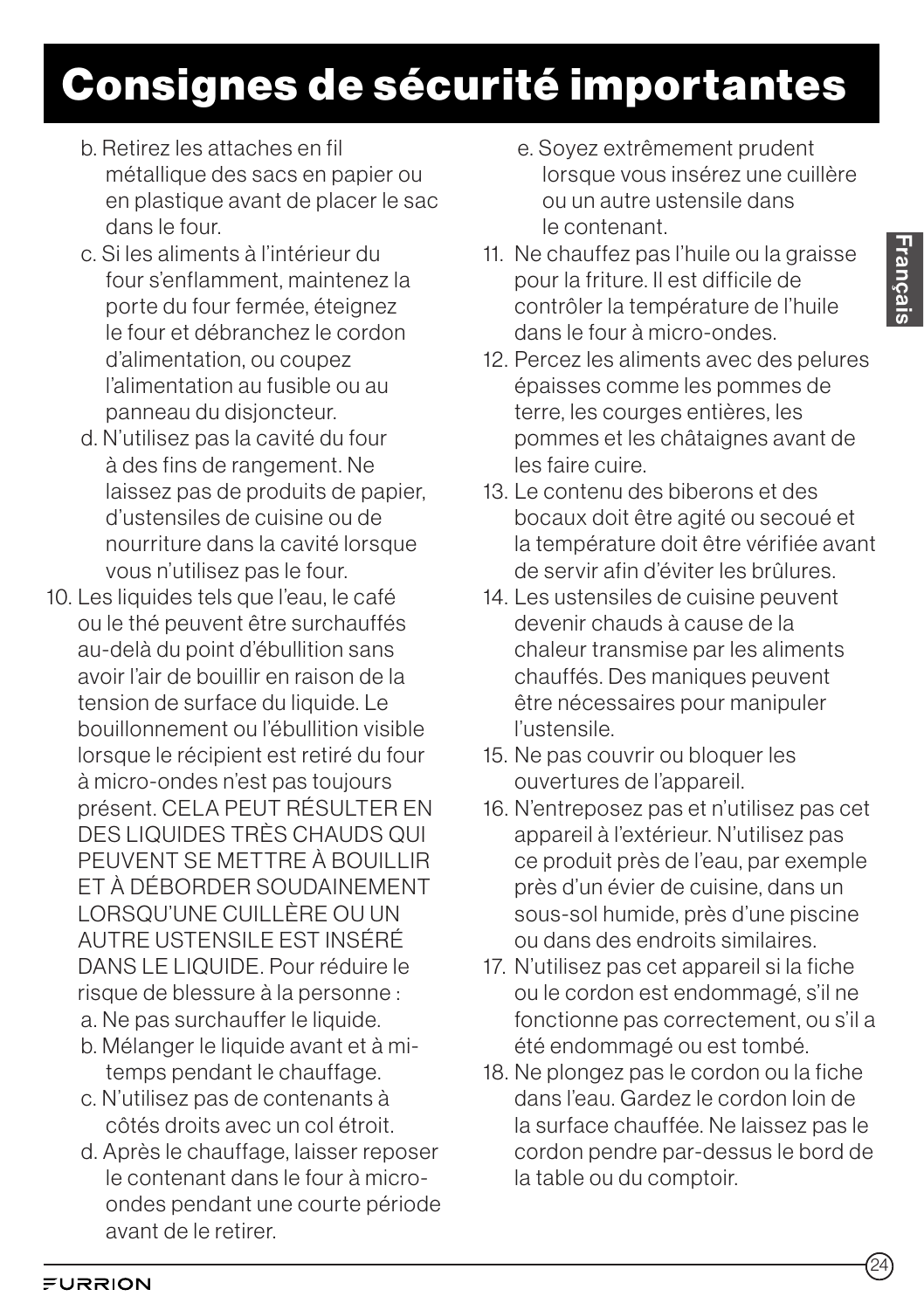# Consignes de sécurité importantes

- 19. Utilisez uniquement des thermomètres spécialement conçus pour les fours à micro-ondes.
- 20.N'utilisez aucun appareil de chauffage ou de cuisson sous cet appareil.
- 21. Assurez-vous que le plateau en verre et l'anneau à rouleaux sont en place lorsque vous utilisez le four.
- 22.Cet appareil doit être réparé uniquement par un technicien qualifié, contactez le service après-vente agréé le plus proche pour un examen, une réparation ou un réglage.
- 23.Lorsque vous nettoyez les surfaces de la porte et du four qui se touchent lorsque vous fermez la porte, utilisez uniquement des savons doux et non abrasifs ou des détergents appliqués avec une éponge ou un chiffon doux.
- 24.Cet équipement génère, utilise et peut émettre de l'énergie radiofréquence et, s'il n'est pas installé et utilisé conformément aux instructions, peut causer des interférences nuisibles aux communications radio. Cependant, il n'y a aucune garantie que des interférences ne se produiront pas dans une installation particulière. Si cet équipement cause des interférences nuisibles à la réception radio ou télévision, ce qui peut être déterminé en éteignant et en rallumant l'équipement, l'utilisateur est encouragé à essayer de corriger l'interférence par une ou plusieurs des mesures suivantes :
	- Réorienter ou déplacer l'antenne de réception.
	- Augmentez la distance entre l'équipement et le récepteur.
- Connectez l'équipement dans une prise sur un circuit différent de celui auquel le récepteur est connecté.
- Consulter le revendeur ou un technicien radio / TV expérimenté pour obtenir de l'aide.

# **A** MISE EN GARDE

- REMARQUE : STIMULATEURS **CARDIAQUES** La plupart des stimulateurs cardiaques sont protégés contre les interférences provenant de produits électroniques, y compris les micro-ondes. Toutefois, les patients porteurs d'un stimulateur cardiaque sont invités à consulter leur médecin en cas d'inquiétudes.
- Tout changement ou toute modification non expressément approuvé(e) par la partie responsable de la conformité est susceptible d'engendrer une annulation du droit d'utilisation du produit par l'utilisateur.

## Instructions de mise à la terre

Cet appareil doit être mis à la terre. En cas de court-circuit électrique, la mise à la terre réduit le risque de décharge électrique en fournissant un fil d'échappement pour le courant électrique.

**AVERTISSEMENT** - Une mauvaise utilisation de la fiche de mise à la terre peut entraîner un risque de décharge électrique.

1) S'il est nécessaire d'utiliser une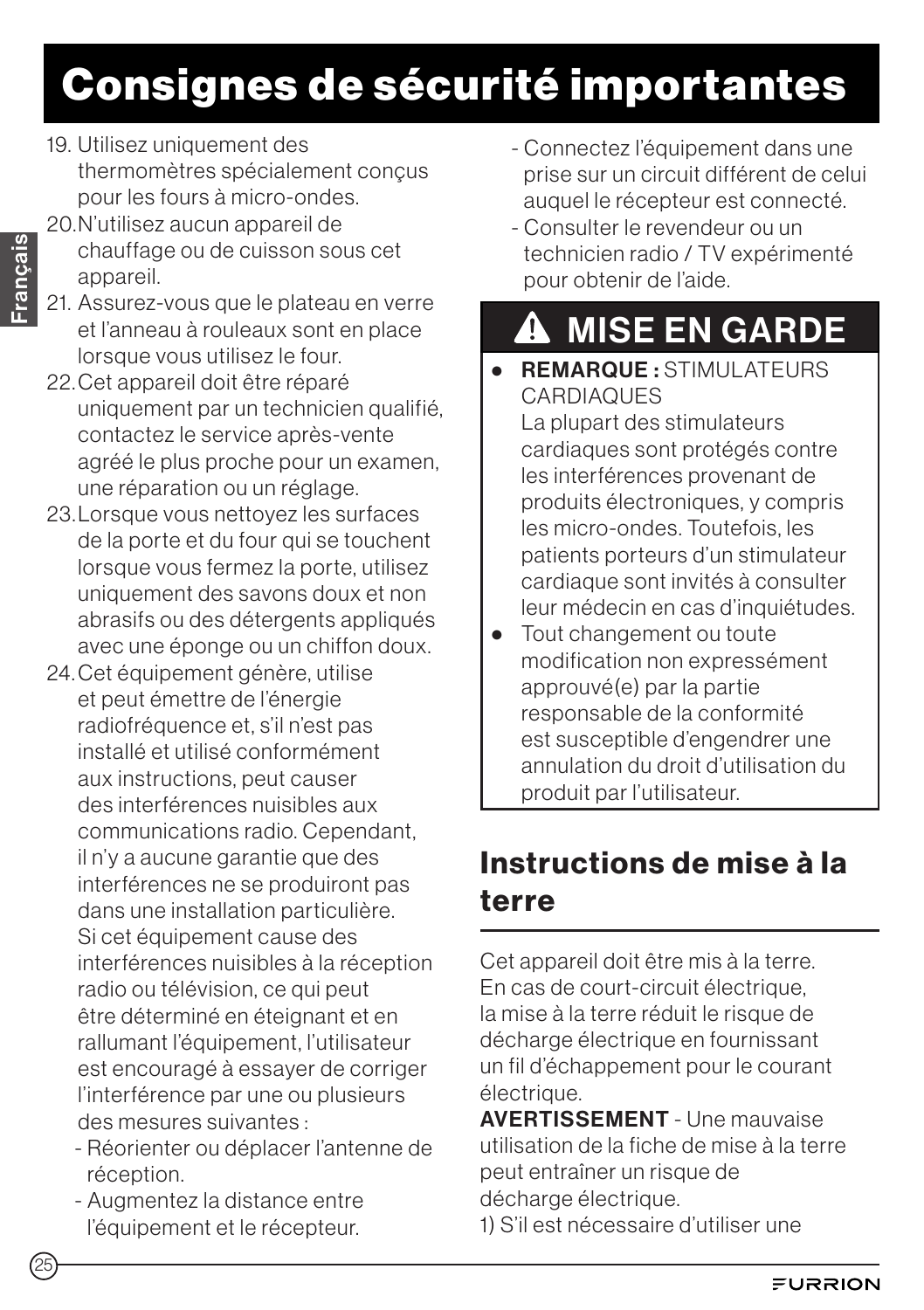# Consignes de sécurité importantes

rallonge, utilisez uniquement une rallonge à trois fils munie d'une fiche à trois broches avec mise à la terre et une prise à trois fentes acceptant la fiche de l'appareil. La cote marquée de la rallonge doit être égale ou supérieure à la capacité électrique nominale de l'appareil, ou

2) N'utilisez pas de rallonge. Si le cordon d'alimentation est trop court, demandez à un électricien ou à un technicien qualifié d'installer une prise près de l'appareil.

## Exigences électriques

Les exigences électriques sont un circuit dédié de 120 volts, 60 Hz, ca seulement, 15 ampères ou 20 ampères. Il est recommandé de prévoir un circuit séparé desservant uniquement le four. Le four est équipé d'une prise de terre à 3 broches. Elle doit être branchée dans une prise correctement installée et mise à la terre.

## Cordon d'alimentation

- 1. Un cordon d'alimentation court est fourni pour réduire les risques résultant d'un enchevêtrement ou d'un trébuchement sur un cordon plus long.
- 2. Des cordons plus longs ou des rallonges sont disponibles et peuvent être utilisés si des précautions sont prises lors de leur utilisation.
- 3. Si un long cordon ou une rallonge est utilisé :
	- a) La cote électrique marquée du cordon ou de la rallonge doit être au moins aussi élevée que la capacité électrique nominale

de l'appareil.

b) La rallonge doit être un cordon à trois fils de type mise à la terre. Le cordon le plus long doit être placé de manière à ne pas s'étendre sur le comptoir ou sur la table où des enfants pourraient tirer dessus ou trébucher involontairement.

#### REMARQUES :

Si vous avez des questions concernant la mise à la terre ou les instructions électriques, consultez un électricien qualifié ou un technicien qualifié.

Ni le fabricant ni le revendeur ne peuvent être tenus responsables des dommages au four ou des blessures résultant du non-respect des procédures de connexion électrique.

## Interférence radio ou TV

En cas d'interférence du four microondes avec votre radio ou téléviseur, vérifiez que le four à micro-ondes est sur un circuit différent; déplacez la radio ou le téléviseur le plus loin possible du four ou vérifiez la position et le signal de l'antenne réceptrice.

## Résidents de la Californie seulement

# **A** MISE EN GARDE

Cancer et effets nocifs sur la reproduction - www.P65Warnings.ca.gov

### CONSERVEZ CES **INSTRUCTIONS**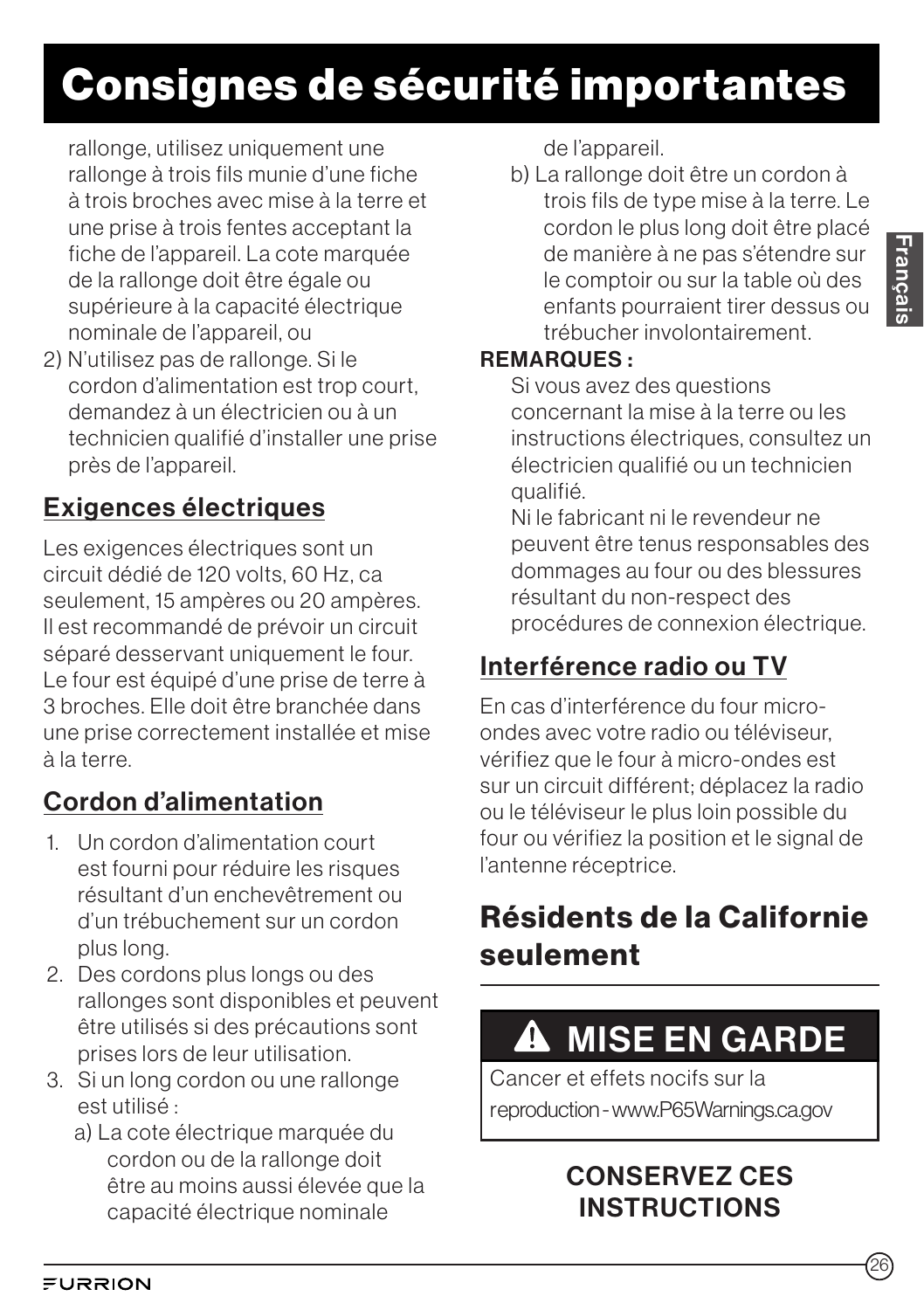# Caractéristiques du produit



| <b>Article</b> | <b>Description</b>                                 |
|----------------|----------------------------------------------------|
| $\mathbf{1}$   | Système de verrouillage de<br>sécurité de la porte |
| $\overline{2}$ | Fenêtre du four                                    |
| 3              | Anneau à rouleaux                                  |
| 4              | Axe                                                |
|                | Plateau en verre                                   |

| <b>Article</b> | <b>Description</b>                                                                        |
|----------------|-------------------------------------------------------------------------------------------|
| 6              | Bouton d'ouverture de<br>la porte                                                         |
|                | Panneau de commande                                                                       |
| 8              | Guide d'ondes (veuillez ne<br>pas retirer la plaque de mica<br>couvrant le guide d'ondes) |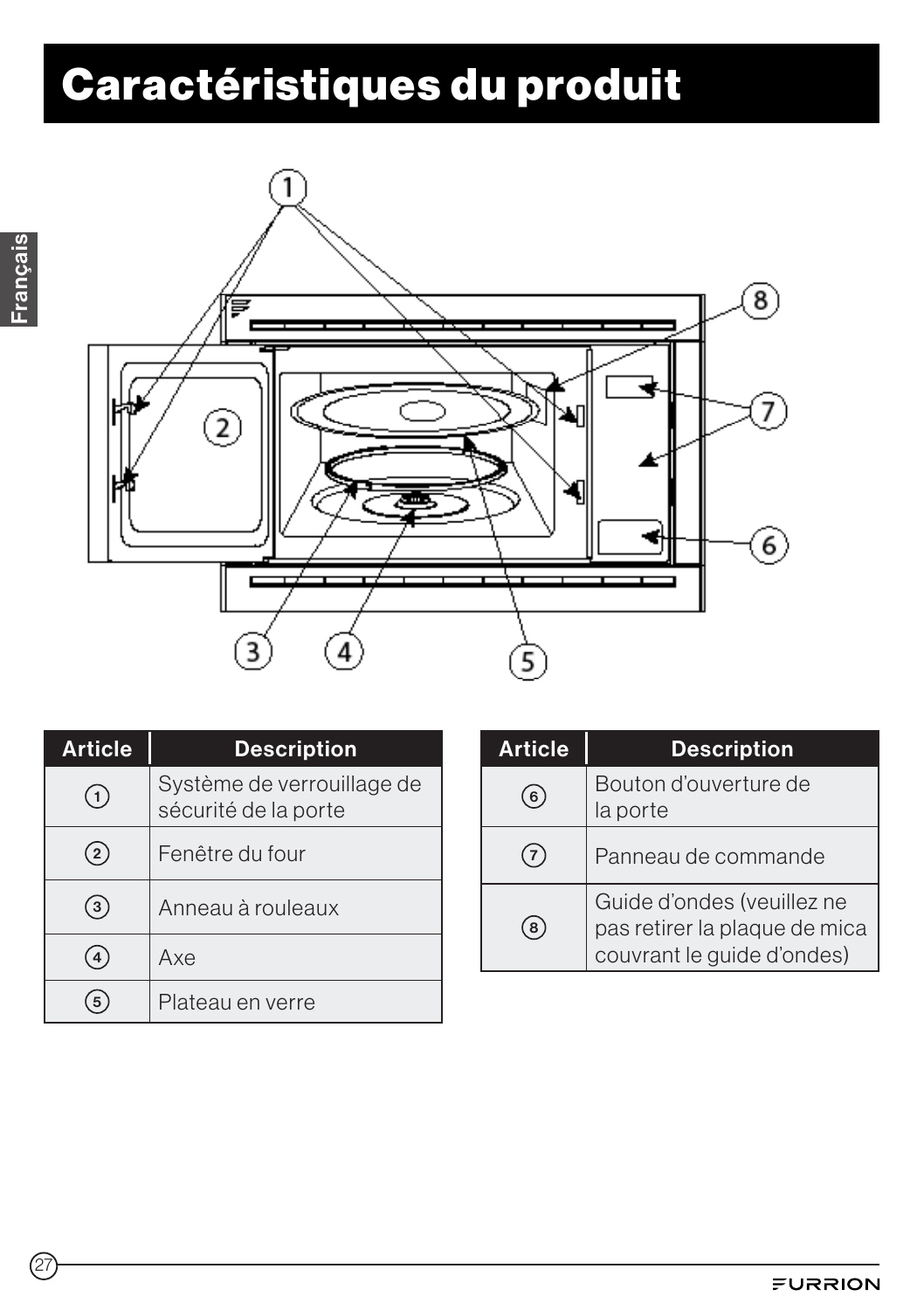# Aperçu du fonctionnement

## Panneau de commande



### **AFFICHAGE**

Le temps de cuisson, la puissance, les indicateurs et l'heure actuelle sont affichés.

### BOUTONS DE CUISSON RAPIDE

Réglages instantanés pour cuire des aliments populaires

## PAVÉ NUMÉRIQUE (0-9)

Touchez pour régler l'heure ou le poids

### **HORLOGE**

Utilisez pour régler l'heure du jour.

### RÉINITIALISER

Permet d'effacer tous les réglages précédents ou de définir le verrouillage parental.

### **PUISSANCE**

Permet de régler le niveau de puissance ou de vérifier le niveau de puissance pendant la cuisson.

### CUISINER

Utilisez pour la cuisson en plusieurs étapes. Cette fonction permet la cuisson à plusieurs réglages de puissance et de temps automatiquement.

### MINUTERIE

La minuterie fonctionne indépendamment, même pendant qu'un programme de cuisson est en cours..

### DÉCONGÉLATION PAR POIDS

Décongélation programmée en fonction du poids des aliments à décongeler.

### DÉCONGÉLATION RAPIDE

DÉCONGÉLATION RAPIDE en fonction du temps que vous entrez.

### CUIRE AU POIDS

Cuisson programmée en fonction du poids des aliments à cuire.

### DÉMARRER / ARRÊTER

Touchez pour démarrer ou arrêter la cuisson.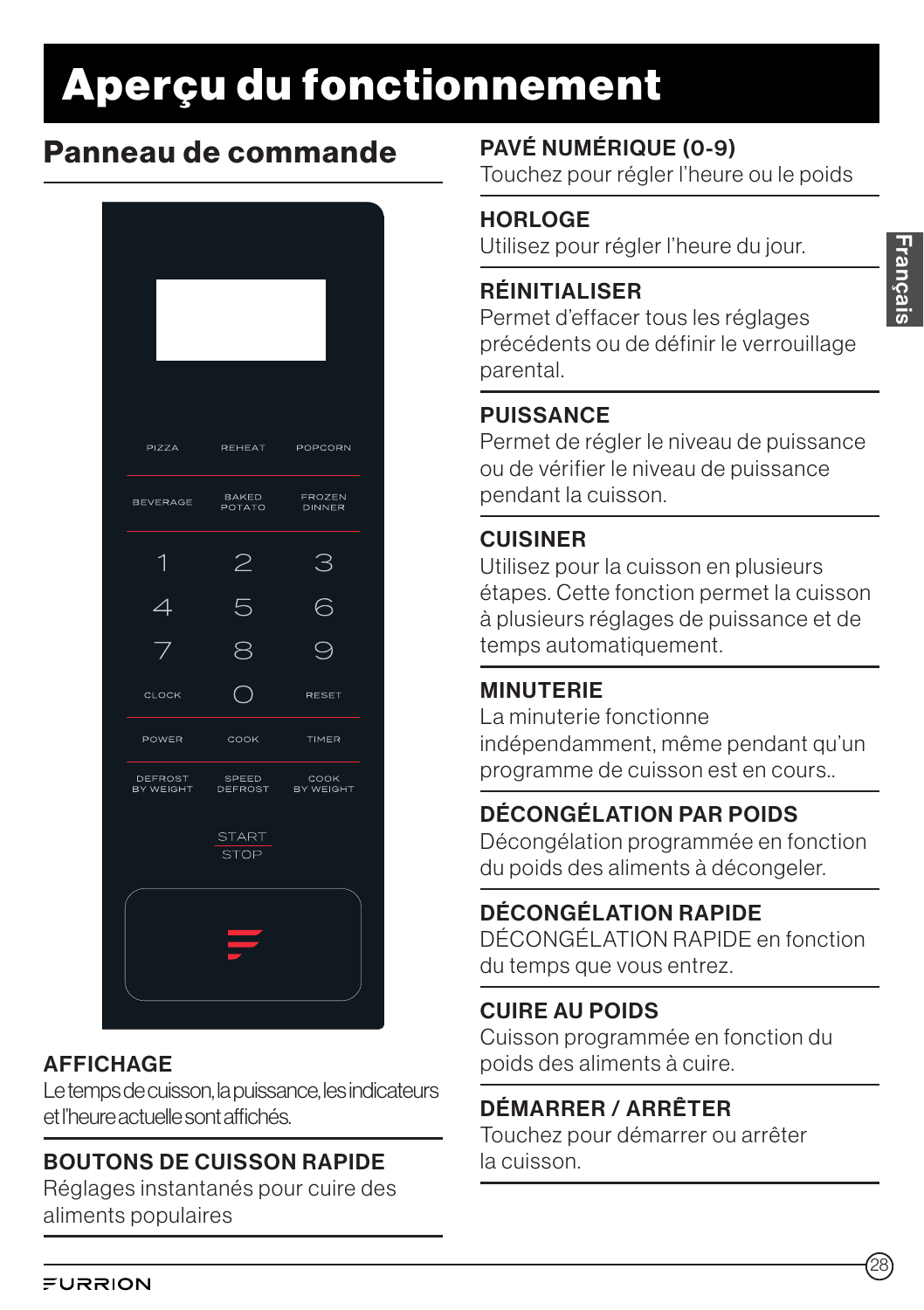## Contenu de la boîte

Assurez-vous que tous les articles suivants sont inclus dans l'emballage. Si un article est endommagé ou manquant, contactez votre revendeur.

- Corps du four à micro-ondes
- Plateau en verre x 1
- Anneau de roulement pour plateau en verre x 2
- Manuel d'instructions
- Dépliant de garantie
- Trousse de finition \*
	- Bande longue x 2
	- Bande courte x 2
	- Vis de montage x 8  $-$  Vis PMA M4 x 12 mm x 4  $-$  Vis KA M4 x 20 mm x 4
	- Support métallique x 2

\* Pour les modèles FMSM09-BL et FMSM09-MG uniquement.

## Avant l'installation

- 1. Assurez-vous que tous les matériaux d'emballage sont retirés de l'intérieur de la porte.
- 2. Vérifiez le four pour tout dommage, tel qu'une porte mal alignée ou pliée, des joints de porte et une surface d'étanchéité endommagés, des charnières et des loquets de porte cassés ou desserrés et des bosses dans la cavité ou sur la porte. En cas de dommage, n'utilisez pas le four et contactez un technicien qualifié.
- 3. Ce four à micro-ondes doit être placé sur une surface plane et stable pour supporter son poids et les aliments les plus lourds susceptibles d'être

cuits dans le four.

- 4. Ne placez pas le four dans un endroit où de la chaleur ou de l'humidité excessive sont générés, ou à proximité de matériaux combustibles.
- 5. Pour un fonctionnement adéquat, le four doit bénéficier d'un débit d'air suffisant. Ne pas couvrir ou bloquer les ouvertures de l'appareil. Ne pas retirer les pieds sur lesquels se trouve le four.
- 6. Ne faites pas fonctionner le four sans le plateau en verre, le support à rouleaux et l'axe dans leur position appropriée.
- 7. Assurez-vous que le cordon d'alimentation n'est pas endommagé et qu'il ne passe pas sous le four ou sur une surface chaude ou tranchante.
- 8. La prise doit être facilement accessible pour pouvoir facilement débrancher la fiche en cas d'urgence.

## Installation du four à micro-ondes

## Préparation de l'armoire

- 1. 1Choisissez un endroit approprié qui n'est pas exposé à l'humidité.
- 2. Marquez et découpez une ouverture dans l'armoire selon les dimensions indiquées dans le tableau. (Fig. 1) REMARQUE : Si une hotte de cuisine est installée sous le four à microondes, un dégagement minimum de 1 pouce doit être réservé du bas du four à micro-ondes au-dessus de la hotte de cuisine, se référer à la dimension E.

Français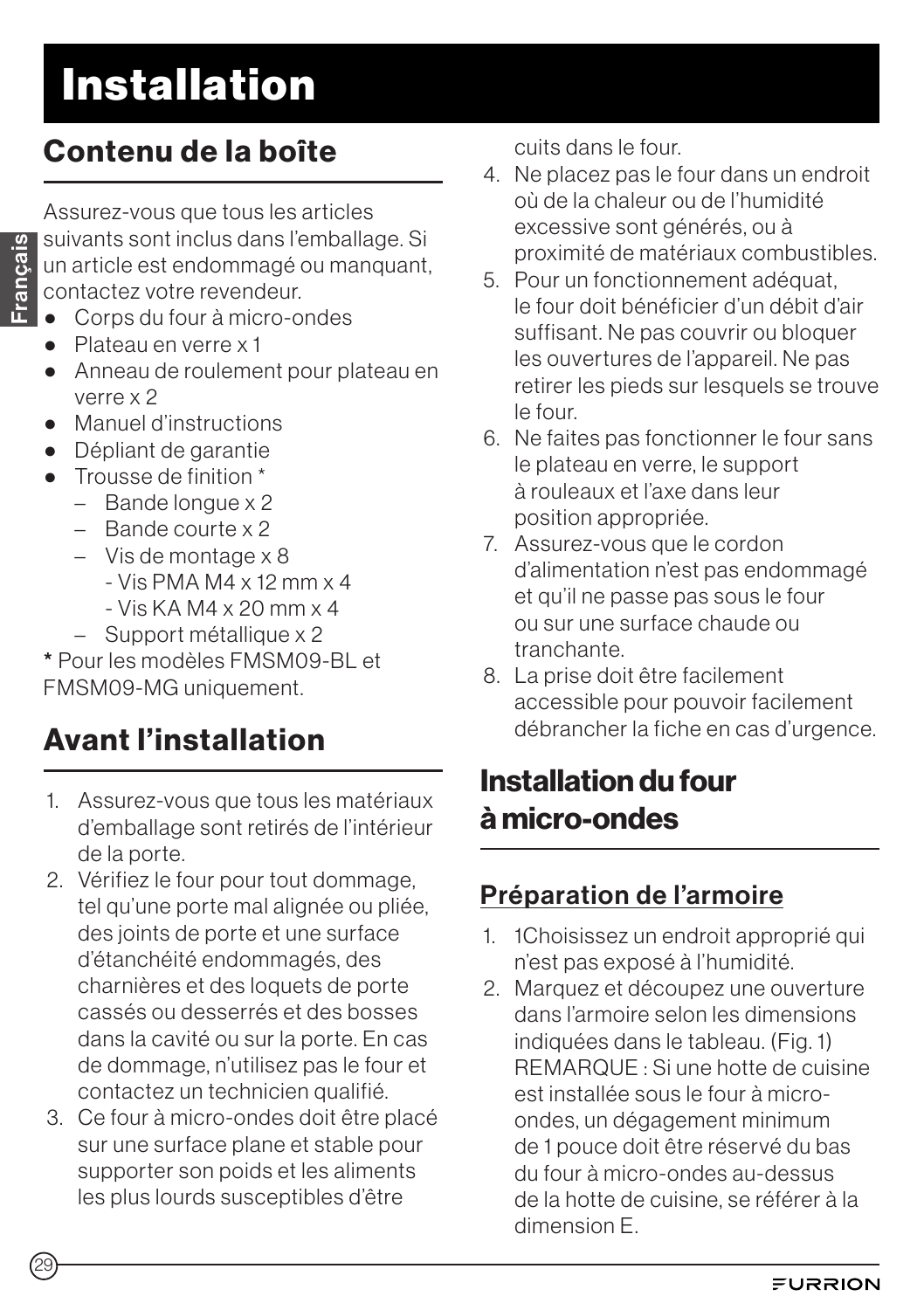

| <b>Dimensions</b>                                         |                                                                 |                               |                                   |                  |
|-----------------------------------------------------------|-----------------------------------------------------------------|-------------------------------|-----------------------------------|------------------|
|                                                           | R                                                               |                               |                                   | F                |
| 13%"<br>(339.7mm)<br>Min. to<br>13%"<br>(352.4mm)<br>Max. | 1915/16"<br>(506.4mm)<br>Min. to<br>201/4"<br>(514.3mm)<br>Max. | $13\%$ "<br>(352.4mm)<br>Min. | $\frac{1}{2}$<br>(12.7mm)<br>Min. | (25.4mm)<br>Min. |

### Installation de la trousse de finition

REMARQUE : La trousse de finition est uniquement incluse dans les modèles FMSM09-BL et FMSM09-MG. Veuillez contacter le revendeur agréé Furrion pour l'acheter en cas de besoin. (Le numéro de pièce de la trousse de finition est FMSM09-SS-TK ou FMSM09-BLTK).

- 1. Sortez le four à micro-ondes et les composants de la boîte et posez-les sur une surface plane.
- 2. Fixez les supports métalliques gauche et droit sur le micro-ondes à l'aide des 4 vis PMA M4 x 12 mm fournies avec le four. (Fig. 2)



3. Faites glisser le four à micro-ondes dans l'ouverture de l'armoire. (Fig. 3)



4. Fixez le micro-ondes dans le meuble de rangement à l'aide des 4 vis KA M4 x 20 mm fournies avec le four. (Fig. 4)

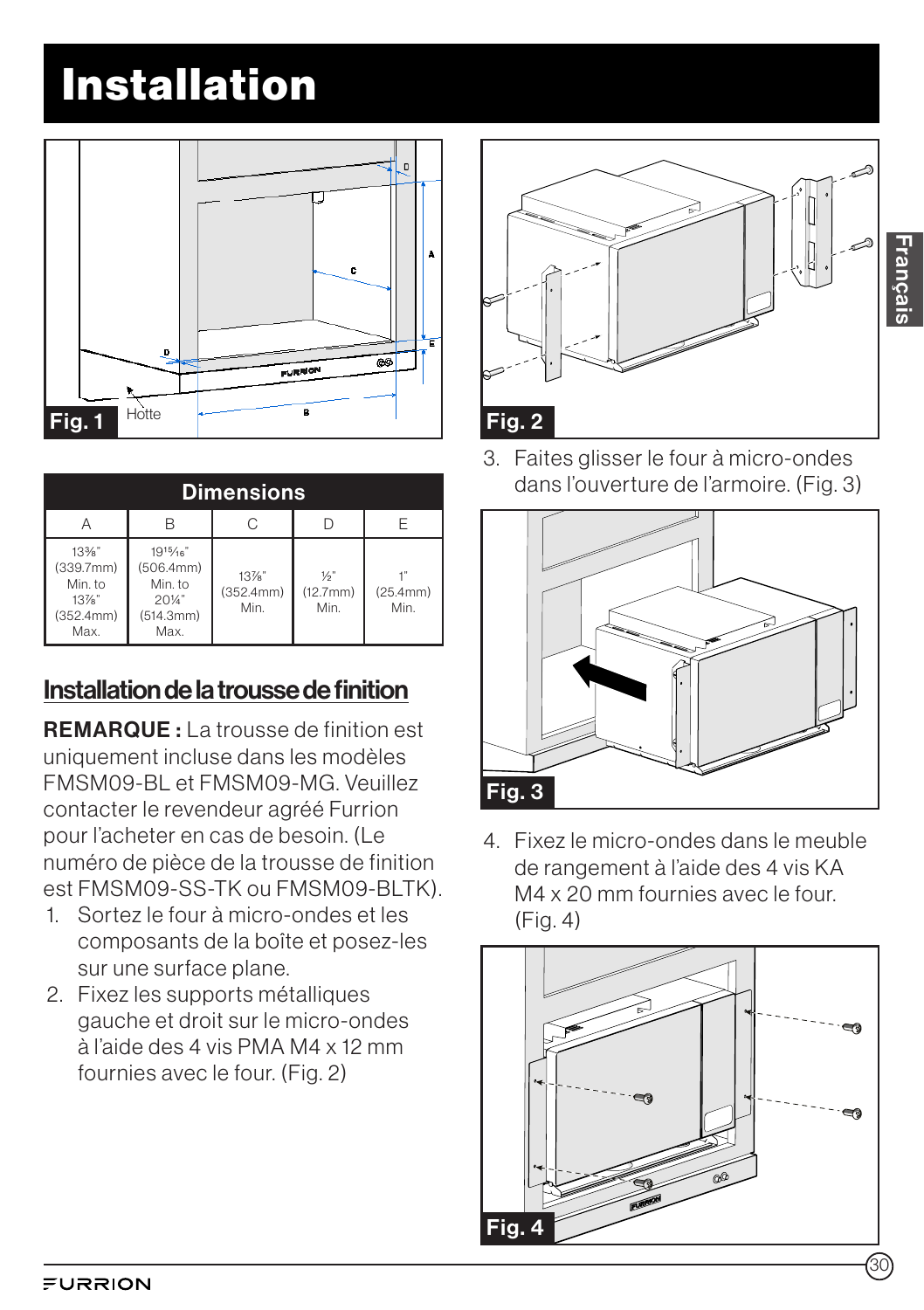5. Assemblez la trousse de finition comme indiqué dans (Fig. 5). REMARQUE : NE PAS assembler de manière inversée.



6. Installez la trousse de garniture montée sur le four à micro-ondes et pressez pour la verrouiller en place. (Fig. 6 et Fig. 7)





## Connexion électrique

Connectez le four à micro-ondes à un circuit dédié de 120 volts, 60 Hz, CA seulement, 15 ampères ou 20 ampères. Il est recommandé de prévoir un circuit séparé desservant uniquement le four.

Français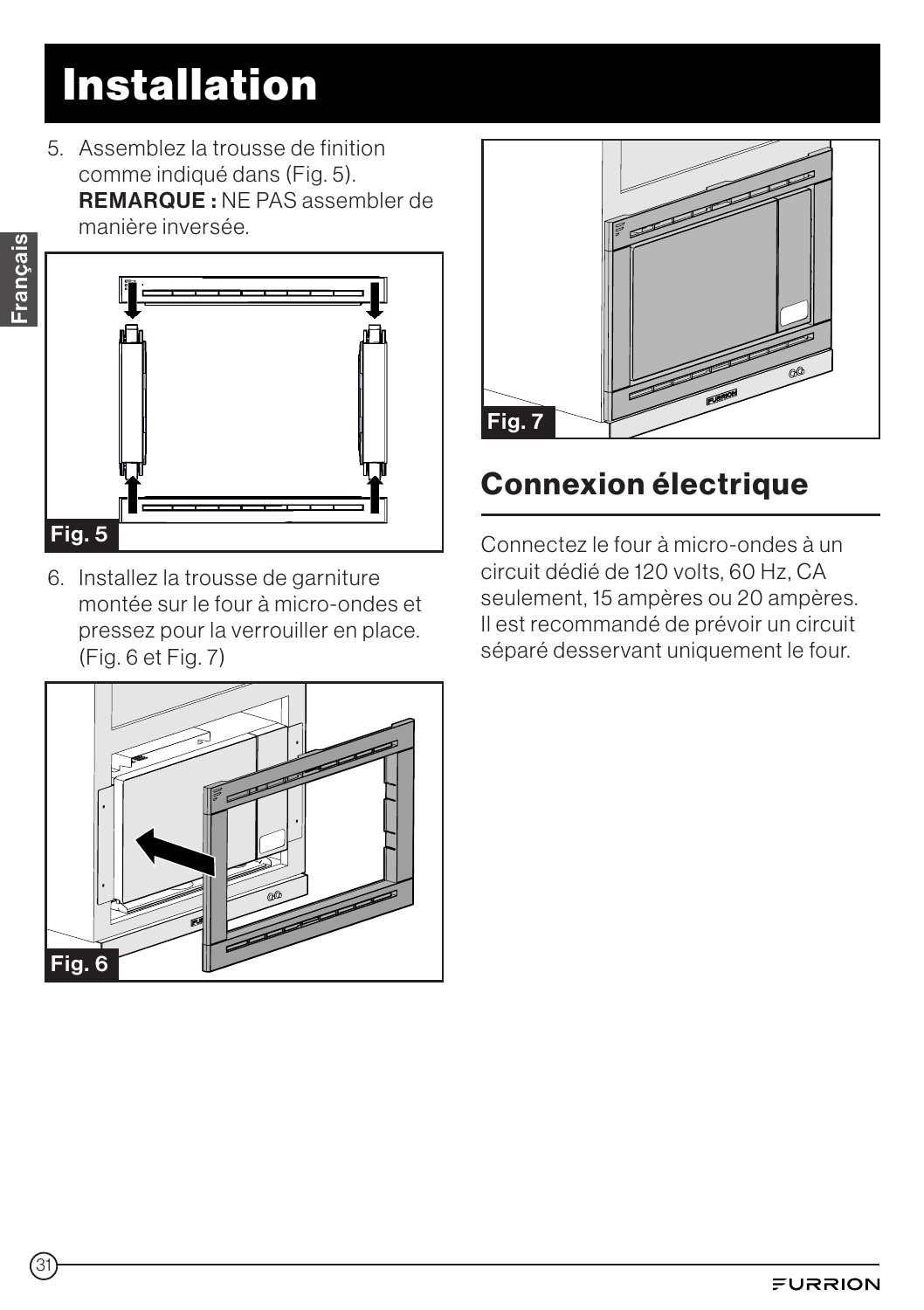# Réglages de cuisson rapide

Les réglages de CUISSON RAPIDE vous permettent de cuire ou de réchauffer des aliments automatiquement sans entrer le niveau de puissance ou l'heure. Pour les portions plus petites, il suffit de toucher la touche correspondante et START/ STOP (DÉMARRER/ARRÊTER). Pour les portions plus grandes, appuyez deux fois sur la touche. FROZEN DINNER (REPAS CONGELÉ), BAKED POTATO (POMME DE TERRE AU FOUR) et BEVERAGE (BOISSON) vous permettent de faire cuire plusieurs quantités de la même nourriture. Appuyez simplement une fois sur la touche et ENTER AMT (ENTRER QUANTITÉ) apparaît sur l'affichage. Entrez la quantité de portions et démarrez.

## MAÏS SOUFFLÉ

#### Pour un sac de 3,5 oz de maïs soufflé au micro-ondes :

- 1. Touchez POPCORN (MAÏS SOUFFLÉ) une fois.
- 2. Appuyez sur START/STOP (DÉMARRER/ARRÊTER).

#### Pour changer le temps POPCORN préréglé :

- 1. Touchez POPCORN (MAÏS SOUFFLÉ) deux fois. ENTER TIME (ENTRER TEMPS) apparaît sur l'affichage.
- 2. Appuyez sur les touches numériques pour entrer le temps de cuisson désiré. Appuyez sur START/STOP (DÉMARRER/ARRÊTER).

REMARQUE : Le temps le plus long que vous pouvez entrer est de 99 minutes et 99 secondes. Ce nouveau réglage sera défini par défaut jusqu'à ce que vous le réinitialisiez ou jusqu'à la nouvelle mise en fonction.

### POMME DE TERRE AU FOUR

#### Pour les pommes de terre (4 ~ 6 onces par entrée) :

- 1. Appuyez sur BAKED POTATO (POMME DE TERRE AU FOUR) une fois.
- 2. Entrez le nombre de pommes de terre en appuyant sur les touches numériques de 1 à 4.
- 3. Appuyez sur START/STOP (DÉMARRER/ARRÊTER).

## Pour les grosses pommes de terre

#### (8 ~ 10 oz par entrée) :

- 1. Touchez BAKED POTATO (POMME DE TERRE AU FOUR) deux fois.
- 2. Entrez le nombre de pommes de terre en appuyant sur les touches numériques de 1 à 4.
- 3. Appuyez sur START/STOP (DÉMARRER/ARRÊTER).

## PIZZA

### Réchauffer une pointe de pizza :

- 1. Touchez PIZZA une fois.
- 2. Appuyez sur START/STOP (DÉMARRER/ARRÊTER).

### Chauffer une pizza congelée entière :

- 1. Touchez PIZZA deux fois.
- 2. Appuyez sur START/STOP (DÉMARRER/ARRÊTER).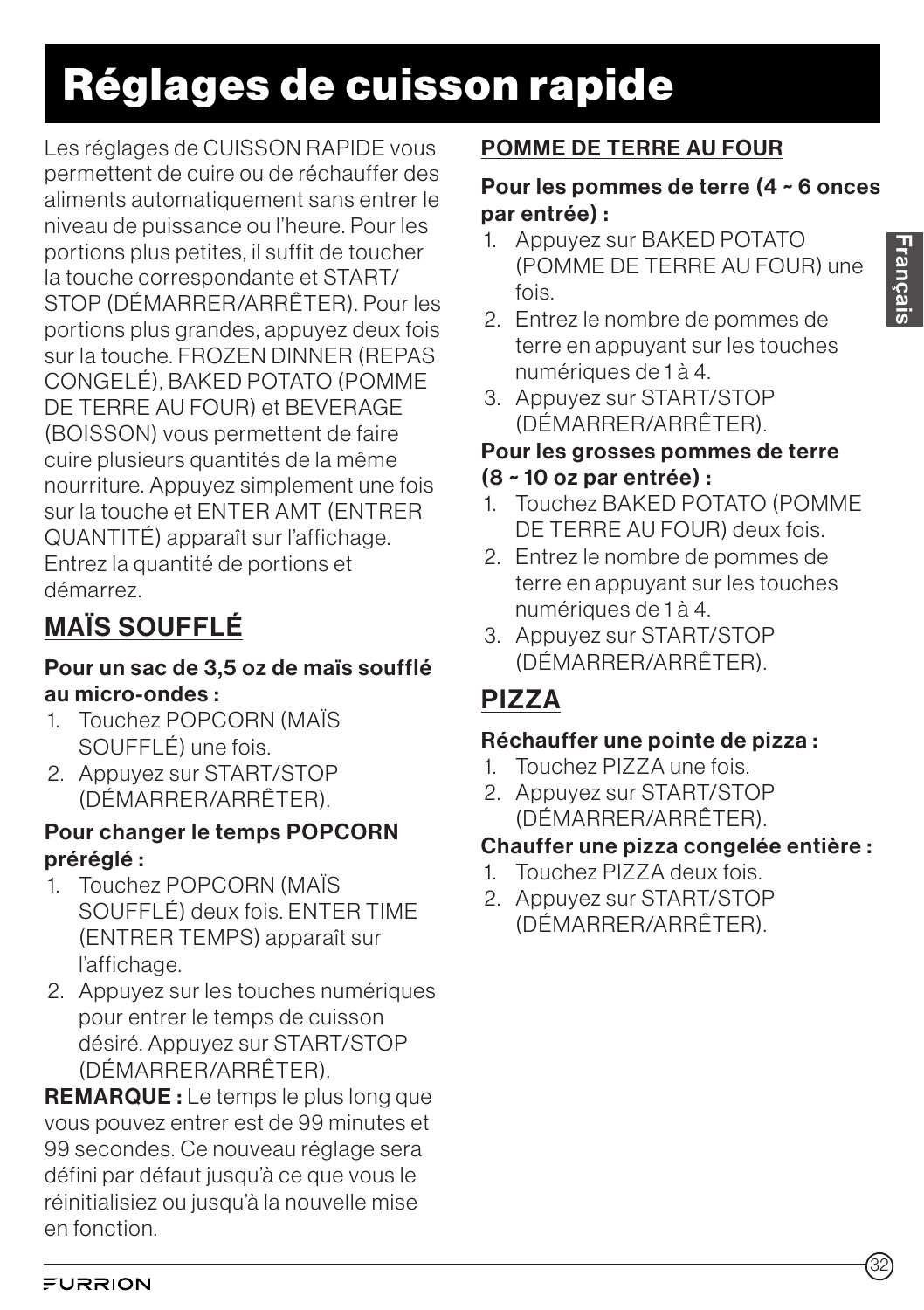# Réglages de cuisson rapide

## **BOISSON**

### Pour les tasses (tasse de 5 ~ 7 oz)

- 1. Touchez BEVERAGE (BOISSON) une fois.
- 2. Entrez le nombre de tasses en appuyant sur les touches numériques de 1 à 4.
- 3. Appuyez sur START/STOP (DÉMARRER/ARRÊTER).

### Pour plus de café (tasse de 9 ~ 11 onces) :

- 1. Touchez BEVERAGE (BOISSON) deux fois.
- 2. Entrez le nombre de grosses tasses en touchant les touches numériques de 1 à 4.
- 3. Appuyez sur START/STOP (DÉMARRER/ARRÊTER).

## REPAS CONGELÉ

#### Pour un ou deux petits repas congelés (7 ~ 9 oz par portion) :

- 1. Appuyez une fois sur FROZEN DINNER (REPAS CONGELÉ).
- 2. Pour 1 entrée, appuyez sur la touche numérique « 1 ». "1". Pour 2 entrées, appuyez sur la touche numérique « 2 ».

3. Appuyez sur la touche START/STOP (DÉMARRER/ARRÊTER).

#### Cuisson au micro-ondes d'un repas congelé plus gros (10 ~ 12 oz par portion) :

- 1. Appuyez deux fois sur FROZEN DINNER (REPAS CONGELÉ).
- 2. Pour 1 entrée, appuyez sur la touche numérique « 1 ». "1". Pour 2 entrées, appuyez sur la touche numérique « 2 ».
- 3. Appuyez sur START/STOP (DÉMARRER/ARRÊTER).

## RÉCHAUFFER

- 1. Appuyez sur la touche REHEAT (RÉCHAUFFER).
- 2. Appuyez sur START/STOP (DÉMARRER/ARRÊTER).

REMARQUE : Ce réglage vous permet de réchauffer une assiette de restes réfrigérés avec de bons résultats.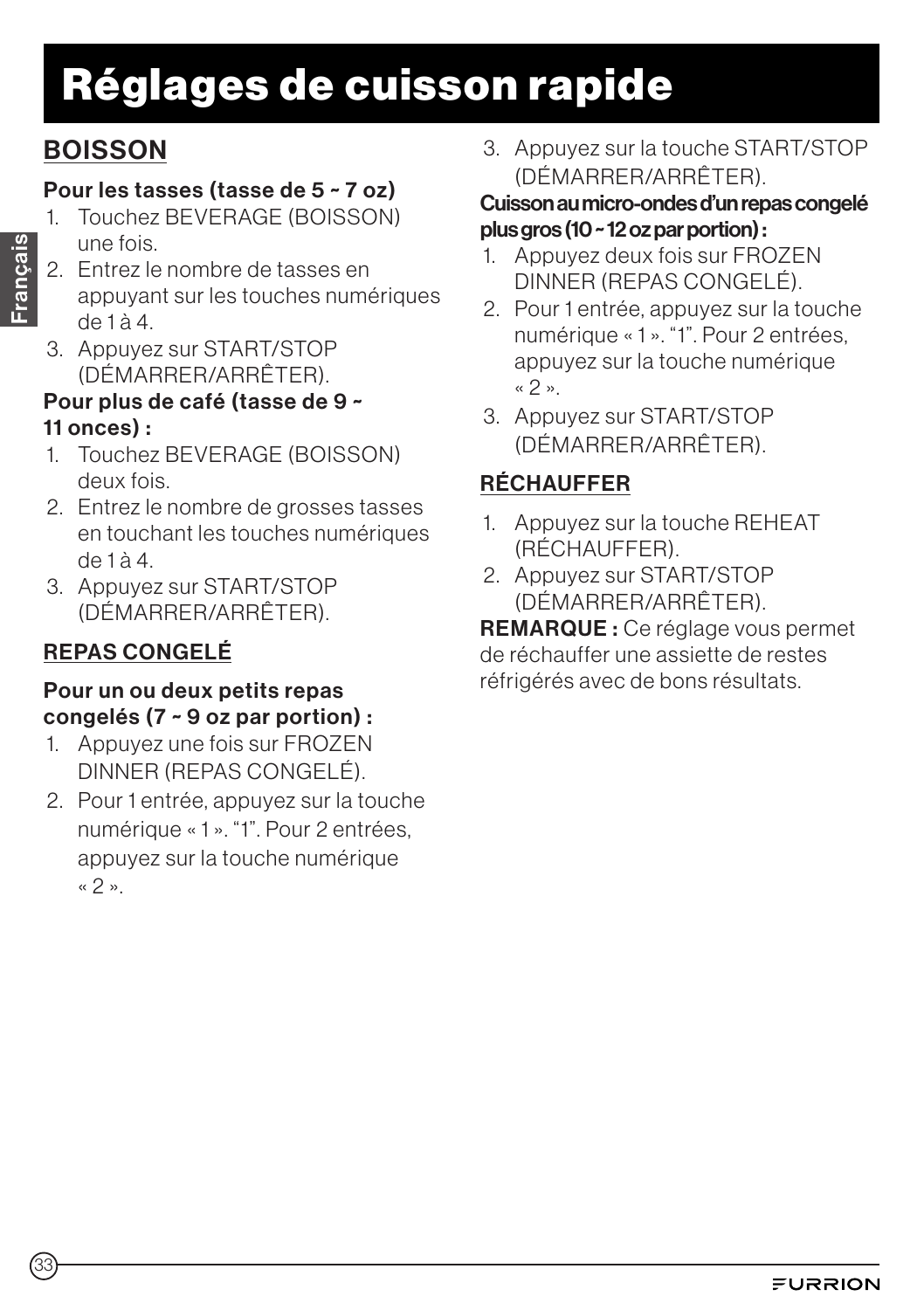#### SIGNAUX PENDANT LES RÉGLAGES DU FOUR

UN SIGNAL : Le four accepte l'entrée. DEUX SIGNAUX : Le four n'accepte pas l'entrée. Veuillez vérifier et réessayer.

- Une fois le programme de cuisson terminé, le four émet un signal sonore et END (FIN) s'affiche; appuyez sur n'importe quelle touche ou ouvrez la porte du four pour quitter le réglage avant de régler une autre fonction.
- Pendant la cuisson, si vous appuyez une fois sur la touche START/STOP (DÉMARRER/ARRÊTER), le programme sera mis en pause, appuyez, puis appuyez sur la touche RESET (RÉINITIALISER) et le programme sera annulé.

## RÉGLAGE DE L'HORLOGE

- 1. Appuyez sur la touche CLOCK (HORLOGE).
- 2. Utilisez les touches numériques pour entrer la bonne heure.
- 3. Appuyez de nouveau sur la touche CLOCK.

REMARQUE : Il s'agit d'une horloge de 12 heures. Lorsque le four est branché pour la première fois ou que le courant est rétabli, l'afficheur indique ENTER CLOCK TIME (ENTRER L'HEURE). Si vous préférez ne pas afficher l'horloge, appuyez sur RESET (RÉINITIALISER).

## RÉGLAGE DE LA MINUTERIE DU FOUR

- 1. Appuyez sur TIMER (MINUTERIE).
- 2. Entrez la durée en appuyant sur les touches numériques.
- 3. Appuyez sur START/STOP (DÉMARRER/ARRÊTER).

REMARQUE : Le compte à rebours maximal que vous pouvez définir est de 99 minutes et 99 secondes.

- Le compte à rebours peut être visualisé pendant 5 secondes avant que l'heure ou le temps de cuisson ne revienne à l'affichage.
- Une fois le compte à rebours écoulé, l'avertisseur sonore émet un bip.
- Appuyez sur TIMER (MINUTERIE), puis sur RESET (RÉINITIALISER) pour annuler la minuterie pendant le processus de

## RÉGLAGE D'UN PROGRAMME DE CUISSON

### A. Cuisson en une étape

- 1. Utilisez les touches numériques pour définir un temps de cuisson. Vous pouvez régler un temps de cuisson d'une seconde à 99 minutes et 99 secondes.
- 2. Si vous souhaitez définir un niveau de puissance autre que 100 %, appuyez sur POWER (PUISSANCE), puis utilisez les touches numériques pour entrer le niveau de puissance. Pendant la cuisson, vous pouvez vérifier le niveau de puissance en touchant la touche POWER.
- 3. Appuyer sur START/STOP (DÉMARRER/ARRÊTER) pour commencer la cuisson. Utilisez les chiffres pour définir un niveau de puissance de cuisson :

Utilisez digit pour définir un niveau de puissance de cuisson: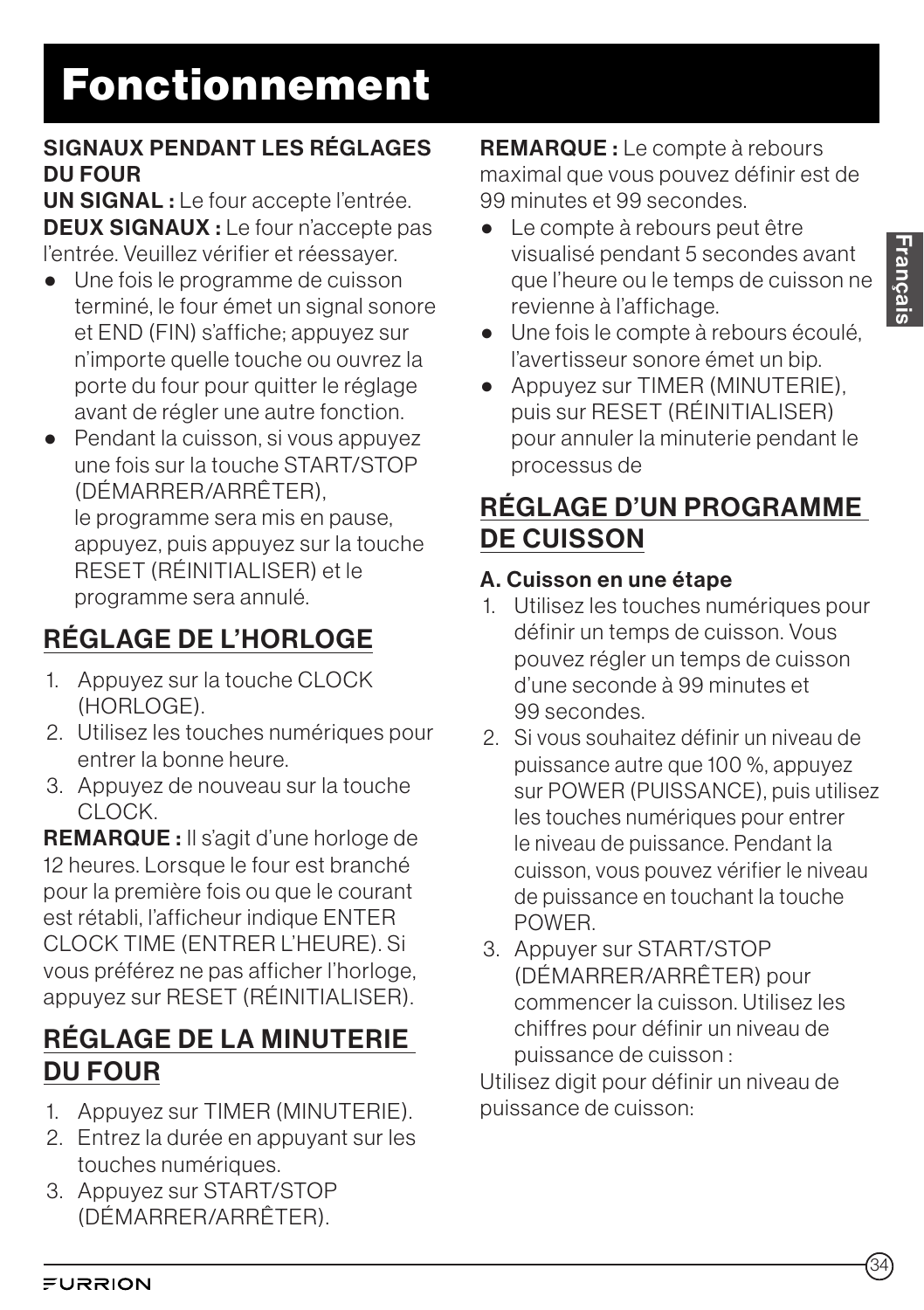# Fonctionnement

| <b>Touche</b><br>numérique | <b>Puissance de</b><br>cuisson |
|----------------------------|--------------------------------|
| 1,0                        | 100%                           |
| 9                          | 90%                            |
| 8                          | 80%                            |
| $\overline{7}$             | 70%                            |
| 6                          | 60%                            |
| 5                          | 50%                            |
| $\overline{4}$             | 40%                            |
| 3                          | 30%                            |
| $\overline{2}$             | 20%                            |
|                            | 10%                            |
|                            | $0\%$                          |

#### B. Cuisson en deux étapes

Certaines cuissons nécessitent différentes étapes de cuisson à différentes températures.

- 1. DÉFINIR L'ÉTAPE 1 : Suivez les étapes 1 et 2 de « Cuisson en une étape ». Ne touchez pas START/ STOP (DÉMARRER/ARRÊTER).
- 2. DÉFINIR L'ÉTAPE 2 : Appuyez sur COOK (CUISSON) puis entrez le temps de cuisson approprié et le niveau de puissance (inférieur). (La plupart des recettes en 2 étapes utilisent moins de puissance pour la deuxième étape.)
- 3. Appuyez sur START/STOP (DÉMARRER/ARRÊTER).

## DÉCONGÉLATION RAPIDE

- 1. Appuyez sur SPEED DEFROST (DÉCONGÉLATION RAPIDE).
- 2. Entrez le temps de décongélation souhaité en touchant les touches

numériques. Le temps de décongélation le plus long est de 99 minutes et 99 secondes.

3. Appuyez sur START/STOP (DÉMARRER/ARRÊTER).

#### REMARQUES :

- À la mi-temps de la décongélation, le système suspend le processus et émet un signal sonore pour rappeler à l'utilisateur de retourner la nourriture, après quoi, appuyez sur START/ STOP (DÉMARRER/ARRÊTER) pour reprendre le processus.
- Après le réglage de la fonction SPEED DEFROST (DÉCONGÉLATION RAPIDE), le four peut être programmé pour passer automatiquement à la cuisson en une ou deux étapes.
- Pour la décongélation rapide et la cuisson en une étape, suivez les étapes ci-dessus. Avant de toucher START/STOP (DÉMARRER/ ARRÊTER), appuyez sur COOK (CUISSON), entrez le temps et le niveau de puissance, puis appuyez sur START/STOP (DÉMARRER/ ARRÊTER).
- Pour la décongélation rapide et la cuisson en deux étapes, suivez les étapes ci-dessus. Avant de toucher START/STOP (DÉMARRER/ARRÊTER), touchez COOK (CUISSON), entrez dans les programmes de cuisson en deux étapes, puis appuyez sur START/ STOP (DÉMARRER/ARRÊTER) pour démarrer.

Français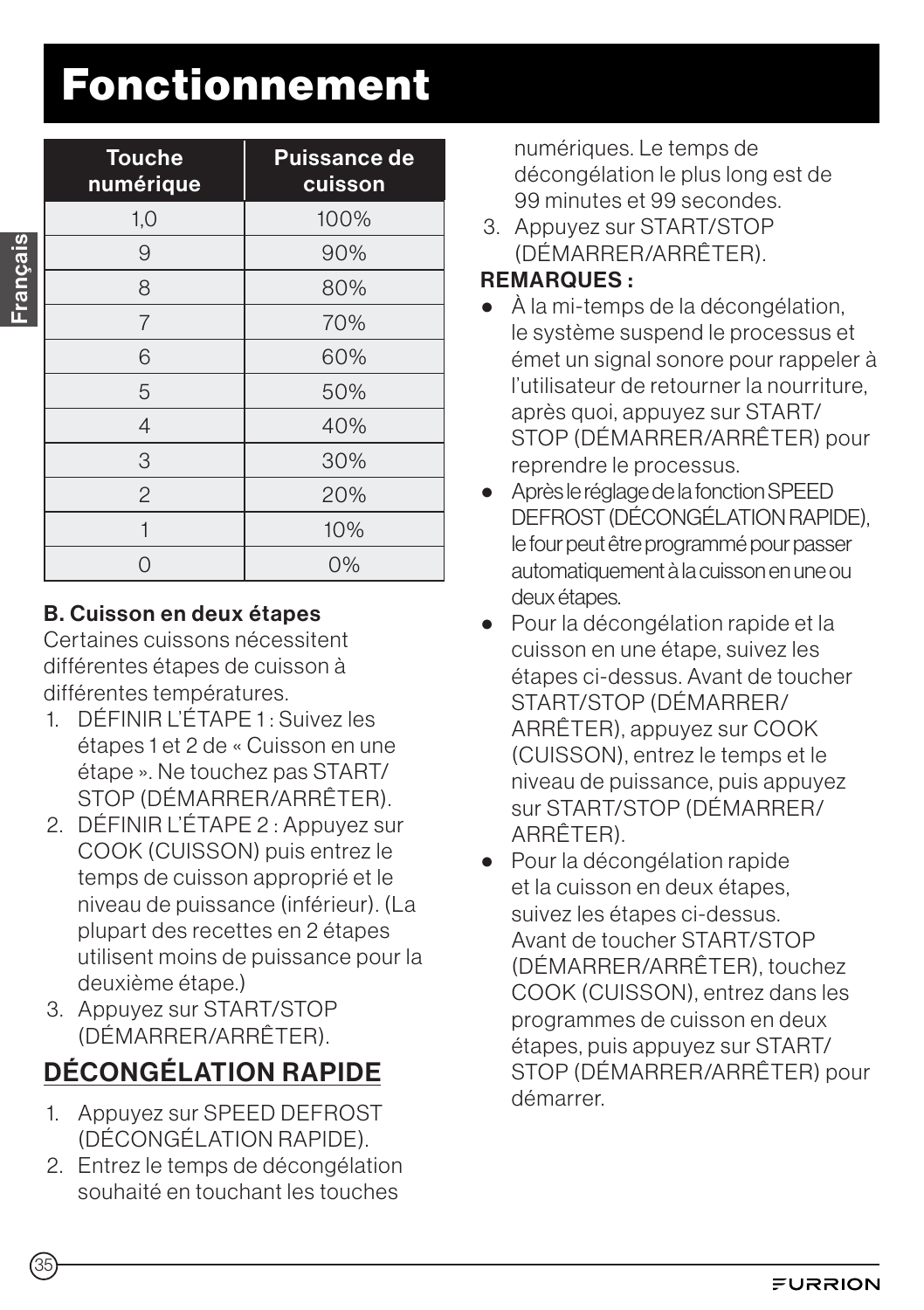# Fonctionnement

## CUIRE AU POIDS

- 1. Appuyez sur COOK BY WEIGHT (CUIRE AU POIDS)
- 2. Entrez une des touches numériques 1 à 3 pour sélectionner le code de la nourriture.
- 3. Entrez le poids de la nourriture.
- 4. Appuyez sur START/STOP (DÉMARRER/ARRÊTER).

Description des codes de cuisson au poids

| <b>CODE</b>   | <b>TYPE</b>            | <b>POIDS MAXIMUM</b> |
|---------------|------------------------|----------------------|
|               | Bœuf                   | $5$ lb. 16 oz        |
| $\mathcal{P}$ | Viande<br>de<br>mouton | $5$ lb. 16 oz        |
|               | Porc                   | $4$ lb. $0$ oz       |

### REMARQUES :

- La viande doit être décongelée à température réfrigérée.
- Le poids doit être en livres et en onces.
- Les poids en onces inférieurs à 10 doivent être précédés d'un 0. Si l'étiquette indique le poids en livres seulement, changez la fraction d'une livre en onces en utilisant le tableau suivant.

### Conversion des fractions d'une livre en onces

| <b>Fractions d'une</b><br><b>livre</b> | <b>Onces</b>                      |
|----------------------------------------|-----------------------------------|
| Moins de 0,03                          | $\Omega$                          |
| .03 to .09                             | $\mathbf 1$                       |
| .10 to .15                             | $\overline{2}$                    |
| $.16$ to $.21$                         | 3                                 |
| .22 to .27                             | $\overline{4}$                    |
| .28 to .34                             | 5                                 |
| .35 to .40                             | 6                                 |
| .41 to .46                             | $\overline{7}$                    |
| .47 to .53                             | 8                                 |
| .54 to 59                              | 9                                 |
| .60 to .65                             | 10                                |
| .66 to .71                             | 11                                |
| .72 to .78                             | 12                                |
| .79 to .84                             | 13                                |
| .85 to .90                             | 14                                |
| .91 to .97                             | 15                                |
| ci-dessus, 97                          | aller au prochain<br>chiffre rond |

● Pendant la cuisson, le système se met automatiquement en pause et émet un signal sonore pour rappelez à l'utilisateur de retourner les aliments, puis d'appuyer sur START/STOP (DÉMARRER/ARRÊTER) pour reprendre la cuisson.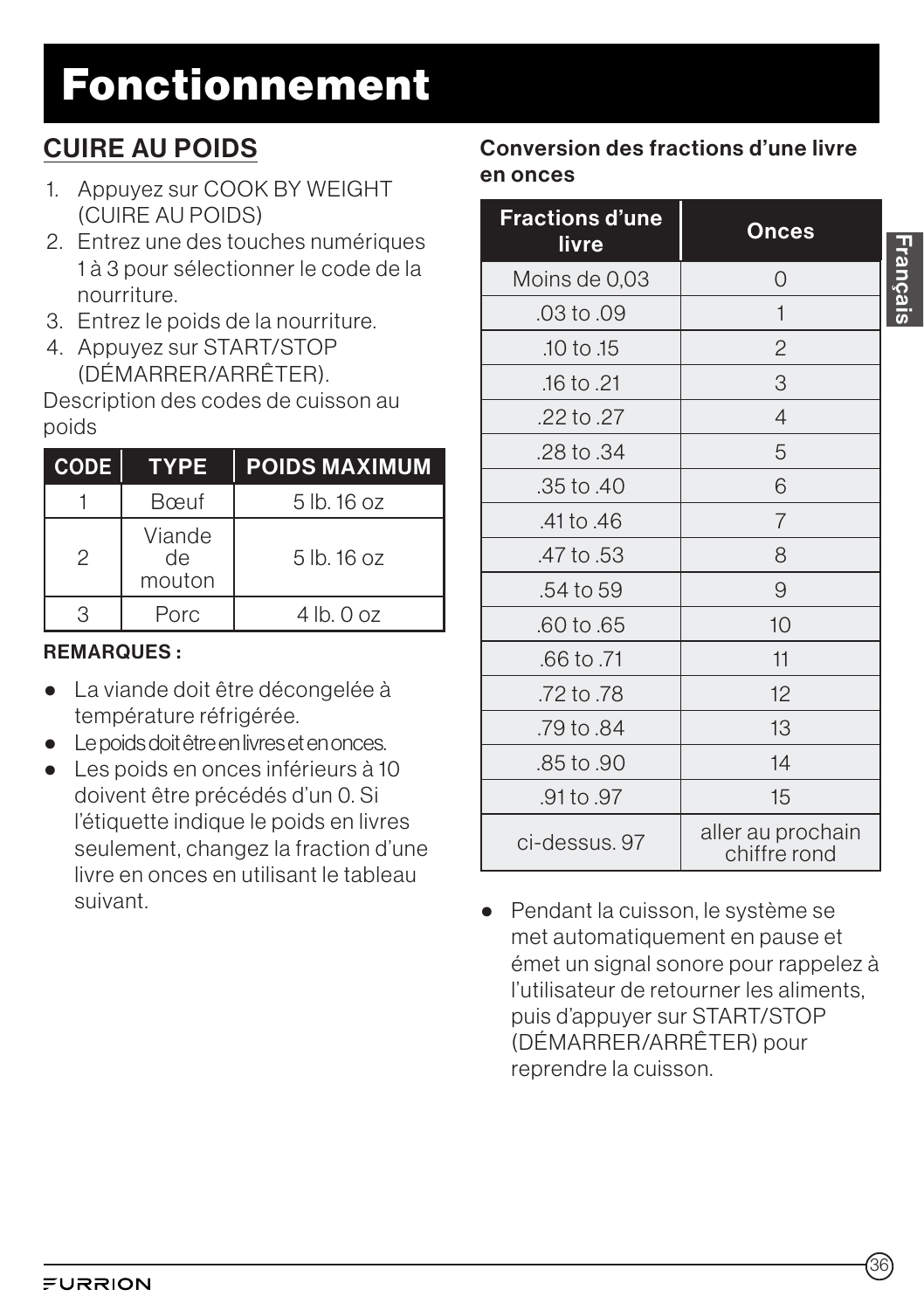## DÉCONGÉLATION PAR POIDS

- 1. Appuyez sur la touche DEFROST BY WEIGHT (DÉCONGÉLATION PAR POIDS).
- 2. Entrez le poids de la nourriture en appuyant sur les touches numériques.
- 3. Appuyez sur la touche START/STOP (DÉMARRER/ARRÊTER).

### REMARQUES :

- Le poids maximum est de 5 lb et 16 oz.
- Le poids doit être en livres et en onces. Les poids en onces inférieurs à 10 doivent être précédés d'un 0. Si l'étiquette donne le poids en livres seulement, changez la fraction d'une livre en onces en utilisant le tableau ci-dessus.
- Pendant la décongélation, le système émet un signal sonore pour rappeler à l'utilisateur de retourner la viande.

### RÉGLAGE DU VERROUILLAGE PARENTAL

Le verrouillage parental empêche l'utilisation non supervisée par des enfants. Réglez la fonction en mode veille.

Pour régler : En mode veille, maintenez la touche RESET (RÉINITIALISATION) enfoncée pendant 3 secondes. LOCK (VERROUILLAGE) apparaît sur l'affichage.

Pour annuler : Maintenez la touche RESET enfoncée pendant 3 secondes. L'indication LOCK (VERROUILLAGE) disparaît.

## PROTECTION CONTRE L'ADHÉRENCE DES TOUCHES

Dans n'importe quel mode, si l'interrupteur à membrane est fermé pendant 60 secondes, le système arrêtera immédiatement la cuisson et le four retournera en mode attente. Un bip retentira et « FAIL » (DÉFAILLANCE) s'affichera à l'écran. Le bip retentira toutes les minutes jusqu'à la résolution du problème; appuyez sur la touche RESET (RÉINITIALISER) pour revenir au mode attente.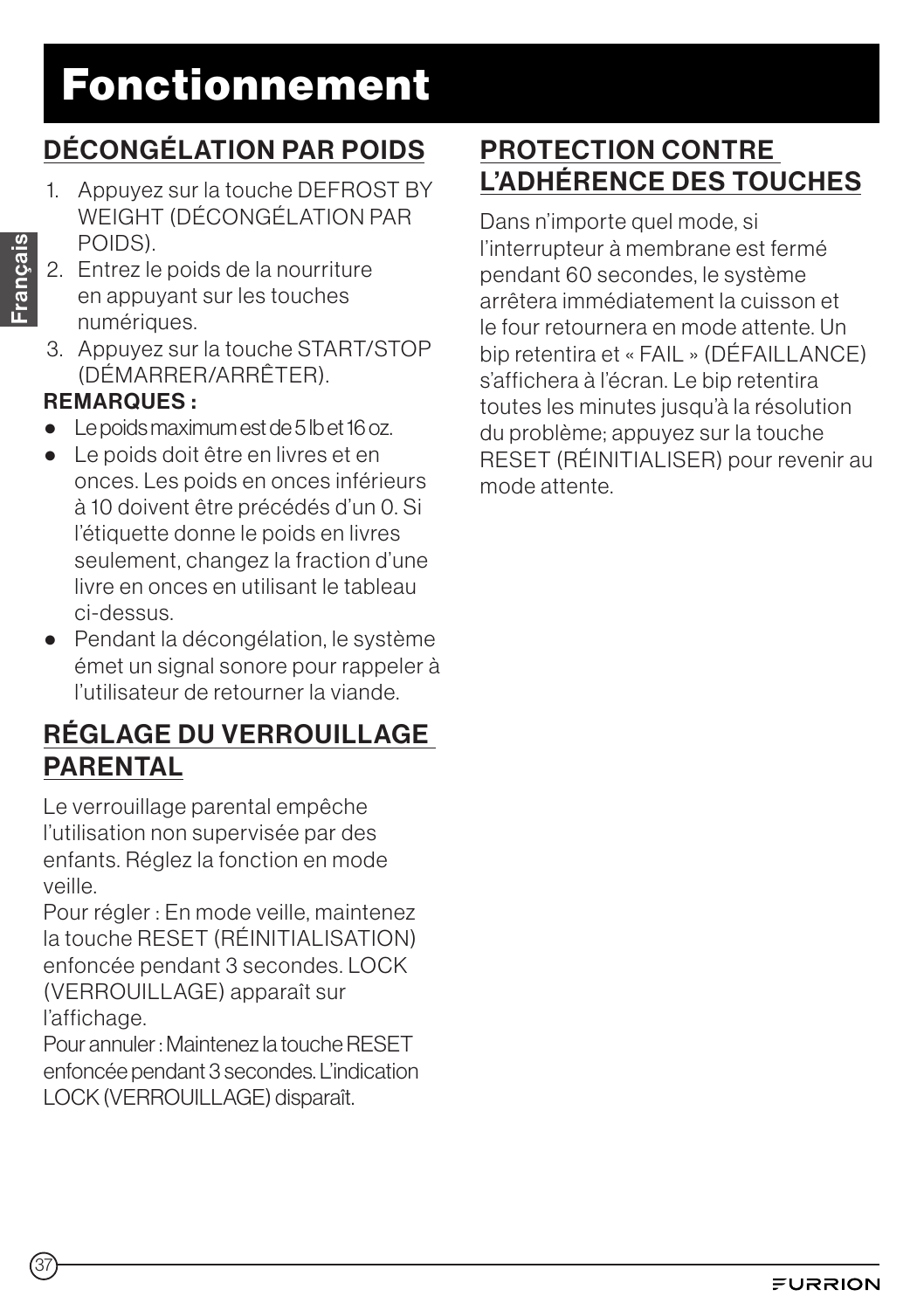Votre micro-ondes facilite la cuisson par rapport à la cuisson conventionnelle, à condition de garder ces considérations à l'esprit :

## MÉLANGER

Mélanger les aliments comme les casseroles et les légumes pendant la cuisson pour répartir la chaleur uniformément. La nourriture sur l'extérieur du plat absorbe plus d'énergie et chauffe plus rapidement, alors remuez de l'extérieur au centre. Le four s'éteint lorsque vous ouvrez la porte pour remuer votre nourriture.

## DISPOSITION

Disposez les aliments de forme inégale, comme les morceaux de poulet ou le saumon, avec les parties plus épaisses ou plus charnues vers l'extérieur de la plaque tournante où ils reçoivent plus d'énergie micro-ondes. Pour éviter la surcuisson, placez les zones délicates, comme les pointes d'asperges, vers le centre de la plaque tournante.

## **PROTECTION**

Protéger les aliments avec des bandes étroites de papier d'aluminium pour éviter une cuisson excessive. Les zones qui ont besoin de protection comprennent les extrémités des ailes de volaille, les extrémités des pattes de volaille et les coins des plats de cuisson carrés. Utilisez seulement de petites quantités de papier d'aluminium. Des quantités plus importantes peuvent endommager votre four.

## RETOURNER

Retournez les aliments à la mi-cuisson pour exposer toutes les pièces à l'énergie micro-ondes. Cela est particulièrement important pour les gros aliments tels que les rôtis.

## **REPOS**

Les aliments cuits au micro-ondes accumulent la chaleur interne et continuent de cuire quelques minutes après l'arrêt du chauffage. Laisser les aliments reposer jusqu'à la fin de la cuisson, en particulier les aliments tels que les gâteaux et les légumes entiers. Les rôtis ont besoin de ce temps pour terminer la cuisson au centre sans que les zones extérieures soient trop cuites. Tous les liquides, tels que la soupe ou le chocolat chaud, doivent être brassés ou mélangés lorsque la cuisson est terminée. Laisser reposer les liquides un moment avant de servir. Lorsque vous faites chauffer des aliments pour bébés, mélangez-les bien après les avoir retirés et vérifiez la température avant de servir.

## AJOUT D'HUMIDITÉ

L'énergie micro-ondes est attirée par les molécules d'eau. Les aliments dont la teneur en eau est inégale doivent être couverts ou laissés au repos afin que la chaleur se disperse uniformément. Ajouter une petite quantité d'eau aux aliments secs pour les aider à cuire.

## Guide des ustensiles

Cette section énumère les ustensiles qui peuvent être utilisés dans le microondes, ceux qui ont une utilisation limitée pendant de courtes périodes, et ceux qui ne devraient pas être utilisés dans le micro-ondes.

## RECOMMANDÉS

### Plat à dorer au micro-ondes —

Utilisez-le pour dorer l'extérieur de petits articles tels que des steaks, des côtelettes ou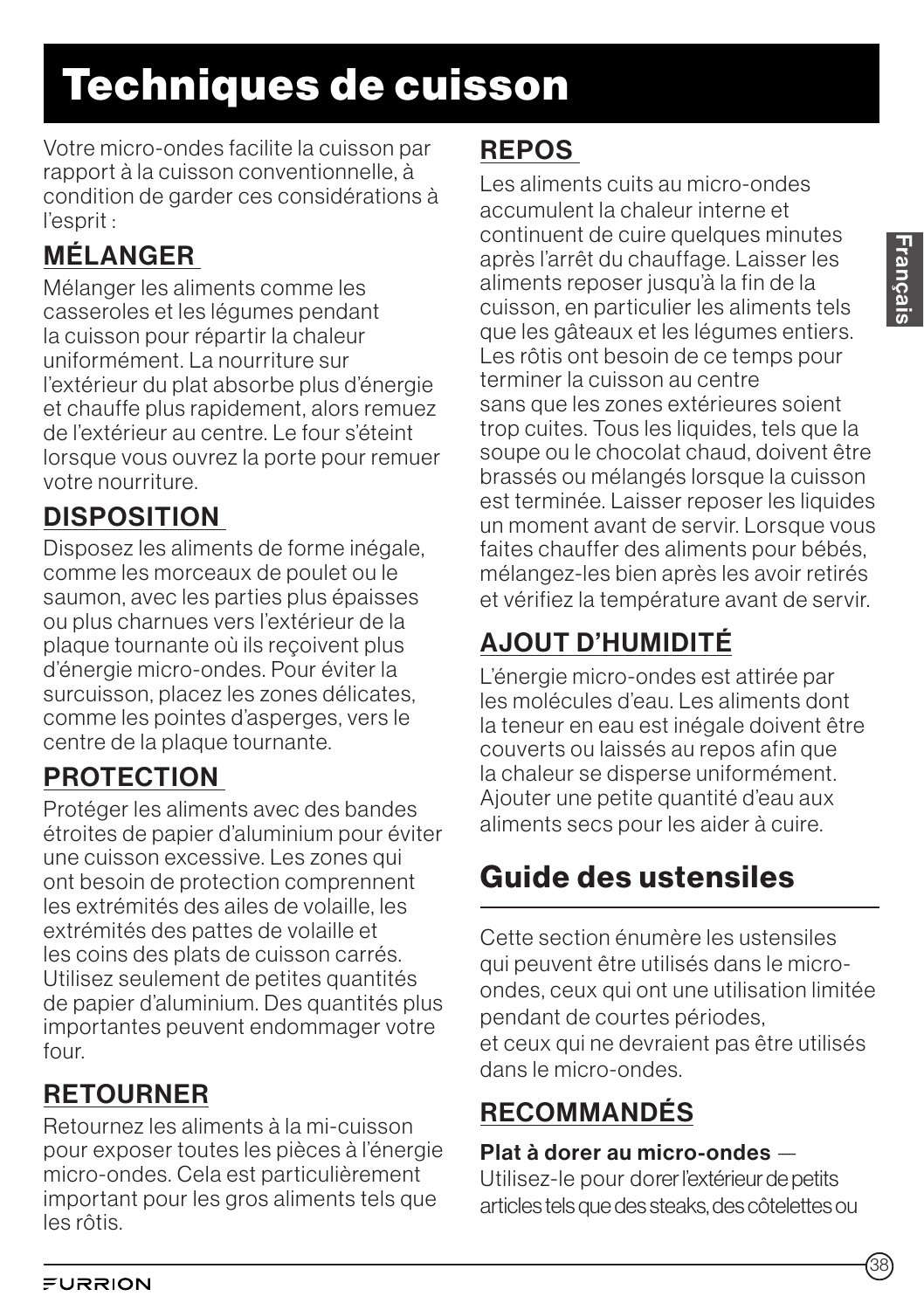# Techniques de cuisson

des crêpes. Suivez les instructions fournies avec votre plat à dorer.

#### Enveloppe de plastique pour micro-

ondes — Utilisez-la pour retenir la vapeur. Laissez une petite ouverture pour que de la vapeur s'échappe et évitez de la placer directement sur la nourriture.

#### Essuie-tout et serviettes en

papier — Utilisez-les pour chauffer et couvrir à court terme; ils absorbent l'excès d'humidité et empêchent les éclaboussures. N'utilisez pas de serviettes en papier recyclé, qui peuvent contenir du métal et pourraient s'enflammer.

#### Bols et plats en verre et en vitrocéramique — Utilisez-les pour chauffer ou cuire.

Assiettes et gobelets en papier — À utiliser pour le chauffage à court terme à basse température. N'utilisez pas de papier recyclé, qui pourrait contenir du métal et pourrait s'enflammer.

Papier ciré — Utiliser-le comme couvercle pour éviter les éclaboussures.

Thermomètres — Utilisez uniquement ceux étiquetés « Va au micro-ondes » (ou « Microwave Safe ») et suivez toutes les instructions. Vérifiez la nourriture à plusieurs endroits. Les thermomètres conventionnels peuvent être utilisés sur les aliments au micro-ondes une fois que les aliments ont été retirés du four.

## UTILISATION LIMITÉE

Feuille d'aluminium — Utilisez des bandes étroites de papier d'aluminium pour éviter la surchauffe des zones exposées. Utiliser trop de papier

d'aluminium peut endommager votre four, alors faites attention. Vous devriez garder une distance de 1 pouce (25,4 mm) entre la feuille d'aluminium et la cavité. Céramique, porcelaine et grès — Utilisez-les s'ils sont étiquetés « Va au micro-ondes » (ou « Microwave Safe »). S'ils ne sont pas étiquetés, testez-les pour vous assurer qu'ils peuvent être utilisés en toute sécurité. Plastique — Utilisez le plastique seulement s'il est étiqueté « Va au micro-ondes » (ou « Microwave

Save »). D'autres plastiques peuvent fondre.

### Non recommandés

Bocaux en verre et bouteilles — Le verre ordinaire est trop mince pour être utilisé dans un micro-ondes. Il peut se briser et causer des dommages et des blessures.

Sacs en papier — Ils représentent un risque d'incendie, à l'exception des sacs de maïs soufflé conçus pour être utilisés au micro-ondes. Assiettes et tasses en polystyrène — Elles peuvent fondre et laisser un résidu malsain sur la nourriture.

Contenants en plastique et  $contenants$  alimentaires  $-1$  es contenants tels que les pots de margarine peuvent fondre dans le microondes.

Ustensiles en métal — Il peuvent endommager votre four. Enlever tout article en métal avant la cuisson.

REMARQUE : Si vous souhaitez vérifier si un plat est sûr pour le micro-ondes, placez le plat vide dans le four et microondes sur HIGH (puissance élevée) pendant 30 secondes. Un plat qui devient très chaud ne doit pas être utilisé.

39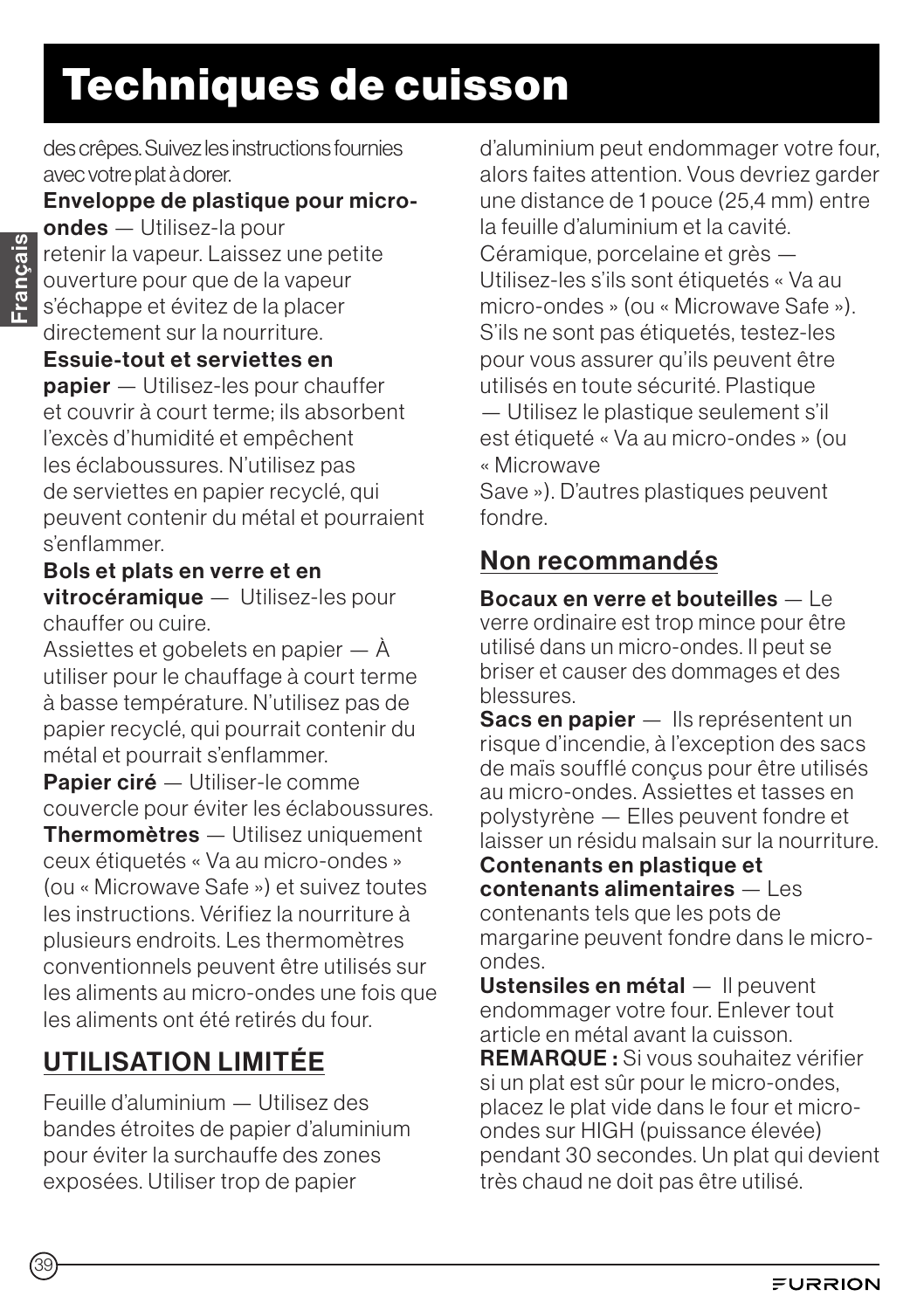# Nettoyage et entretien

- 1. Éteignez le four et débranchez le cordon d'alimentation de la prise murale avant le nettoyage.
- 2. Gardez l'intérieur du four propre. Lorsque des éclaboussures de nourriture ou de liquides renversés adhèrent aux parois du four, essuyez-les avec un linge humide. Un détergent doux peut être utilisé si le four est très sale. Évitez l'utilisation de vaporisateur et d'autres nettoyants agressifs, car ils peuvent tacher, strier ou émousser la surface de la porte.
- 3. Les surfaces extérieures doivent être nettoyées avec un chiffon humide. Pour éviter d'endommager les pièces de fonctionnement à l'intérieur du four, l'eau ne doit pas s'infiltrer dans les ouvertures de ventilation.
- 4. Essuyez la fenêtre des deux côtés avec un chiffon humide pour enlever les déversements ou les éclaboussures.
- 5. Ne laissez pas le panneau de commande devenir trempé. Nettoyez avec un chiffon humide doux. Lorsque vous nettoyez le panneau de commande, laissez la porte du four ouverte pour empêcher le four de s'allumer accidentellement.
- 6. Si de la vapeur s'accumule à l'intérieur ou autour de l'extérieur de la porte du four, essuyez-la avec un chiffon doux. Cela peut se produire lorsque le four à micro-ondes est utilisé dans des conditions d'humidité élevée. Dans ce cas, c'est normal.
- 7. Il est parfois nécessaire de retirer le plateau en verre pour le nettoyer. Lavez le plateau tournant dans de l'eau chaude savonneuse ou dans un lave-vaisselle.
- 8. L'anneau à rouleaux et le fond du four doivent être nettoyés régulièrement pour éviter les bruits excessifs. Essuyez simplement la surface inférieure du four avec un détergent doux. L'anneau à rouleaux peut être lavé dans de l'eau savonneuse douce ou au lave-vaisselle. Lorsque vous retirez l'anneau à rouleaux du fond de la cavité pour le nettoyer, assurez-vous de le replacer dans la bonne position.
- 9. Enlever les odeurs de votre four en combinant une tasse d'eau avec le jus et la pelure d'un citron dans un bol profond allant au micro-ondes et mettez le four en marche pendant 5 minutes. Essuyez à fond et séchez avec un chiffon doux.
- 10. Lorsqu'il devient nécessaire de remplacer la lumière du four, veuillez consulter un revendeur pour la faire remplacer.
- 11. Le four doit être nettoyé régulièrement et tous les dépôts de nourriture doivent être éliminés. Le fait de ne pas maintenir le four propre pourrait entraîner une détérioration de la surface qui pourrait nuire à la durée de vie de l'appareil et entraîner une situation dangereuse.
- 12. Veuillez ne pas jeter cet appareil dans une poubelle domestique. il doit être acheminé au centre d'élimination propre à chaque municipalité.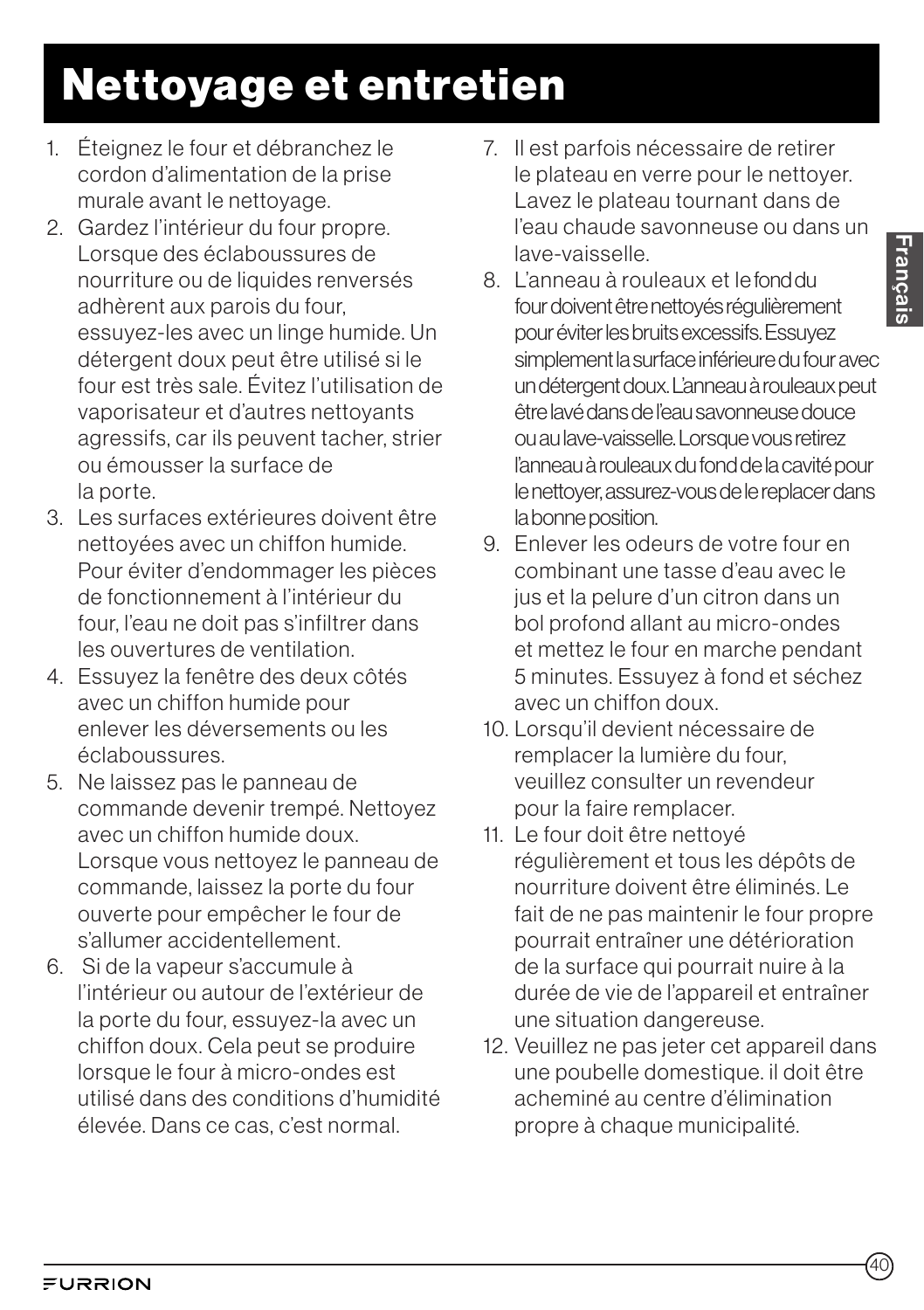# Dépannage

#### $S$ I LE FOUR NE FONCTIONNE PAS  $\cdot$

1. Vérifiez que le four est bien branché. Si ce n'est pas le cas, retirez la fiche de la prise, attendez 10 secondes et rebranchez-la fermement.

- 2. Vérifiez s'il n'y a pas de fusible de circuit grillé ou un disjoncteur principal déclenché. Si ces derniers semblent fonctionner correctement, testez la prise avec un autre appareil.
- 3. Vérifiez que le panneau de commande est correctement programmé et que la minuterie est réglée.
- 4. Assurez-vous que la porte est bien fermée en engageant le système de verrouillage de sécurité de la porte. Sinon, l'énergie micro-ondes ne circulera pas dans le four.

SI AUCUNE DES VÉRIFICATIONS CI-DESSUS NE PERMET DE CORRIGER LA SITUATION, CONTACTEZ UN TECHNICIEN QUALIFIÉ. N'ESSAYEZ PAS D'AJUSTER OU DE RÉPARER LE FOUR VOUS-MÊME.

# Spécifications techniques

| Spécifications techniques                                             |                                               |  |
|-----------------------------------------------------------------------|-----------------------------------------------|--|
| <b>Consommation d'énergie:</b>                                        | 120V/60 Hz, 1350W (MICRO-ONDES)               |  |
| Puissance:                                                            | 900 W                                         |  |
| Fréquence de fonctionnement :                                         | 2450 MHz                                      |  |
| Dimensions extérieures (L × H × P) :                                  | 191/16 x13% x141/16 inches                    |  |
| Dimensions de la cavité du four<br>$\mid$ (L $\times$ H $\times$ P) : | $13\% \times 8^{11}/_{16} \times 12\%$ inches |  |
| <b>Capacité du four:</b>                                              | $0,9$ pi $3$                                  |  |
| Uniformité de cuisson :                                               | Système de plaque tournante                   |  |
| Poids net:                                                            | Environ. 31,5 lb (14,3 kg)                    |  |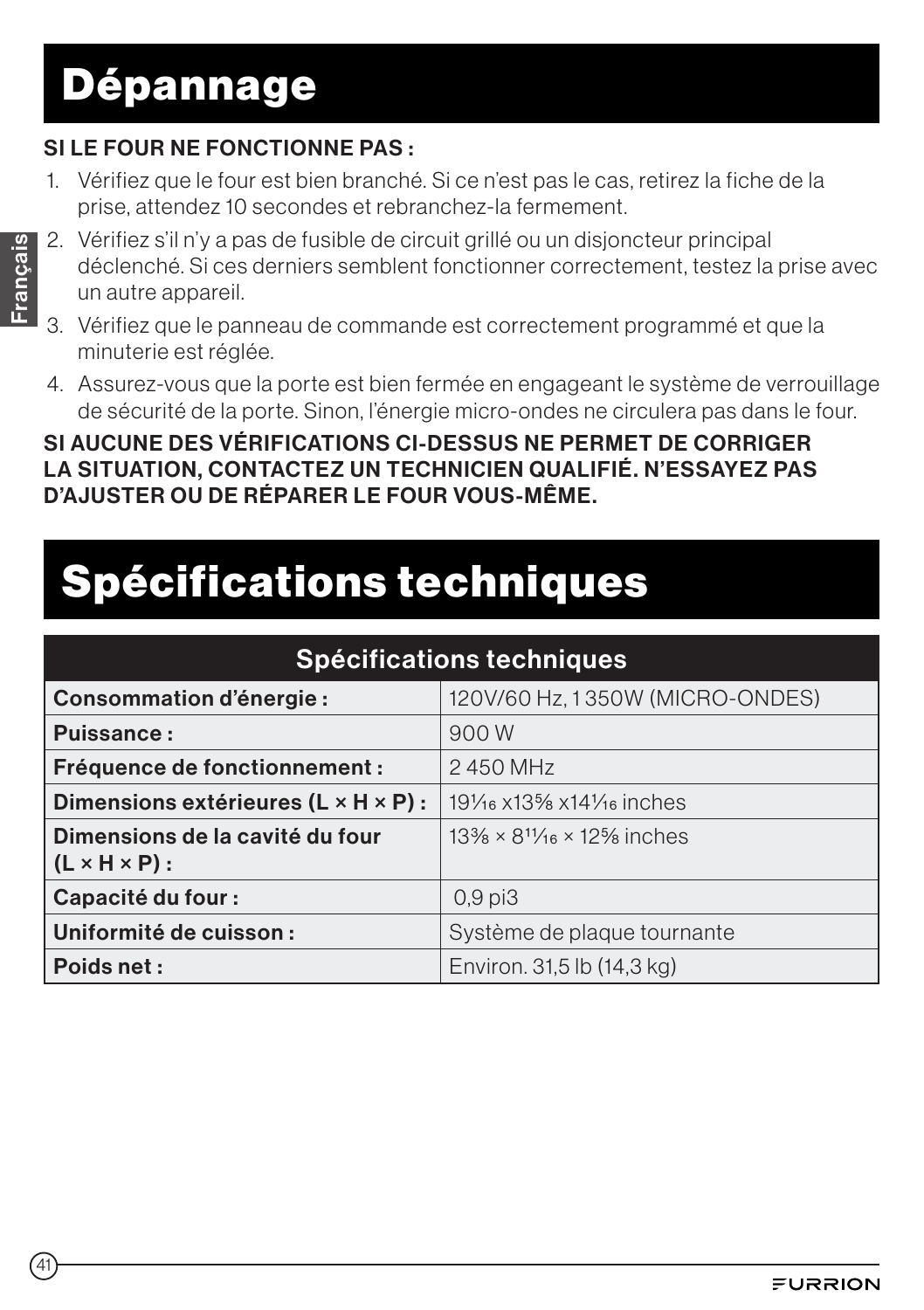# Bienvenido

Gracias por comprar este Furrion® de 0.9 pies cúbicos SOLO HORNO MICROONDAS. Antes de operar su nuevo dispositivo, lea estas instrucciones cuidadosamente. Este manual de instrucciones contiene información para el uso, la instalación y el mantenimiento seguros del dispositivo.

Conserve este manual de instrucciones en un lugar seguro para futuras referencias. Esto le garantizará un uso seguro y reducirá el riesgo de lesiones. Asegúrese de proporcionar este manual a los nuevos propietarios de este dispositivo.

El fabricante no asume responsabilidad alguna por los daños producidos como consecuencia de no haber respetado estas instrucciones.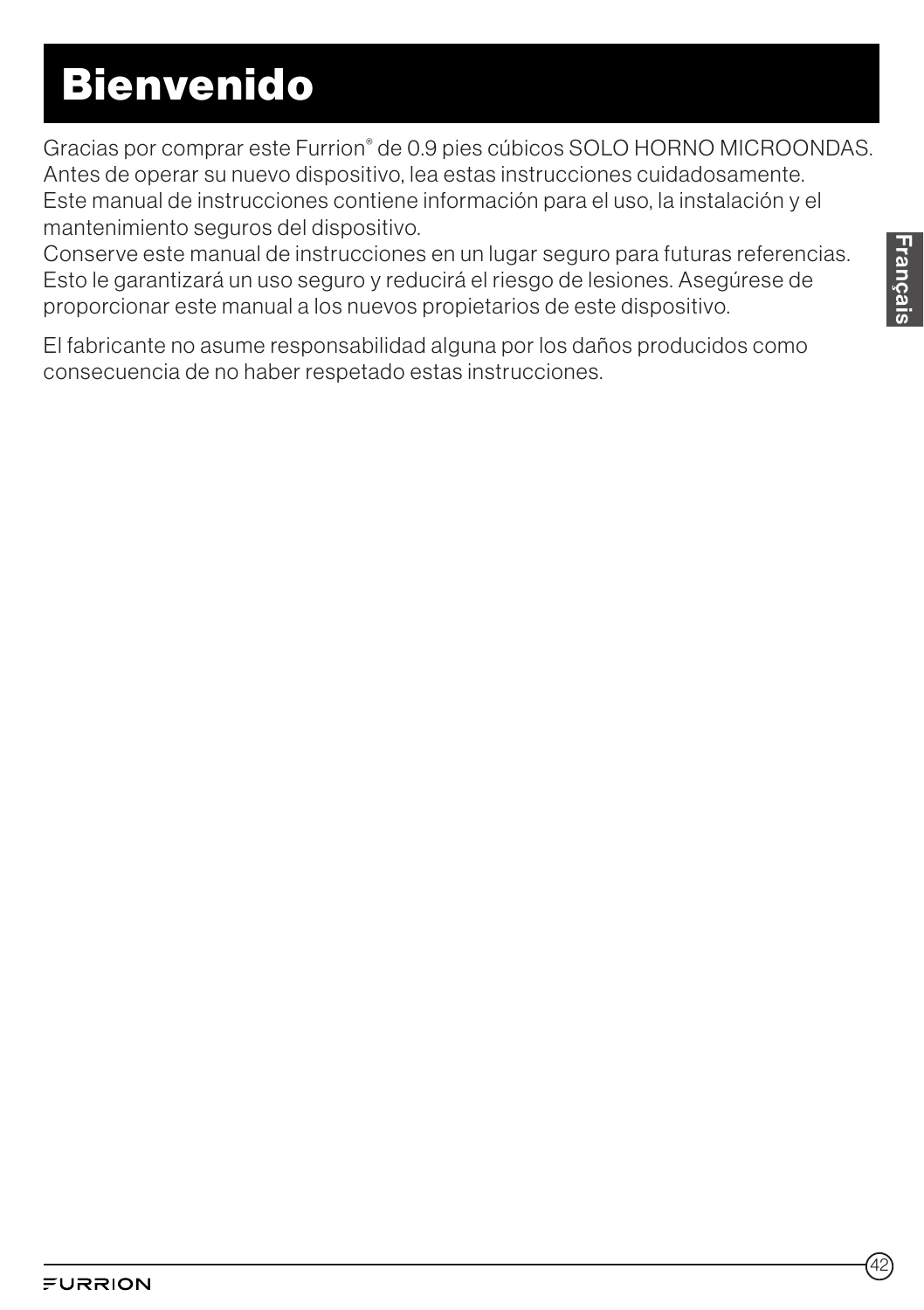# **Contenido**

|         | 42 |
|---------|----|
|         |    |
|         |    |
|         |    |
|         |    |
|         |    |
|         |    |
| Español |    |
|         |    |
|         |    |
|         |    |
|         |    |
|         |    |
|         |    |
|         |    |
|         |    |
|         |    |
|         |    |
|         |    |
|         |    |
|         |    |
|         |    |
|         |    |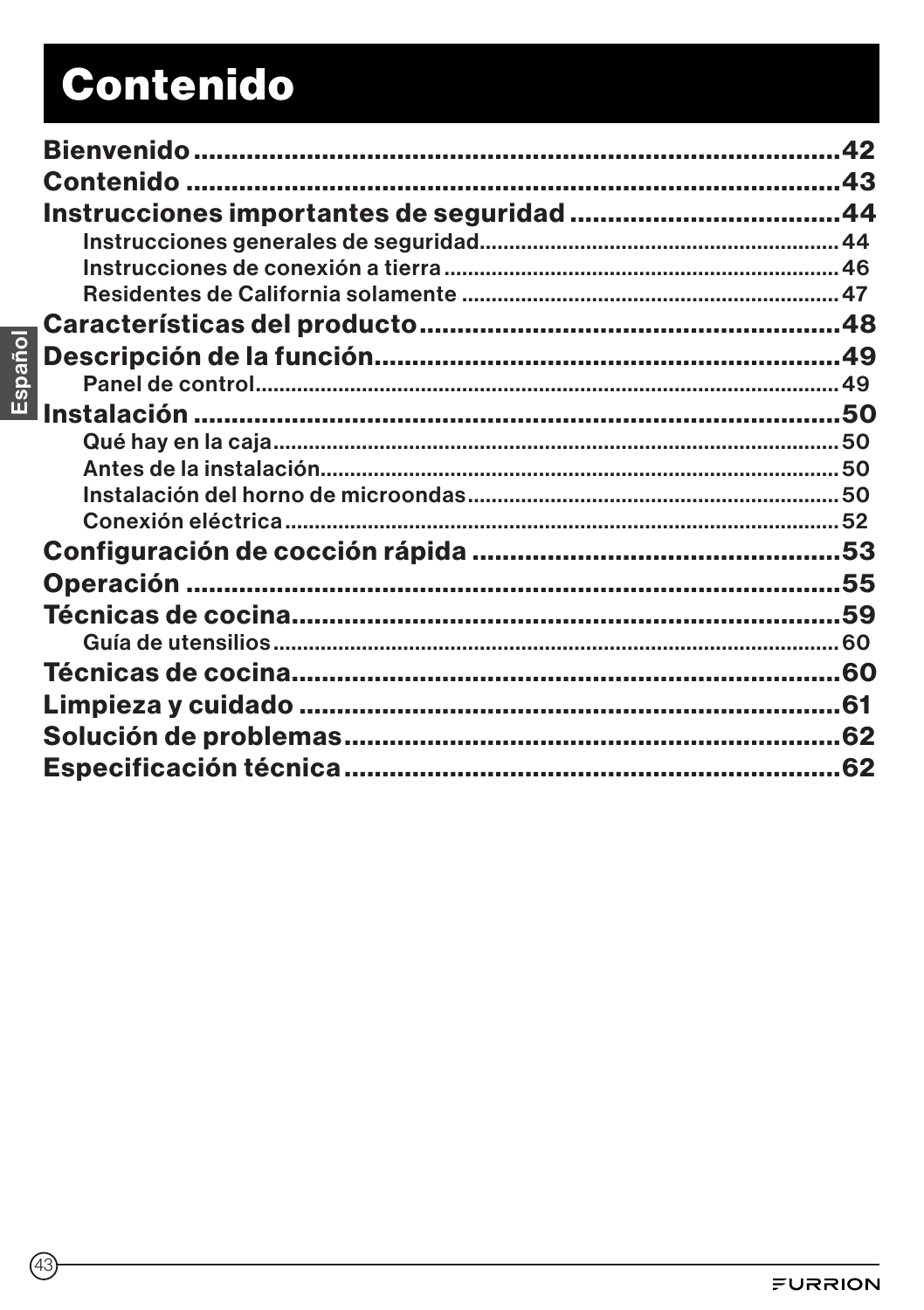#### PRECAUCIONES PARA EVITAR LA POSIBLE EXPOSICIÓN AL EXCESO DE ENERGÍA DE MICROONDAS.

- 1. No intente operar este horno con la puerta abierta ya que esto puede ocasionar una exposición dañina a la energía de microondas. Es importante no alterar los enclavamientos de seguridad.
- 2. No coloque ningún objeto entre la parte frontal del horno y la puerta, ni permita que se acumule suciedad o residuos de limpiador en las superficies de sellado.
- 3. No opere el horno si está dañado. Es muy importante que la puerta del horno se cierre correctamente y no dañar:
	- a. Puerta (doblada),
	- b. Bisagras y pestillos (rotos o aflojados),
	- c. Sellos de la puerta y superficies de sellado.
- 4. Nadie debe debe regular ni reparar el horno, excepto el personal de servicio debidamente calificado.

### Instrucciones generales de seguridad

Al utilizar electrodomésticos, se deben seguir precauciones de seguridad básicas, que incluyen las siguientes: ADVERTENCIA - Para reducir el riesgo de quemaduras, descargas eléctricas, incendios, lesiones a personas o exposición a energía excesiva de microondas:

1. Lea todas las instrucciones antes de usar el electrodoméstico.

- 2. Lea y siga las "PRECAUCIONES PARA EVITAR POSIBLE" EXPOSICIÓN A ENERGÍA EXCESIVA DE MICROONDAS "en la página 44.
- 3. Este electrodoméstico debe estar conectado a tierra. Conéctelo solo a una toma de corriente con conexión a tierra. Vea la sección "INSTRUCCIONES DE PUESTA A TIERRA".
- 4. Instale o ubique este electrodoméstico solo de acuerdo con las instrucciones de instalación proporcionadas.
- 5. No encienda el horno si está vacío.
- 6. Algunos productos, como huevos enteros y recipientes sellados como por ejemplo frascos de de vidrio cerrados, pueden explotar y no deben calentarse en este horno.
- 7. Use este electrodoméstico solo para los usos previstos tal como se describe en este manual. No use productos químicos o vapores corrosivos en este electrodoméstico. Este tipo de horno está específicamente diseñado para calentar, cocinar o secar alimentos. No está diseñado para uso industrial o de laboratorio.
- 8. Al igual que con cualquier electrodoméstico, se requiere de una estrecha supervisión cuando lo utilizan los niños
- 9. Para reducir el riesgo de incendio en la cavidad del horno:
	- a. No cocine la comida en exceso. Supervise de cerca el electrodoméstico cuando el papel, el plástico u otros materiales combustibles se colocan dentro del horno para facilitar la cocción.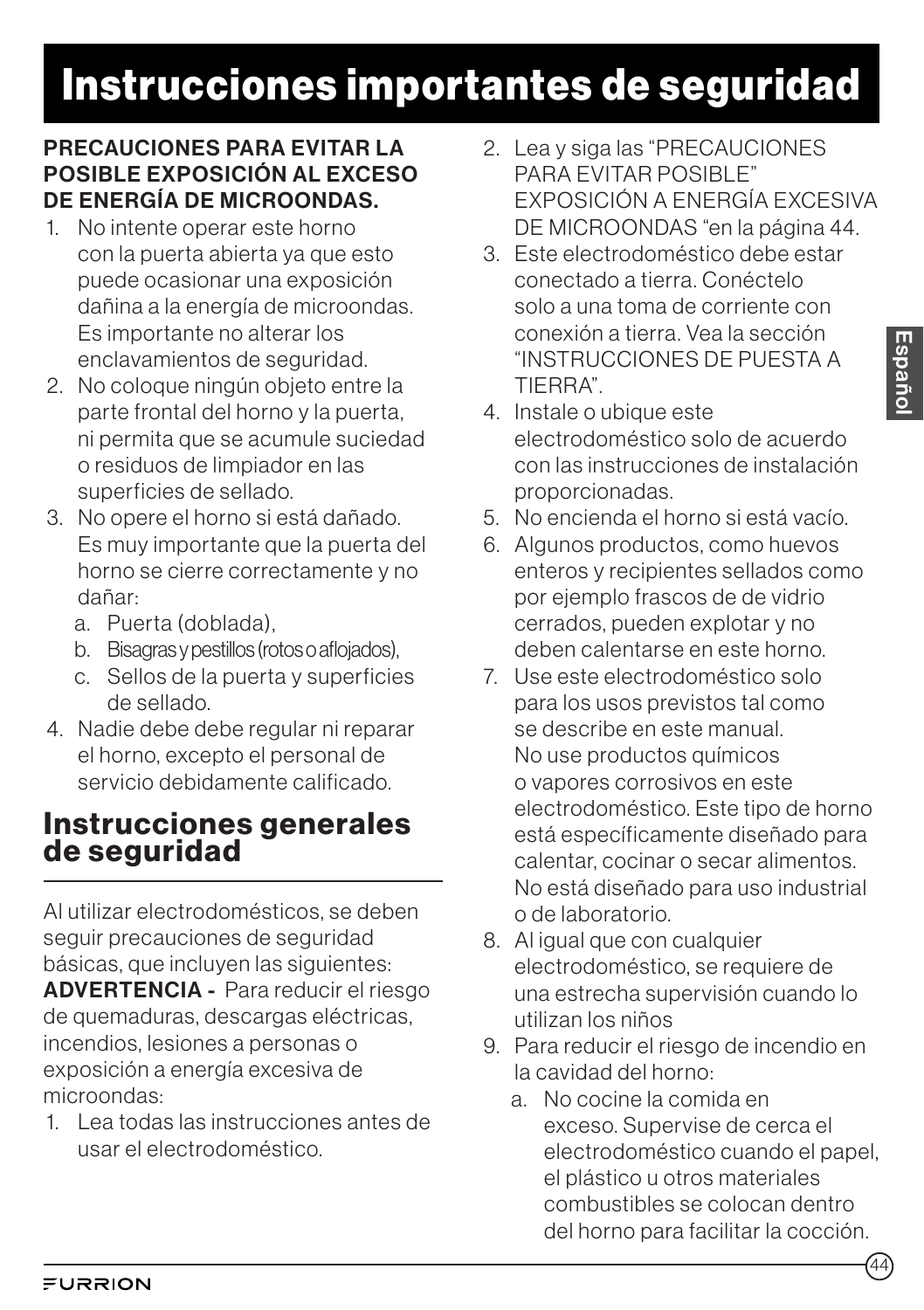- b. Retire las ataduras de alambre del papel o las bolsas de plástico antes de colocar la bolsa en el horno.
- c. Si los materiales dentro del horno se encienden, mantenga la puerta del horno cerrada, apague el horno y desconecte el cable de alimentación o desconecte la energía en el fusible o en el panel del interruptor de circuito.
- d. No use la cavidad del horno como lugar de almacenamiento. No deje productos de papel utensilios de cocina o alimentos en la cavidad del horno cuando no los utilice.
- 10. Los líquidos, como el agua, el café o el té, pueden sobrecalentarse más allá del punto de ebullición sin que parezca que estén hirviendo debido a la tensión de la superficie del líquido. El burbujeo visible o la ebullición cuando el recipiente se retira del horno de microondas no siempre está presente. ESTO PODRÍA OCASIONAR QUE LOS LÍQUIDOS MUY CALIENTES HIERVAN REPENTINAMENTE CUANDO SE COLOCA UNA CUCHARA O CUALQUIER OTRO CUBIERTO EN EL LÍQUIDO. Para reducir el riesgo de lesiones a la persona:
	- a. No sobrecaliente el líquido.
	- b. Revuelva el líquido antes y hasta la mitad de su calentamiento.
	- c. No use recipientes de lados rectos con cuellos estrechos.
	- d. Después de calentar, deje que el recipiente permanezca en el horno microondas por un periodo corto tiempo antes de retirar el recipiente.
	- e. Tenga mucho cuidado al colocar una cuchara u otro cubierto en

el recipiente.

- 11. No caliente aceite o grasa para freír. Es difícil controlar la temperatura del aceite en el horno de microondas.
- 12. Haga agujeros en los alimentos con cáscaras pesadas, como papas, calabaza entera, manzanas y castañas antes de cocinarlos.
- 13. El contenido de los biberones y frascos para bebés debe agitarse o agitarse y la temperatura debe verificarse antes de servir para evitar quemaduras.
- 14. Los utensilios de cocina pueden calentarse debido al calor transferido de la comida calentada. Es posible que se necesiten agarradores para manipular el utensilio.
- 15. No cubra ni bloquee ninguna abertura en el horno.
- 16. No almacene ni use este electrodoméstico al aire libre. No use este producto cerca del agua, por ejemplo, cerca del fregadero de la cocina, en un sótano húmedo, cerca de una piscina o en lugares similares.
- 17. No opere este electrodoméstico si tiene un cable o enchufe dañado, si no funciona correctamente o si está dañado o caído.
- 18. No sumerja el cable ni el enchufe en el agua. Mantenga el cable alejado de la superficie caliente. No permita que el cable cuelgue del borde de la mesa o mostrador.
- 19. Use solo termómetros, que están diseñados específicamente para su uso en hornos de microondas.
- 20.No haga funcionar ningún artículo de calefacción ni de cocción debajo del electrodoméstico.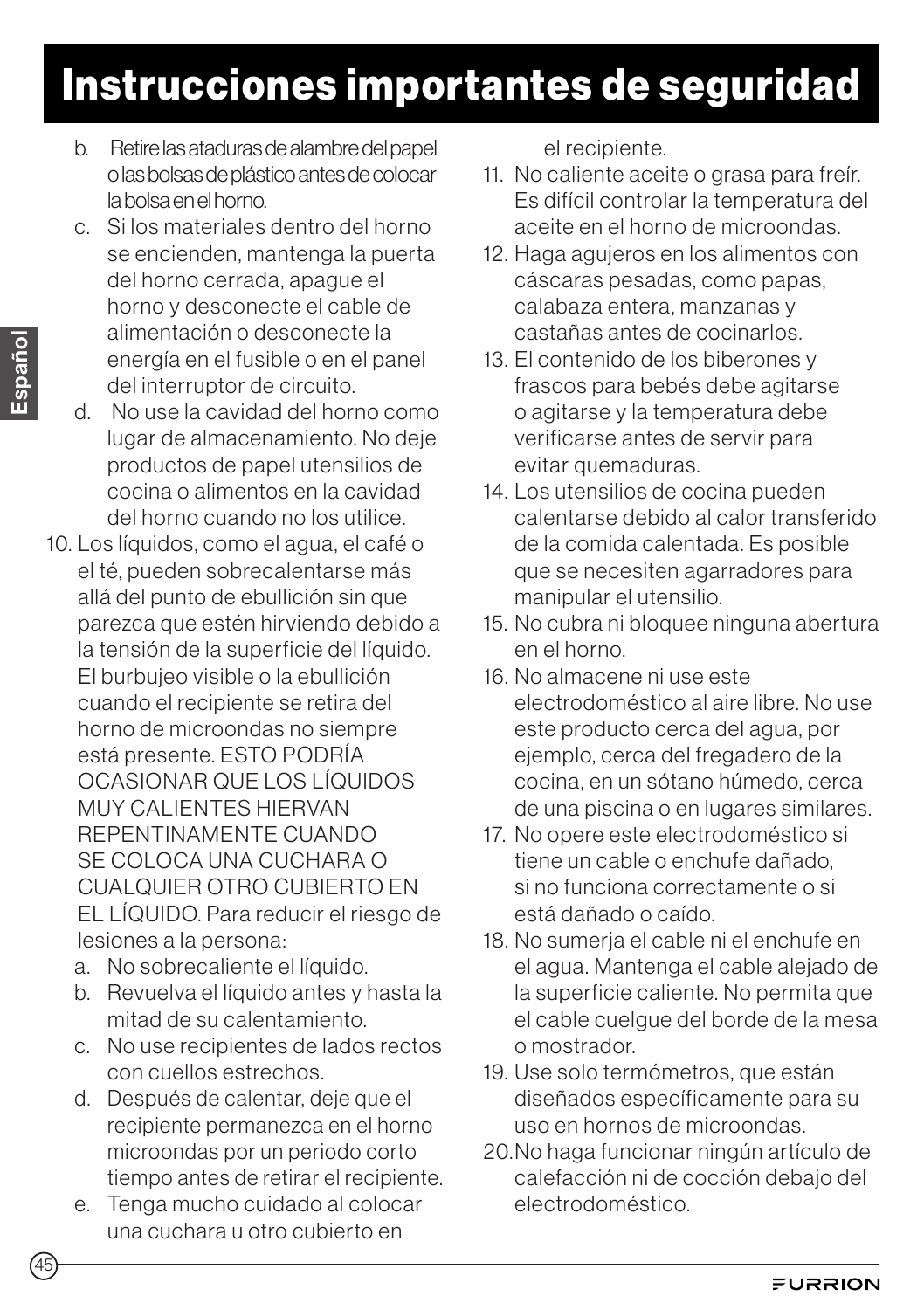- 21. Asegúrese de que la bandeja de vidrio y los anillos del rodillo estén en su lugar cuando opera el horno.
- 22.Este electrodoméstico debe ser reparado solo por personal de servicio calificado, comuníquese con la instalación de servicio autorizada más cercana para su examen, reparación o ajuste.
- 23.Al limpiar las superficies de la puerta y el horno que se juntan al cerrar la puerta, use únicamente jabones o detergentes suaves no abrasivos aplicados con una esponja o un paño suave.
- 24.Este equipo genera, utiliza y puede irradiar energía de radiofrecuencia y, si no se instala y utiliza de acuerdo con las instrucciones, puede causar interferencia perjudicial a comunicaciones de radio. Sin embargo, no hay garantía de que la interferencia no ocurra en una instalación en particular. Si este equipo causa interferencia dañina a la recepción de radio o televisión, lo que puede determinarse apagando y encendiendo el equipo, se recomienda al usuario que intente corregir la interferencia mediante una o más de las siguientes medidas:
	- Reoriente o reubique la antena receptora.
	- Aumente la separación entre el equipo y el receptor.
	- Conecte el equipo a una toma de corriente en un circuito diferente de aquel al que el receptor está conectado.
	- Consulte al distribuidor o a un técnico experimentado en radio/TV para obtener ayuda.

# **A PRECAUCIÓN**

- ATENCIÓN·MARCAPASOS La mayoría de los marcapasos están blindados contra interferencia de productos electrónicos, incluidos los microondas. Sin embargo, los pacientes con marcapasos podrían tener que consultar con sus médicos si tienen dudas.
- Los cambios o alteraciones no aprobados expresamente por el responsable del cumplimiento normativo podría anular la autoridad del usuario de operar el producto.

## Instrucciones de conexión a tierra

Este electrodoméstico debe estar conectado a tierra. En el caso de un cortocircuito eléctrico, la conexión a tierra reduce el riesgo de descarga eléctrica al proporcionar un cable de escape para la corriente eléctrica. ADVERTENCIA - El uso incorrecto del enchufe de conexión a tierra puede ocasionar un riesgo de descarga eléctrica.

Consulte a un electricista o técnico calificado si no comprende completamente las instrucciones de conexión o si existe una duda sobre si el electrodoméstico está correctamente conectado a tierra y:

1) Si es necesario utilizar un cable de extensión, use uno extensión de 3 conectores que tenga un enchufe de 3 clavijas con conexión a tierra y un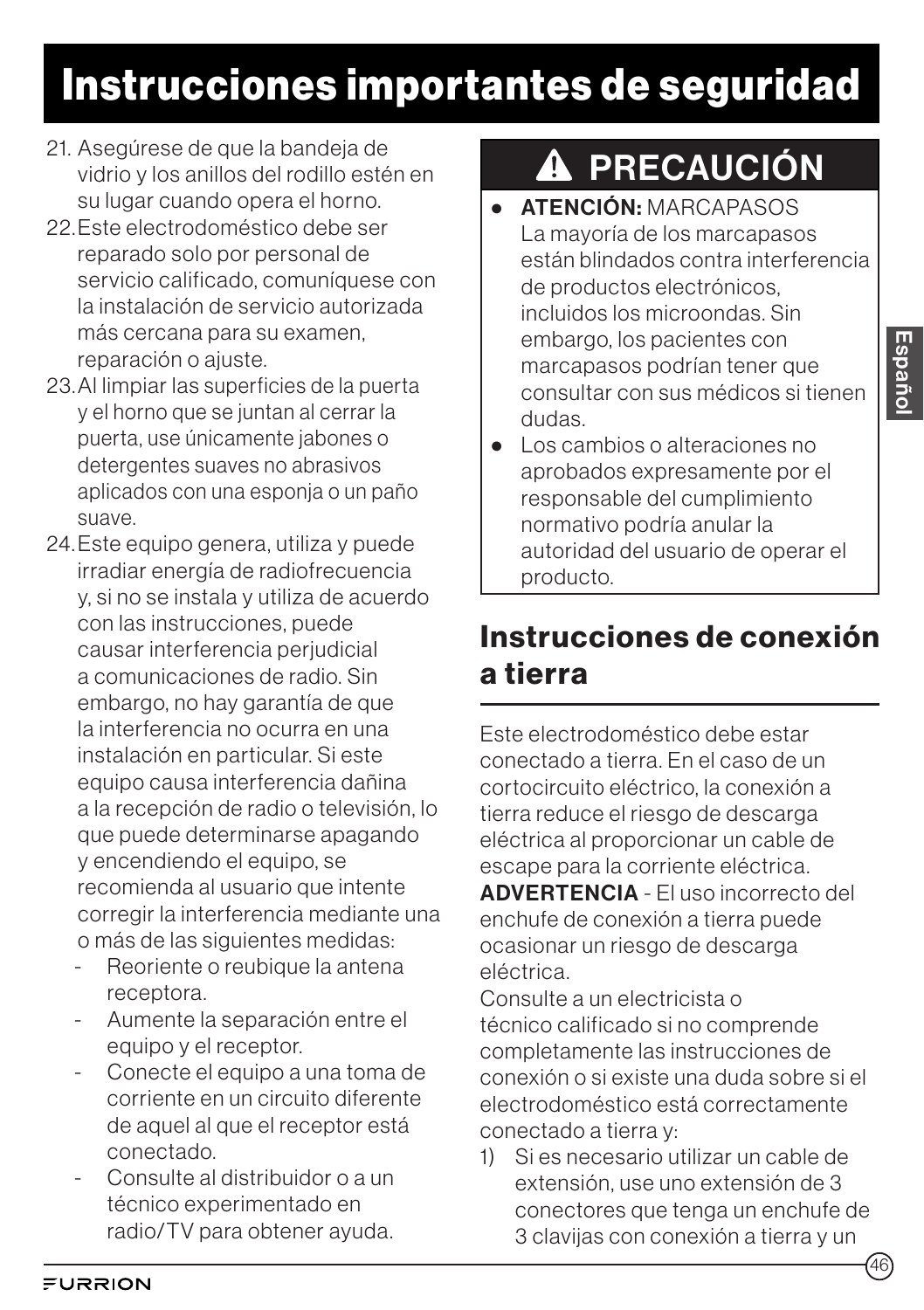receptáculo de 3 ranuras que acepte el enchufe del electrodoméstico. La clasificación marcada del cable de extensión debe ser igual o mayor que la clasificación eléctrica del electrodoméstico o

2) No use un cable de extensión. Si el cable de suministro de energía es demasiado corto, solicite a un electricista o técnico calificado que instale una toma de corriente cerca del electrodoméstico.

### Requisitos eléctricos

Los requisitos eléctricos son un circuito dedicado de 120 voltios, 60 Hz, solo CA, 15 amp o 20 amp. Se recomienda que se proporcione un circuito separado que sirva solo al horno. El horno está equipado con un enchufe de tres patas con conexión a tierra. El enchufe debe estar conectado a un tomacorriente de pared que esté instalado y conectado a tierra correctamente.

## Cable de alimentación eléctrica

- 1. Se proporciona un cable corto de suministro de energía para reducir los riesgos que resultan al enredarse o tropezarse con un cable más largo.
- 2. Se encuentran disponibles juegos de cables o alargadores más largos que pueden usarse si se tiene cuidado en su uso.
- 3. Si se usa un cable largo o extensión:
	- a) La clasificación eléctrica marcada del juego de cables o cable de extensión debe ser al menos tan buena como la clasificación eléctrica del electrodomésticos.
	- b) El cable de extensión debe ser

un cable de 3 hilos con conexión a tierra, y el cable más largo debe colocarse de modo que no cuelgue sobre el mostrador o la parte superior de la mesa, donde los niños puedan tirar de él o tropezarse involuntariamente.

#### NOTAS:

- Si tiene alguna pregunta sobre la conexión a tierra o las instrucciones eléctricas, consulte a un electricista o persona de servicio calificada.
- Ni el fabricante ni el distribuidor pueden aceptar ninguna responsabilidad por daños al horno o lesiones personales que resulten del incumplimiento de los procedimientos de conexión eléctrica.

## Interferencia de Radio o TV

En caso de producirse alguna interferencia causada por el horno de microondas a su radio o televisor, verifique que el horno esté en un circuito diferente, reubique la radio o TV lo más lejos posible del horno o verifique la posición y la señal de la antena receptora.

## Residentes de California solamente

#### PRECAUCIÓN  $\boldsymbol{\Lambda}$

Cáncer y Reproductivo Daño - www.P65Warnings.ca.gov

### GUARDE ESTAS **INSTRUCCIONES**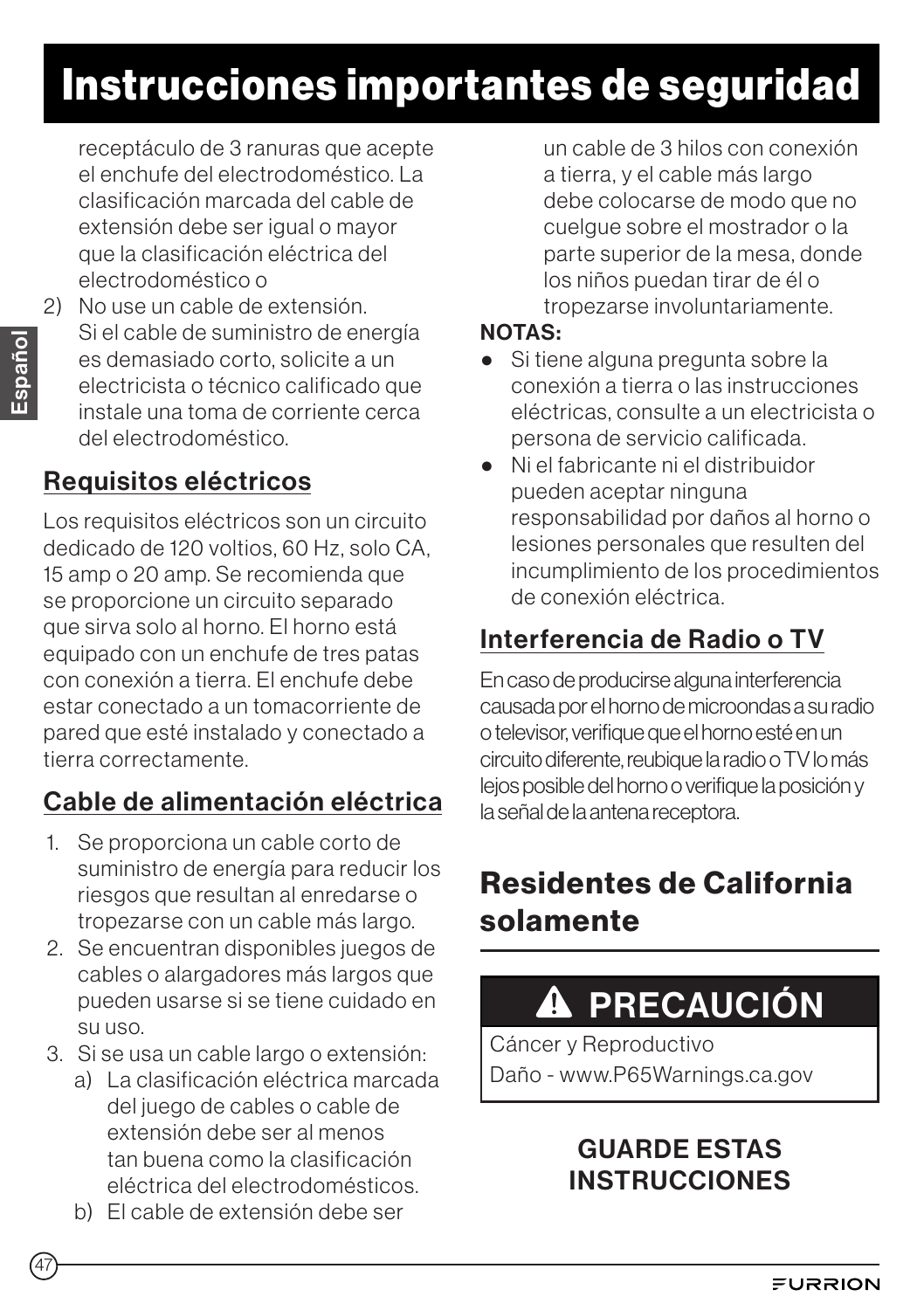# Características del producto



| <b>Artículo</b> | <b>Descripción</b>                              |
|-----------------|-------------------------------------------------|
| $\mathbf{1}$    | Sistema de bloqueo de<br>seguridad de la puerta |
| $\overline{2}$  | Ventana del horno                               |
| 3               | Anillo de rodillo                               |
|                 | Eje                                             |
|                 | Bandeja de vidrio                               |

| <b>Artículo</b> | <b>Descripción</b>                                                          |
|-----------------|-----------------------------------------------------------------------------|
| 6               | Botón de liberación de<br>la puerta                                         |
| $\cdot$ 7       | Panel de control                                                            |
| 8               | Guía de ondas (no retire la<br>placa de mica que cubre<br>la guía de ondas) |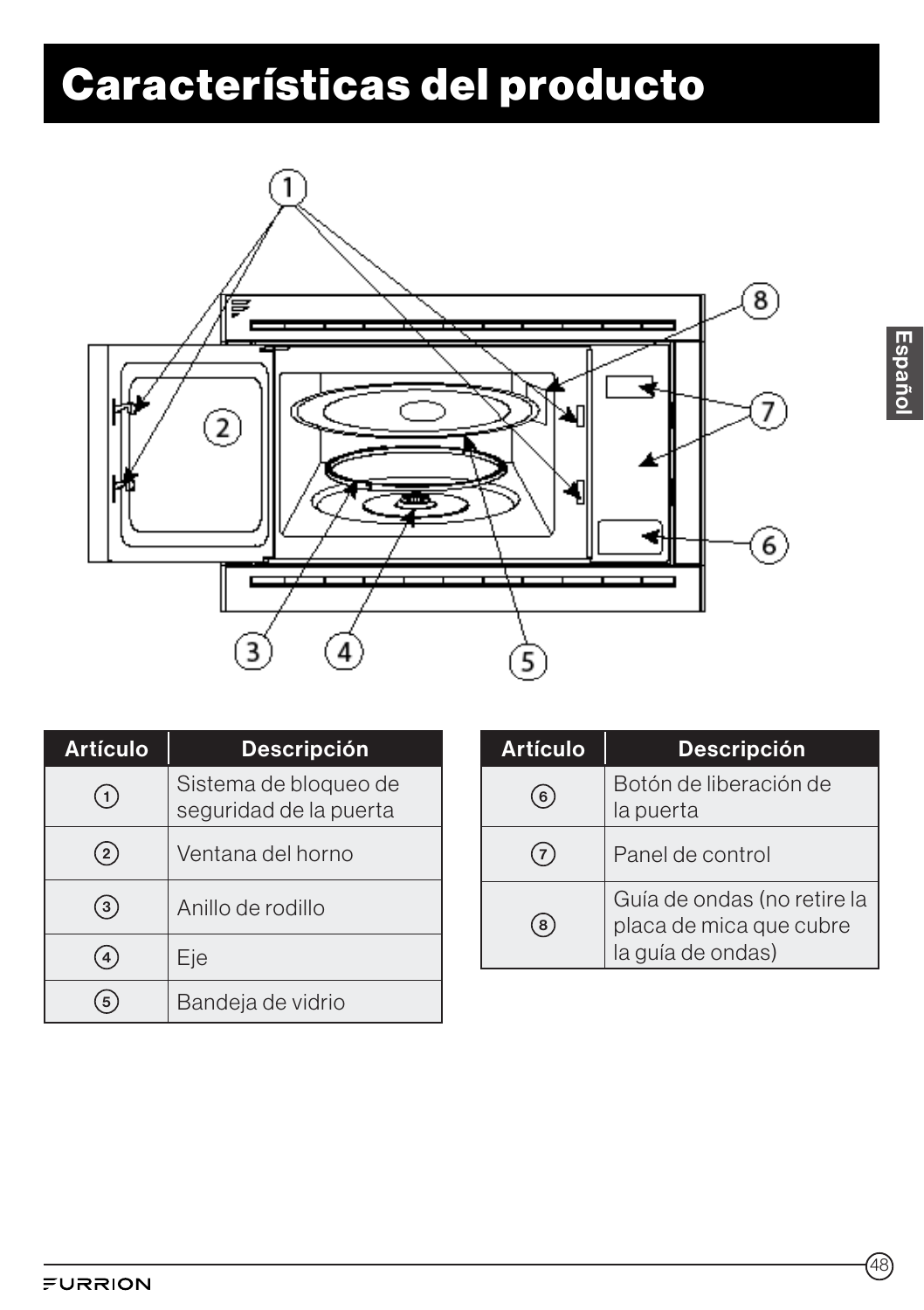# Descripción de la función

## Panel de control



### **PANTALLA**

Se muestra el tiempo de cocción, la potencia, los indicadores y el tiempo presente.

### BOTONES DE COCCIÓN RÁPIDA

Configuraciones instantáneas para cocinar comidas populares

### TECLADO NUMÉRICO (0-9)

Toca para configurar la hora o el peso

#### RELOJ

Use para configurar la hora del día.

#### REINICIAR

Use para borrar todas las configuraciones anteriores o configurar el bloqueo para niños.

### ENCENDIDO

Úselo para establecer el nivel de potencia o para verificar el nivel de potencia durante la cocción.

### COCINAR

Use para cocinar en varias etapas. Permite cocinar en múltiples configuraciones de energía y tiempo automáticamente.

### TEMPORIZADOR

El temporizador funciona de forma independiente, incluso mientras un programa de cocina está en proceso.

### DESCONGELAR POR PESO

El descongelamiento se basa en el peso de los alimentos que se van a descongelar.

### DESCONGELAMIENTO RÁPIDO

La DESCONGELAMIENTO RÁPIDO se basa en la hora que ingresó.

### COCINAR POR PESO

Cocción programada basada en el peso de los alimentos a cocinar.

### INICIO / DETENER

Toca para iniciar o detener la cocción.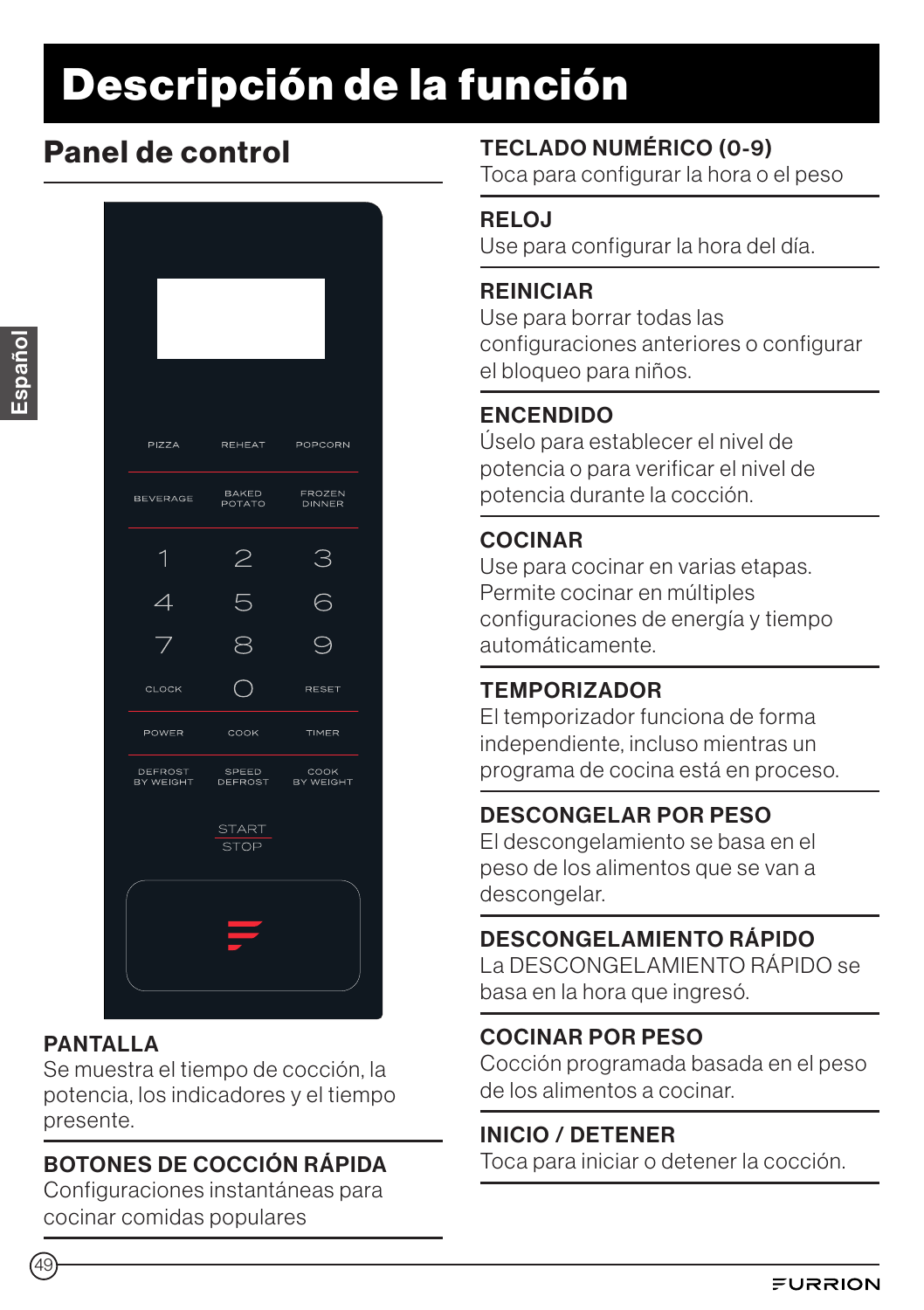# Instalación

## Qué hay en la caja

Asegúrese de que los siguientes artículos estén incluidos en el embalaje. Si algún artículo está dañado o falta, contacte a su distribuidor.

- Cuerpo del horno microondas
- Bandeia de vidrio x 1
- Anillo de rodillo para bandeia de vidrio x 2
- Manual de instrucciones
- Folleto de garantía
- Kit de corte \*
	- Tira larga x 2
	- Short Strip x 2
	- Tornillos de montaje x 8
		- Tornillos PMA M4x12 mm x 4
		- Tornillos KA M4x20 mm x 4
	- Soporte de metal x 2

\* Solo para el modelo FMSM09-BL y FMSM09-MG.

## Antes de la instalación

- 1. Asegúrese de que todos los materiales de embalaje se eliminen del interior de la puerta.
- 2. Verifique que el horno no tenga daños, como una puerta desalineada o doblada, sellos de puerta y superficie de sellado dañados, bisagras de puerta rotas o sueltas, pestillos y abolladuras dentro de la cavidad o en la puerta. Si hay algún daño, no opere el horno, pero comuníquese con el personal de servicio calificado.
- 3. Este horno de microondas debe colocarse sobre una superficie plana y estable para mantener su peso y los alimentos más pesados que puedan

cocinarse en el horno.

- 4. No coloque el horno donde haya calor, humedad o mucha humedad generada, o cerca de materiales combustibles.
- 5. Para un funcionamiento correcto, el horno debe tener suficiente flujo de aire. No cubra ni bloquee ninguna abertura en el electrodoméstico. No quite los pies sobre los cuales se apoya el horno.
- 6. No opere el horno sin la bandeja de vidrio, el soporte del rodillo y el eje en sus posiciones correctas.
- 7. Asegúrese de que el cable de suministro de energía no esté dañado y no corra debajo del horno ni sobre ninguna superficie caliente o afilada.
- 8. El enchufe debe ser fácilmente accesible para que pueda desenchufarse fácilmente en caso de emergencia.

## Instalación del horno de microondas

## Preparación del gabinete

- 1. Seleccione un lugar adecuado que no sea susceptible a la humedad.
- 2. Marque y recorte una abertura en el gabinete de acuerdo con las dimensiones descritas en la tabla. (Fig. 1)

NOTA: Si se instala un horno de rango debajo del horno de microondas, 1 pulgada de separación mínima se debe reservar desde la parte inferior del horno de microondas en la parte superior del horno de rango, consulte la dimensión E.

50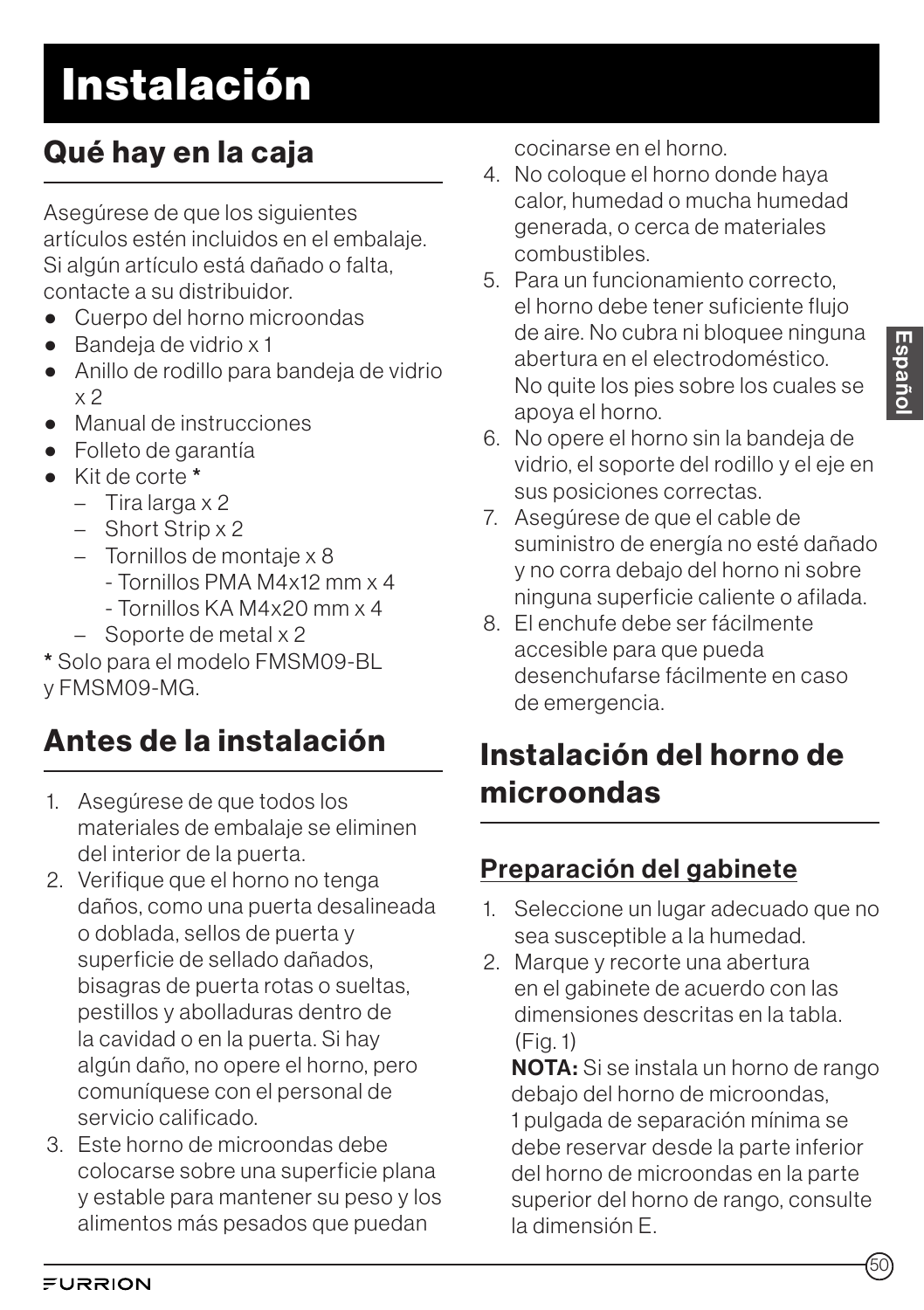# Instalación



| <b>Dimensiones</b>                                                |                                                                               |                               |                                   |                  |
|-------------------------------------------------------------------|-------------------------------------------------------------------------------|-------------------------------|-----------------------------------|------------------|
|                                                                   |                                                                               |                               |                                   |                  |
| $13\%$ "<br>(339.7mm)<br>Min. to<br>$13\%$ "<br>(352.4mm)<br>Max. | $19^{15}/16"$<br>(506.4mm)<br>Min. to<br>$20\frac{1}{4}$<br>(514.3mm)<br>Max. | $13\%$ "<br>(352.4mm)<br>Min. | $\frac{1}{2}$<br>(12.7mm)<br>Min. | (25.4mm)<br>Min. |

## Instalación del kit de ajuste

NOTA: El kit de corte solo se incluye en los modelos FMSM09-BL y FMSM09- MG. Comuníquese con el distribuidor autorizado de Furrion para comprarlo en caso de necesidad. (El número de pieza del kit de ajuste es FMSM09-SS-TK o FMSM09-BLTK)

- 1. Saque el horno de microondas y los componentes de la caja y colóquelos en una superficie plana.
- 2. Coloque los soportes metálicos izquierdo y derecho contra el microondas y fíjelos con 4 tornillos PMA M4x12 mm provistos. (Fig. 2)



3. Deslice el horno microondas en la abertura del gabinete. (Fig. 3)



4. Fije el microondas dentro del gabinete con 4 tornillos KA M4x20 mm provistos. (Fig. 4)



Español

51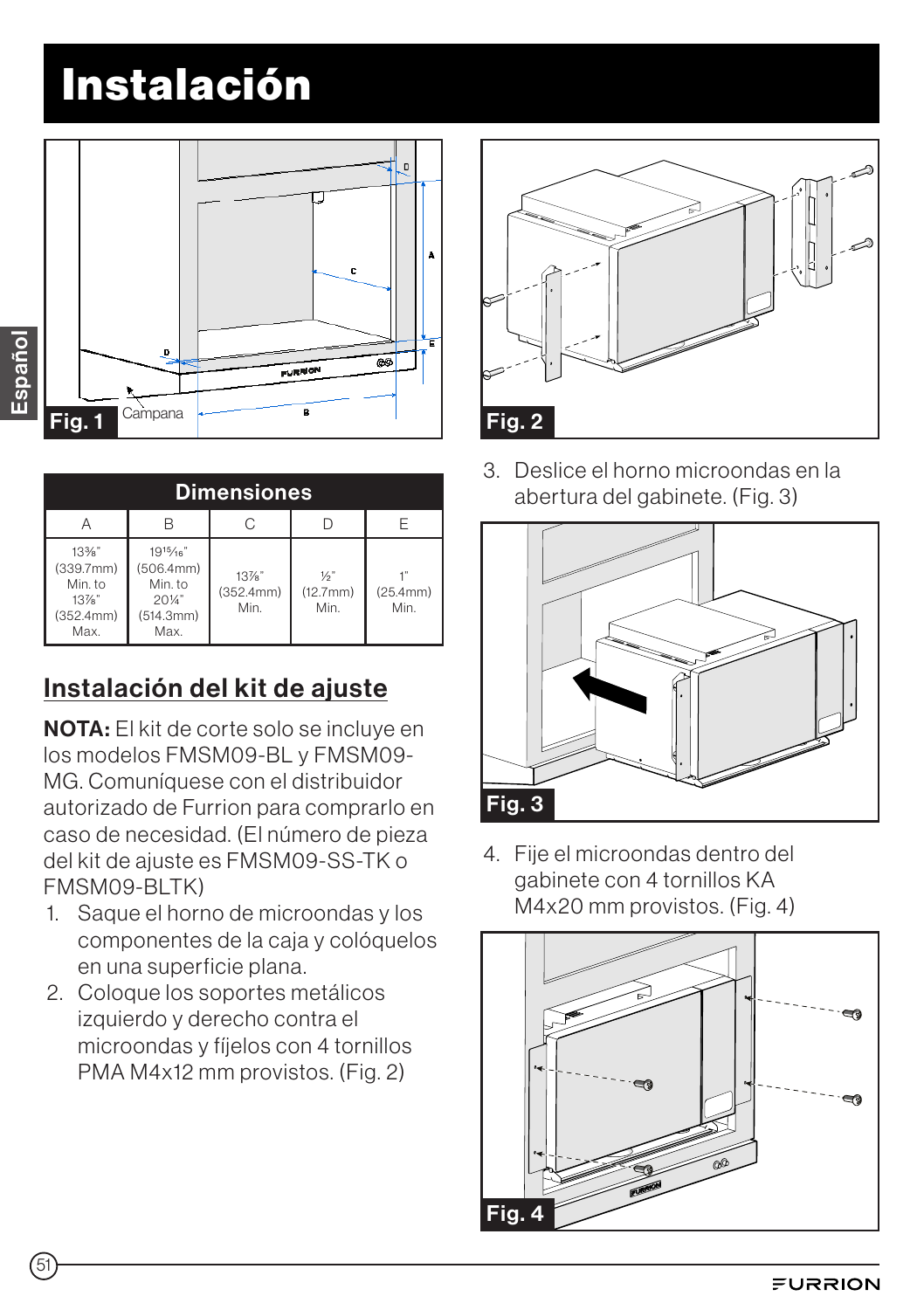# Instalación

5. Ensamble el kit de moldura como se muestra en la (Fig. 5). NOTA: NO ensamblar invertido.



6. Instale el kit de molduras montado sobre el horno de microondas y presione para asegurarlo en su lugar. (Fig. 6 y Fig. 7)





## Conexión eléctrica

Conecte el horno de microondas a un circuito dedicado de 120 voltios, 60 Hz, solo CA, 15 amp o 20 amp. Se recomienda que se proporcione un circuito separado que sirva solo al horno.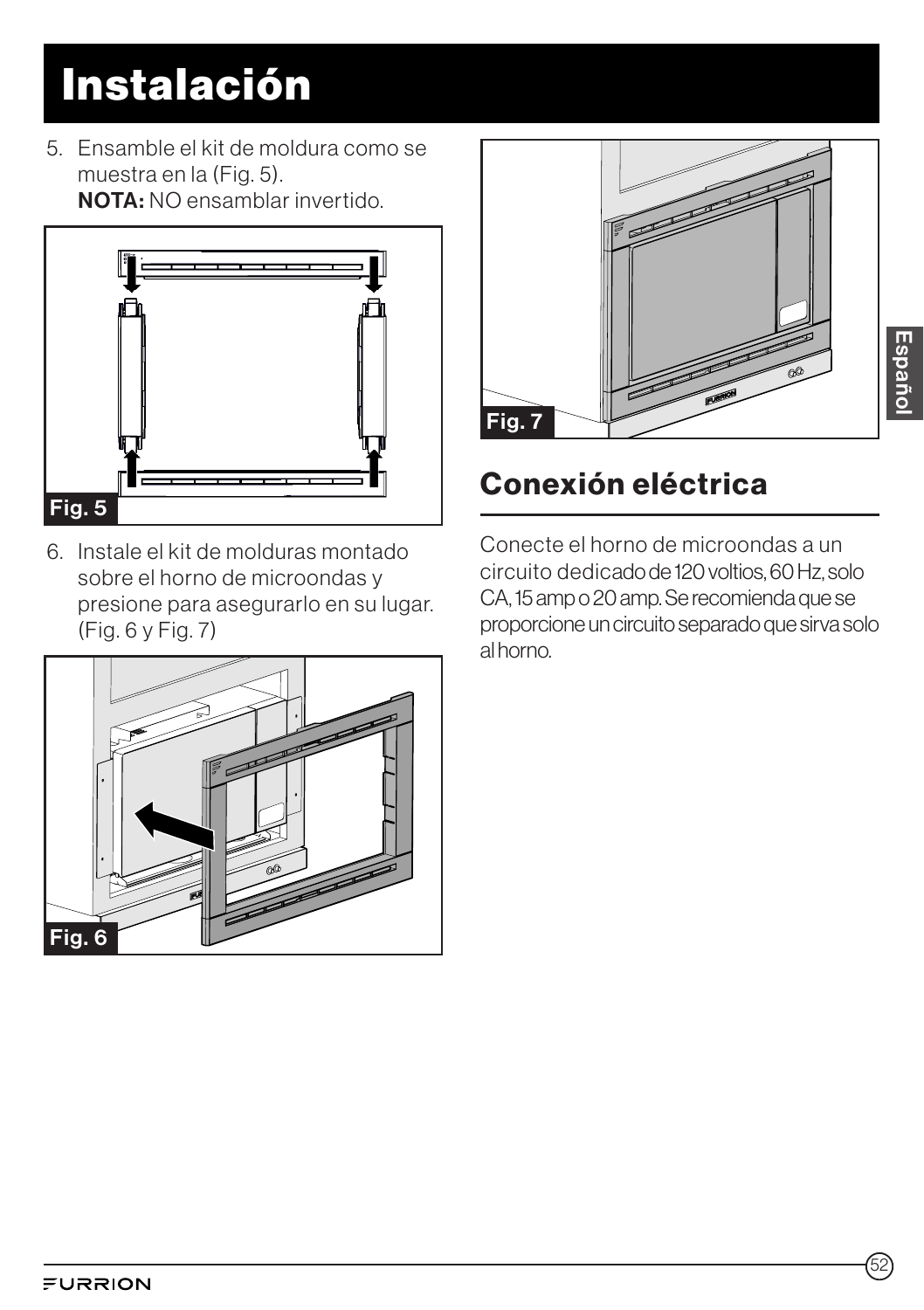# Configuración de cocción rápida

La configuración de COCCIÓN RÁPIDA le permite cocinar o recalentar alimentos automáticamente sin ingresar el nivel de potencia o el tiempo. Para porciones más pequeñas, simplemente toque el botón correspondiente e START / STOP (INICIO / DETENER). por

porciones más grandes, empuje la almohadilla dos veces. FROZEN DINNER (CENA CONGELADA), BAKED POTATO (PATATA AL HORNO) y BEVERAGE (BEBIDA) le permiten cocinar múltiples cantidades de la misma comida. Simplemente toque el botón una vez, y ENTER AMT aparecerá en la pantalla. Ingrese la cantidad de porciones y comience.

## PALOMITAS DE MAÍZ

#### Para un 3.5 oz bolsa de palomitas de microondas:

- 1. Toque POPCORN (PALOMITAS DE MAÍZ) una vez.
- 2. Presione el botón START/STOP (INICIO/DETENER).

#### Para cambiar el tiempo preestablecida para PALOMITAS DE MAÍZ:

- 1. Toque POPCORN (PALOMITAS DE MAÍZ) dos veces. ENTER TIME aparece en la pantalla.
- 2. Toque los botones numéricos para ingresar el tiempo de cocción deseado. Presione el botón START/ STOP (INICIO/DETENER).

NOTA: El tiempo más largo que puede ingresar es de 99 minutos y 99 segundos. Esta nueva configuración se establecerá como la predeterminada hasta que la restablezca o la próxima vez que encienda.

## PAPA HORNEADA

### Para papas (4 ~ 6 onzas por entrada):

- 1. Toque BAKED POTATO (PAPA HORNEADA) una vez.
- 2. Ingrese el número de papas tocando el teclado numérico del 1 al 4.
- 3. Presione el botón START/STOP (INICIO/DETENER).

#### Para las patatas grandes (8 ~ 10 oz por entradas):

- 1. Toque BAKED POTATO (PAPA HORNEADA) dos veces.
- 2. Ingrese el número de papas tocando el teclado numérico del 1 al 4.
- 3. Presione el botón START/STOP (INICIO/DETENER).

## PIZZA

#### Recalentamiento de una rebanada de pizza:

- 1. Toca PIZZA una vez.
- 2. Presione el botón START/STOP (INICIO/DETENER).

### Calentar una pizza entera congelada:

- 1. Toca PIZZA dos veces.
- 2. Presione el botón START/STOP (INICIO/DETENER).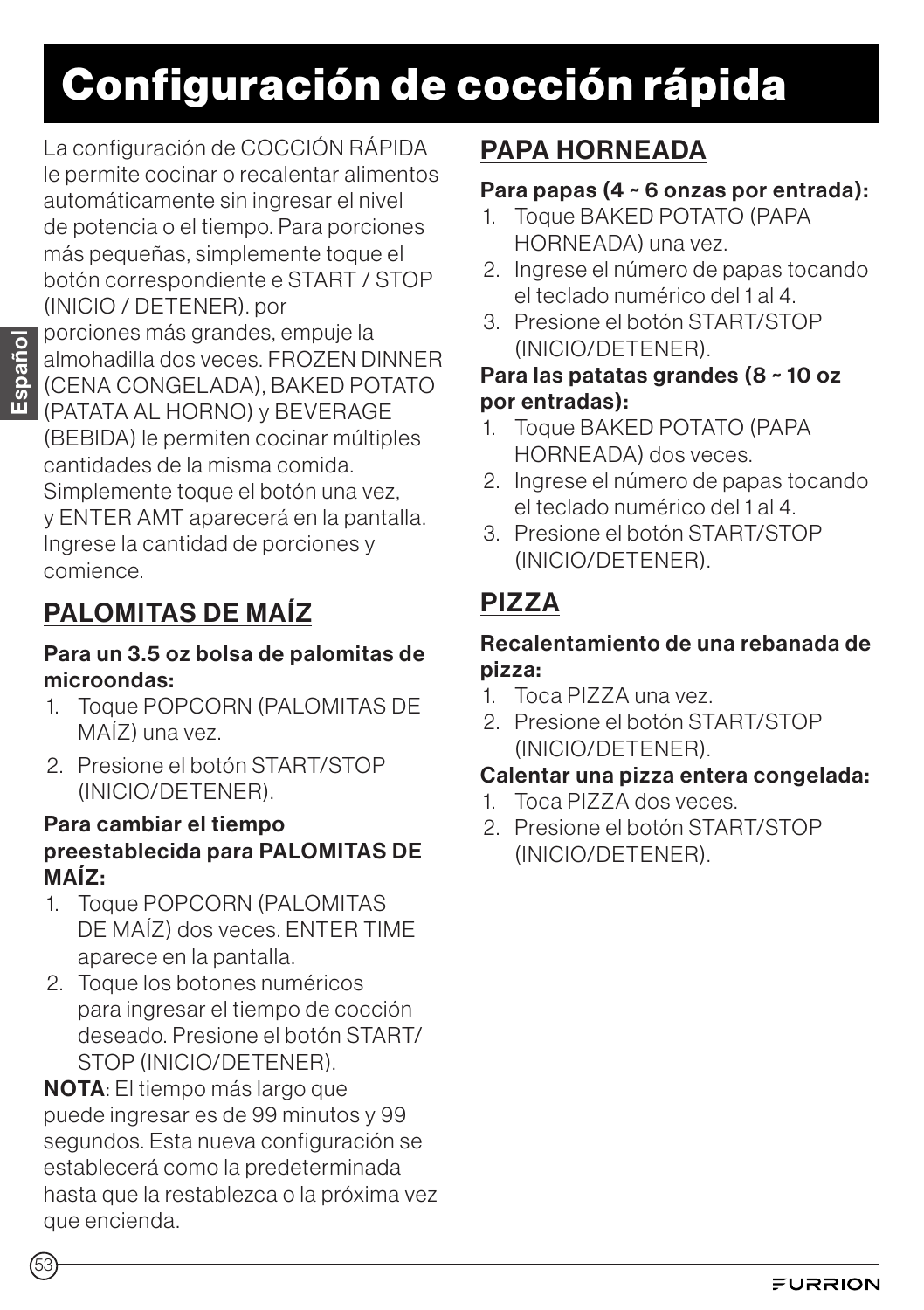# Configuración de cocción rápida

### **BEBIDAS**

### Para tazas (5 ~ 7 oz. Una taza)

- 1. Toca BEVERAGE (BEBIDA) una vez.
- 2. Ingrese el número de tazas tocando el teclado numérico del 1 al 4.
- 3. Presione el botón START/STOP (INICIO/DETENER).

### Para obtener más café (9 ~ 11 onzas por taza):

- 1. Toque BEBIDAS (BOISSON) dos veces.
- 2. Ingrese el número de tazas tocando el teclado numérico del 1 al 4.
- 3. Presione el botón START/STOP (INICIO/DETENER).

## CENA CONGELADA

#### Para una o dos cenas congeladas pequeñas (7 ~ 9 onzas por acción):

- 1. Toca FROZEN DINNER (CENA CONGELADA) una vez.
- 2. Para 1 entrada, toque el teclado numérico "1". Para 2 entradas, toque el teclado numérico "2".
- 3. Presione el botón START/STOP (INICIO/DETENER).

#### Microondas con una cena congelada más grande (10 ~ 12 onzas por acción):

- 1. Toca FROZEN DINNER (CENA CONGELADA) dos veces.
- 2. Para 1 entrada, toque el teclado numérico "1". Para 2 entradas, toque el teclado numérico "2".

3. Presione el botón START/STOP (INICIO/DETENER).

## RECALENTAR

- 1. Toque el botón REHEAT (RECALENTAR).
- 2. Presione el botón START/STOP (INICIO/DETENER).

NOTA: Esta configuración le permite recalentar un plato de restos fríos con buenos resultados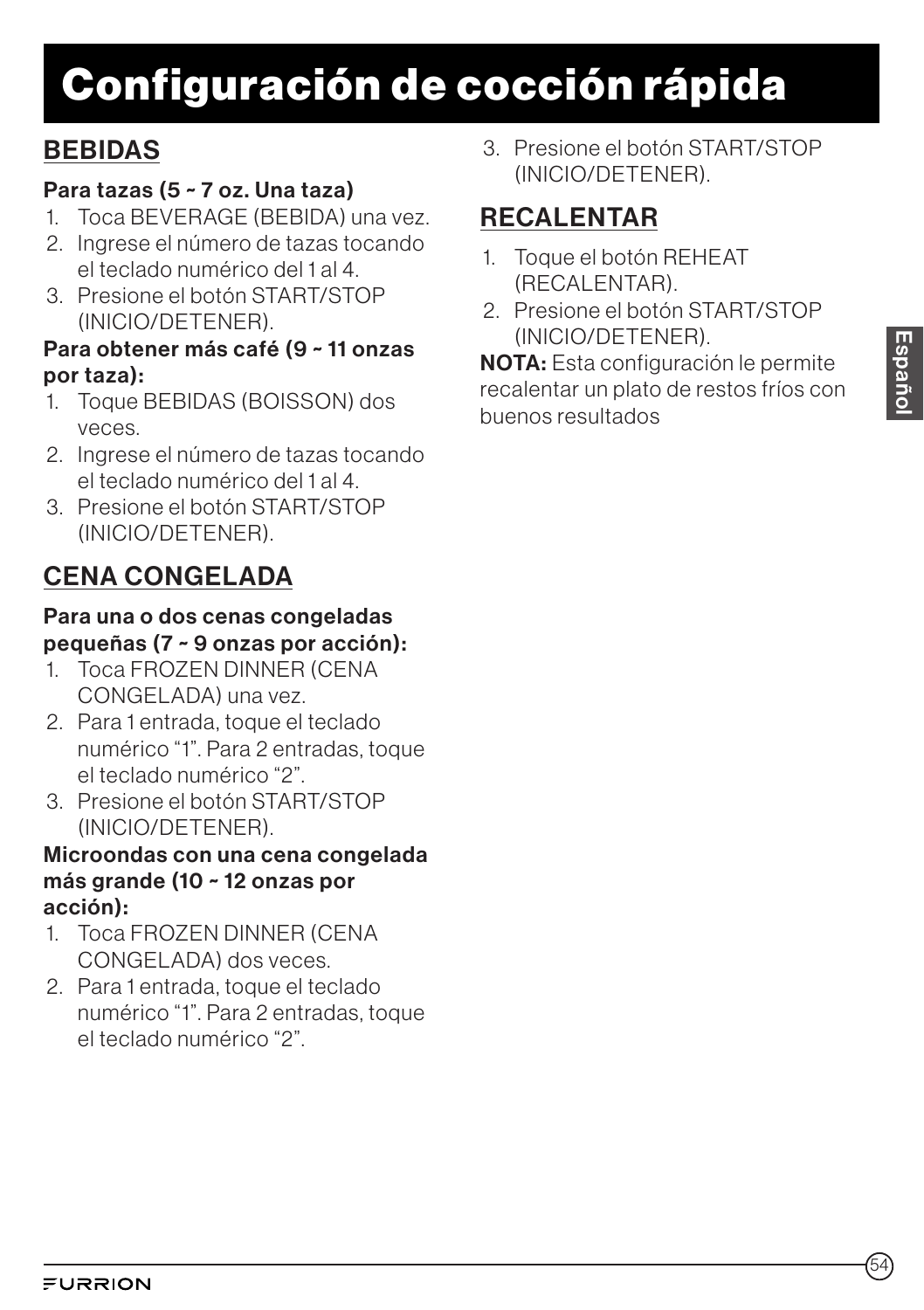#### SEÑALES DURANTE LA CONFIGURACIÓN DEL HORNO UNA SEÑAL: El horno acepta la entrada. DOS SEÑALES: El horno no acepta la entrada, verifíquelo y vuelva a intentarlo.

- Después de que un programa de cocción haya finalizado, el horno emitirá un pitido con la indicación END en la pantalla, presione cualquier tecla o abra la puerta del horno para despejarla antes de configurar otra función.
- Durante la cocción, si presiona el botón START/STOP (INICIO/ DETENER) una vez, el programa se pausará, presione, y luego presione el botón RESET (RESTABLECER), el programa se cancelará.

## AJUSTE DEL RELOJ

- 1. Toque el CLOCK (RELOJ).
- 2. Use los botones numéricos para ingresar la hora correcta.
- 3. Presione el botón del CLOCK (RELOJ) de nuevo.

NOTA: Este es un reloj de 12 horas. Cuando el horno se enchufa por primera vez o se reanuda la alimentación, la pantalla mostrará ENTER CLOCK TIME (INGRESE LA HORA). Si prefiere que no se muestre el reloj, toque RESET (RESTABLECER).

## AJUSTE DEL TEMPORIZADOR DEL HORNO

- 1. Tocar TIMER (TEMPORIZADOR).
- 2. ngrese la cantidad de tiempo tocando los botones numéricos.
- 3. Presione el botón START/STOP (INICIO/DETENER).

NOTA: El tiempo máximo de cuenta atrás que puede establecer es 99 minutos y 99 segundos.

- La cuenta regresiva de tiempo se puede ver en la pantalla durante 5 segundos antes de que vuelva a mostrarse el reloj o el tiempo de cocción.
- Después de transcurrido el tiempo de cuenta atrás, el zumbador emitirá un pitido.
- Toque TIMER (TEMPORIZADOR) y luego toque RESET (RESTABLECER) para cancelar TIMER (TEMPORIZADOR) durante el proceso del periodo de tiempo.

### CONFIGURAR UN PROGRAMA DE COCCIÓN

### A. Cocina de una etapa

- 1. Use los botones numéricos para establecer un tiempo de cocción. Puede establecer un tiempo de cocción de un segundo a 99 minutos y 99 segundos.
- 2. Si desea establecer un nivel de potencia distinto al 100%, toque POWER (ENCENDIDO), y luego use los botones numéricos para ingresar el nivel de potencia. Durante la cocción, puede verificar el nivel de energía tocando la tecla POWER.
- 3. Presione START/STOP (INICIO/ DETENER) para comenzar a cocinar. Utilice el dígito para establecer un nivel de potencia de cocción: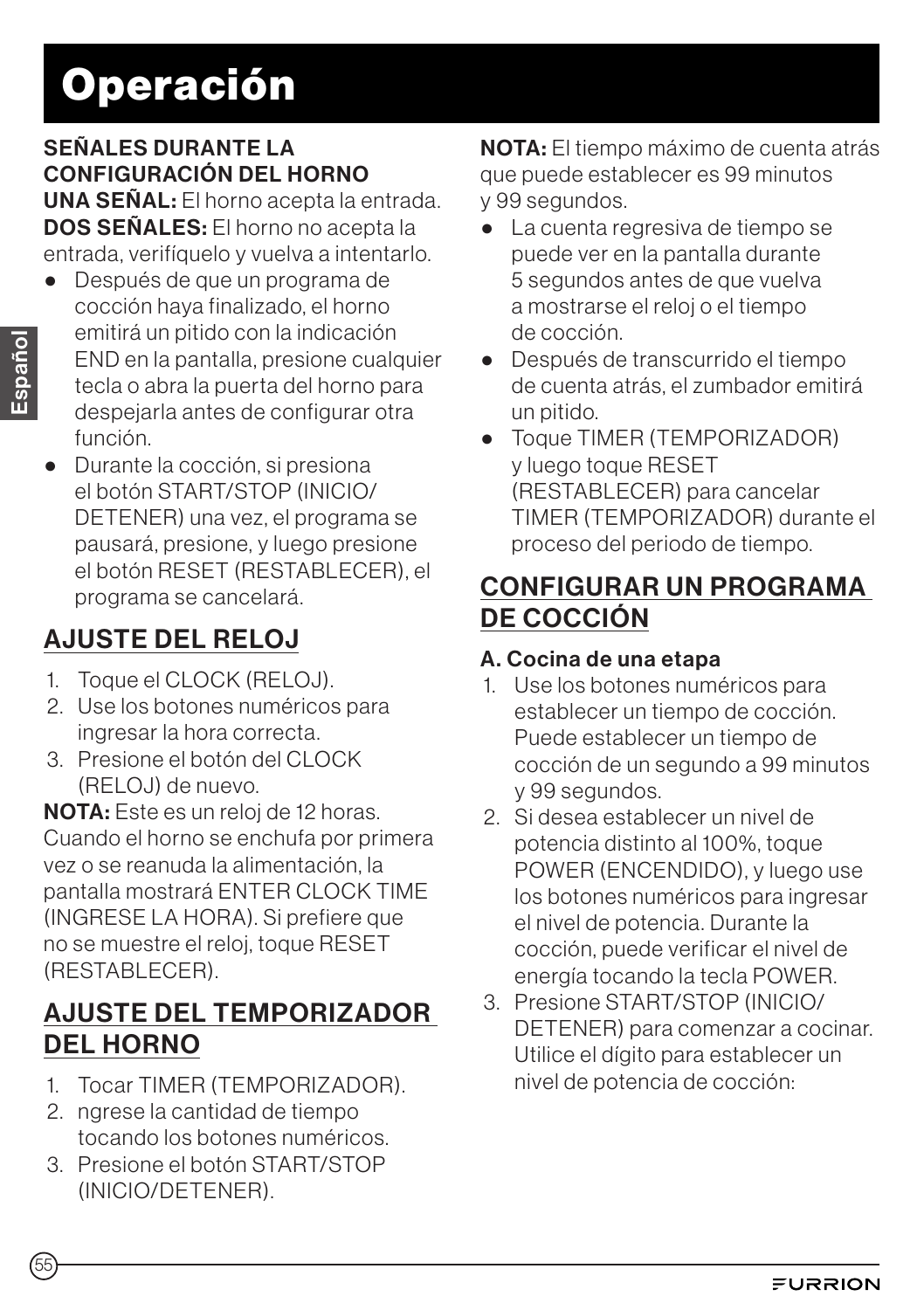| <b>Teclado</b><br>numérico | Potencia de<br>cocción |
|----------------------------|------------------------|
| 1,0                        | 100%                   |
| 9                          | 90%                    |
| 8                          | 80%                    |
| 7                          | 70%                    |
| 6                          | 60%                    |
| 5                          | 50%                    |
| $\overline{4}$             | 40%                    |
| 3                          | 30%                    |
| $\overline{2}$             | 20%                    |
| 1                          | 10%                    |
|                            | $0\%$                  |

### B. Cocina en dos etapas

Algunas cocciones requieren diferentes etapas de cocción a diferentes temperaturas.

- 1. CONFIGURACIÓN DE LA ETAPA 1: Siga los pasos 1 y 2 en "Cocción en una etapa". No toque START/STOP (INICIO/DETENER).
- 2. CONFIGURACIÓN DE LA ETAPA 2: Toque COOK (COCINAR) luego ingrese el tiempo de cocción correcto y el nivel de potencia (inferior). (La mayoría de las recetas de dos etapas usan menos potencia para la segunda etapa).
- 3. Presione el botón START/STOP (INICIO/DETENER).

## DESCONGELAMIENTO RÁPIDO

- 1. Toque SPEED DEFROST (DESCONGELAMIENTO RÁPIDO).
- 2. Ingrese el tiempo de descongelación deseado tocando el teclado numérico. El tiempo de descongelación más largo es de 99 minutos y 99 segundos.
- 3. Presione el botón START/STOP (INICIO/DETENER).

### NOTAS:

- La mitad de la descongelación, el sistema se suspenderá y emitirá un sonido para recordar a los usuarios que den vuelta los alimentos, después de eso, presione START/STOP (INICIO/DETENER) para volver a enviarlos.
- Después de SPEED DEFROST (DESCONGELAMIENTO RÁPIDO), el horno puede programarse para cambiar automáticamente a una o dos etapas de cocción.
- Para descongelar rápidamente y cocinar en una etapa, siga los pasos anteriores. Antes de tocar START/ STOP (INICIO/DETENER), presione COOK (COCINAR), ingrese la hora y el nivel de potencia y luego presione START/STOP (INICIO/DETENER).
- Para el descongelamiento rápido y la cocción en dos etapas, siga los pasos anteriores. Antes de presionar START/STOP (INICIO/DETENER), toque COOK (COCINAR), ingrese a los programas de cocción de dos etapas y luego toque START/STOP (INICIO/DETENER) para comenzar.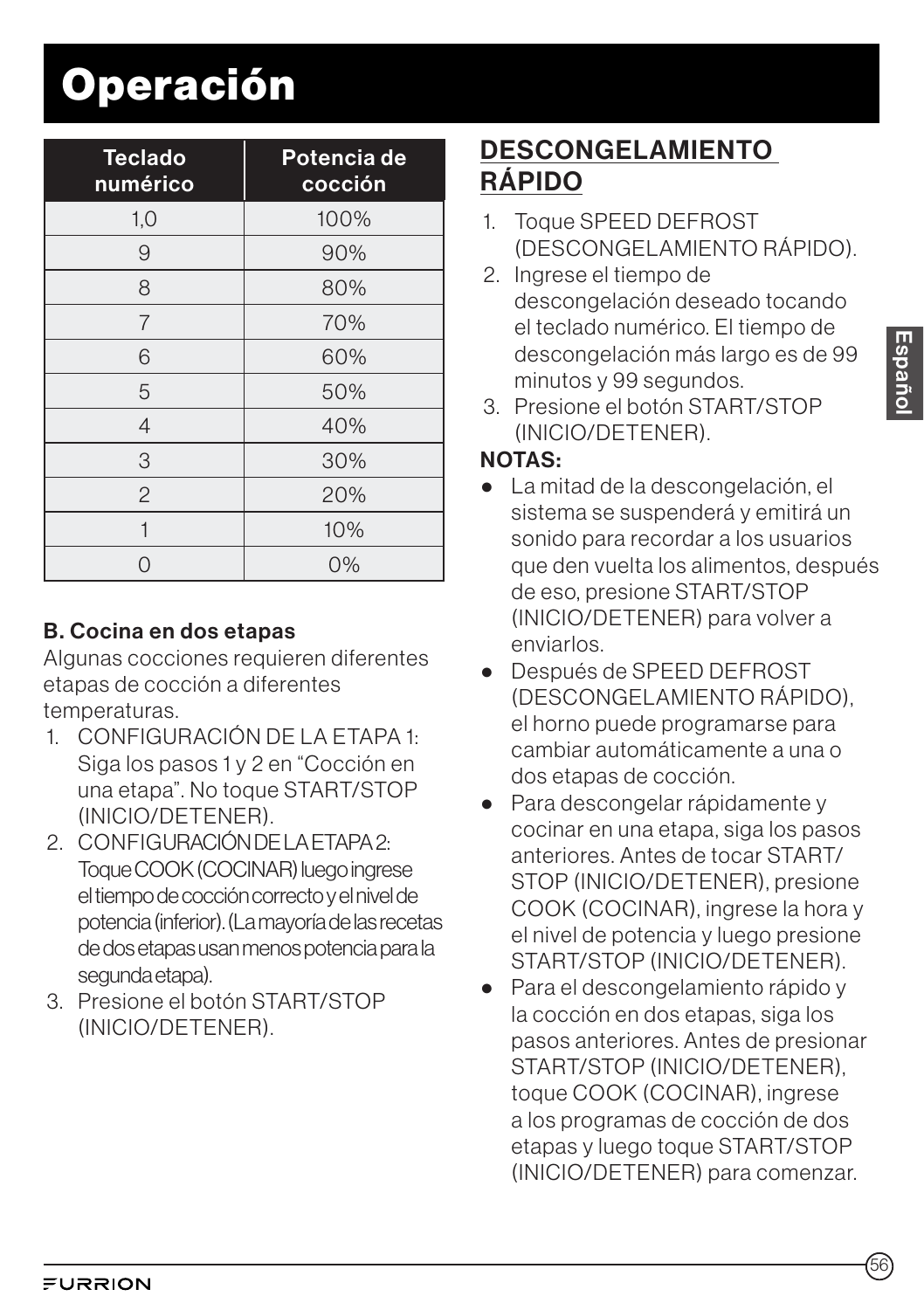## COCINAR POR PESO

- 1. Toque COOK BY WEIGHT (COCINAR POR PESO).
- 2. Ingrese el teclado numérico 1 a 3 para seleccionar el código de comida.
- 3. Ingrese el peso de los alimentos.
- 4. Presione el botón START/STOP (INICIO/DETENER).

#### Descripción de código de cocinar por peso

| <b>CÓDIGO</b> | <b>TIPO</b>         | <b>PESO</b><br><b>MÁXIMO</b> |
|---------------|---------------------|------------------------------|
|               | Carne de<br>res     | 5 lb. 16 oz                  |
| $\mathcal{P}$ | Carne de<br>cordero | $5$ lb. $16$ oz              |
| 3             | Cerdo               | $4$ lb. $0$ oz               |

### NOTAS:

- La carne debe descongelarse a temperatura refrigerada.
- El peso debe estar en libras y onzas.
- Los pesos en onzas menores que 10 deben estar precedidos por un 0. Si la etiqueta da el peso en libras solamente, cambie la fracción de libra a onzas usando la siguiente tabla.

#### Conversión de fracciones de libra a onzas

| <b>Fracciones de</b><br>una lib <u>ra</u> | Onzas                     |
|-------------------------------------------|---------------------------|
| Menos de .03                              | 0                         |
| .03 to .09                                | 1                         |
| .10 to .15                                | $\overline{2}$            |
| .16 to .21                                | 3                         |
| .22 to .27                                | $\overline{4}$            |
| .28 to .34                                | 5                         |
| .35 to .40                                | 6                         |
| .41 to .46                                | $\overline{7}$            |
| .47 to .53                                | 8                         |
| .54 to 59                                 | 9                         |
| .60 to .65                                | 10                        |
| .66 to .71                                | 11                        |
| .72 to .78                                | 12                        |
| .79 to .84                                | 13                        |
| .85 to .90                                | 14                        |
| .91 to .97                                | 15                        |
| 87. Above                                 | Ir a siguiente<br>incluso |

● Durante la cocción, el sistema pausará automáticamente y sonará Recuerde a los usuarios que den la vuelta a los alimentos, luego toque START/STOP (INICIO/DETENER) para reanudar la cocción.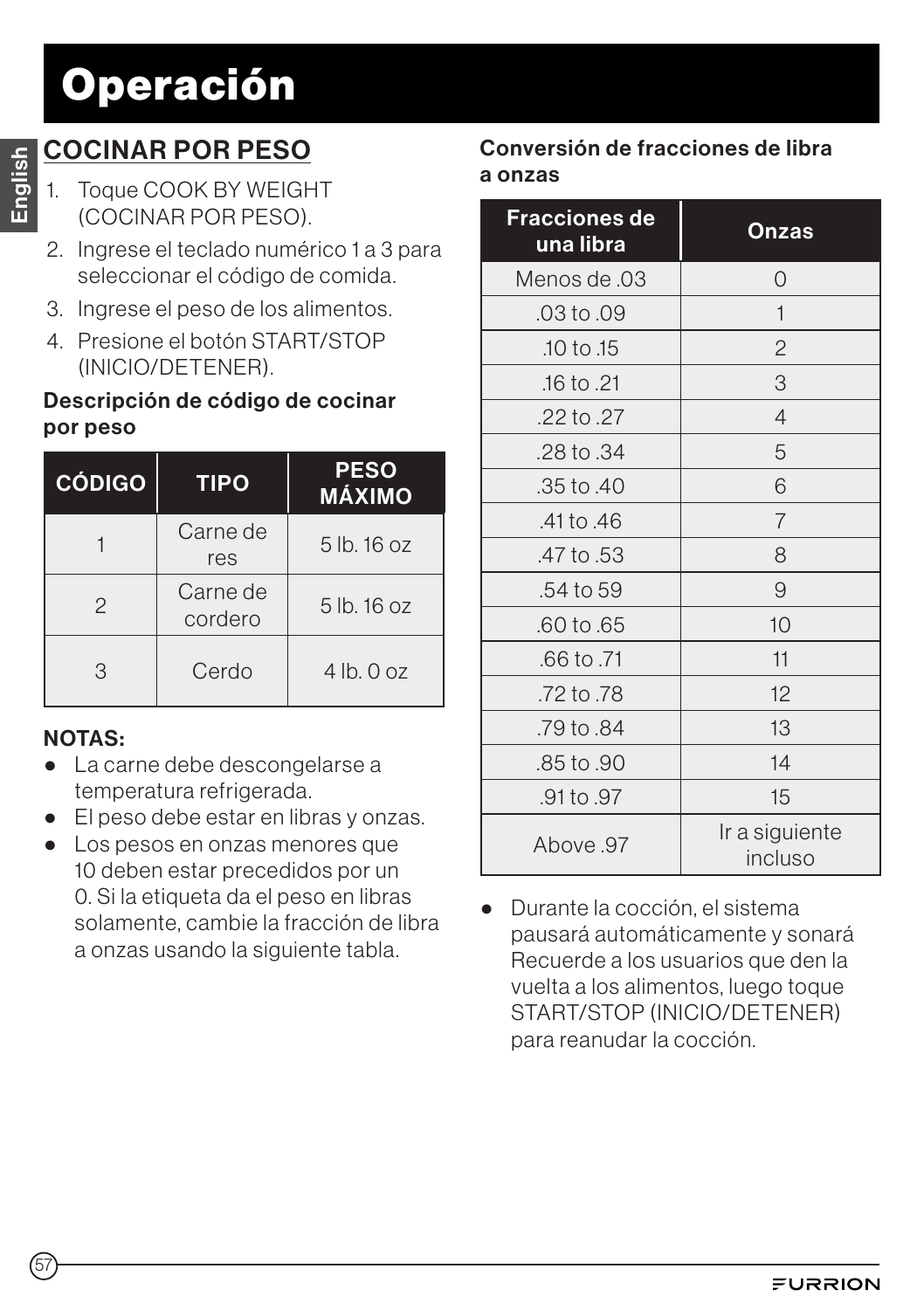## DESCONGELAR POR PESO

- 1. Presione el botón DEFROST BY WEIGHT (DESCONGELAR POR PESO).
- 2. Ingrese el peso de los alimentos tocando el teclado numérico.
- 3. Presione el botón START/STOP (INICIO/DETENER).

### NOTAS:

- El peso máximo es de 5lb. 16oz.
- El peso debe estar en libras y onzas. Peso en onzas menos que 10 debe ir precedido de un 0. Si la etiqueta da peso solo en libras, cambie la fracción de libra a onzas usando el cuadro que se muestra arriba.
- Durante la descongelación, el sistema sonará para recordarle a los usuarios que deben voltear la carne.

## AJUSTE DEL BLOQUEO INFANTIL

El bloqueo para niños evita el funcionamiento sin supervisión de los niños. Configure la función en el modo de espera.

Para configurar: En el modo de espera, mantenga presionado RESET (RESTABLECER) durante 3 segundos. LOCK (BLOQUEO) se indica en la pantalla.

Cancelar: Presione y sostenga RESET

(RESTABLECER) por 3 segundos. La indicación de LOCK (BLOQUEO) desaparece.

## PROTECCIÓN DE ADHESIÓN CLAVE

En cualquier modo, si el interruptor de membrana se cierra durante 60 segundos, el sistema se detendrá para cocinar inmediatamente, el horno volverá al modo de espera. Se escuchará un pitido y se mostrará "FAIL" (FALLA) en la pantalla. El pitido sonará cada minuto hasta la solución de problemas, presione el botón RESET (RESTABLECER) para regresar al modo de espera.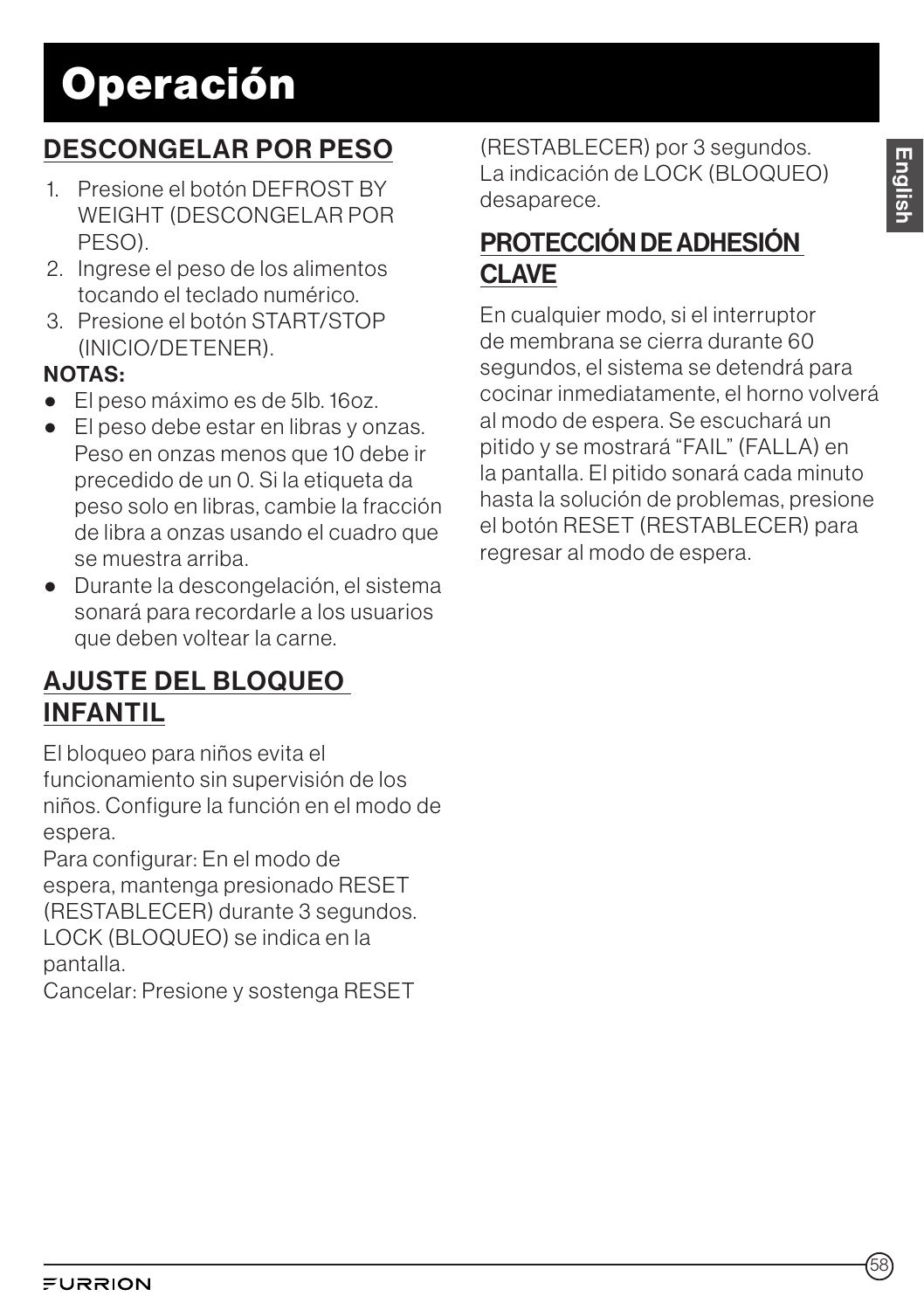# Técnicas de cocina

Su horno de microondas hace que cocinar sea más fácil que la cocina convencional, siempre que tenga estas consideraciones en mente:

## PARA MEZCLAR

Revuelva alimentos como guisos y verduras mientras cocina para distribuir el calor de manera uniforme. La comida en el exterior del plato absorbe más energía y se calienta más rápidamente, por lo que debe moverse desde el exterior hacia el centro. El horno se apagará cuando abras la puerta para remover la comida.

## ARREGLO

Disponga alimentos de forma irregular, como trozos de pollo o chuletas, con las partes más gruesas o con más carne hacia el exterior de la bandeja giratoria donde reciben más energía de microondas. Para evitar la sobrecocción, coloque las áreas delicadas, como las puntas de los espárragos, hacia el centro de la plataforma giratoria.

## ESCUDO

Proteja los alimentos con tiras angostas de papel de aluminio para evitar que se cocinen demasiado. Las áreas que necesitan protección incluyen puntas de alas de aves de corral, los extremos de las patas de las aves de corral y las esquinas de los platos cuadrados para hornear. Utilice

solo pequeñas cantidades de papel de aluminio. Las cantidades mayores pueden dañar su horno.

## PARA GIRAR

Dé vuelta a los alimentos a la mitad de la cocción para exponer todas las piezas a la energía de microondas. Esto es especialmente importante con alimentos grandes como asados.

## EN PIE

Los alimentos cocinados en el microondas acumulan calor interno y continúan cocinando durante unos minutos después de que se detiene el calentamiento. Deje reposar los alimentos para completar la cocción, especialmente alimentos como tortas y verduras enteras. Los asados necesitan este tiempo para completar la cocción en el centro

Sin sobrecocinar las áreas exteriores. Todos los líquidos, como la sopa o el chocolate caliente, deben agitarse o agitarse cuando se complete la cocción. Deje que los líquidos reposen un momento antes de servir. Cuando caliente alimentos para bebés, mezcle bien al momento de retirarlos y pruebe la temperatura antes de servirlos.

## AÑADIR HUMEDAD

La energía de microondas es atraída por las moléculas de agua. Los alimentos que tienen un contenido de humedad desigual deben cubrirse o dejarse reposar para que el calor se disperse uniformemente. Agregue una pequeña cantidad de agua para secar los alimentos y ayudarlos a cocinar.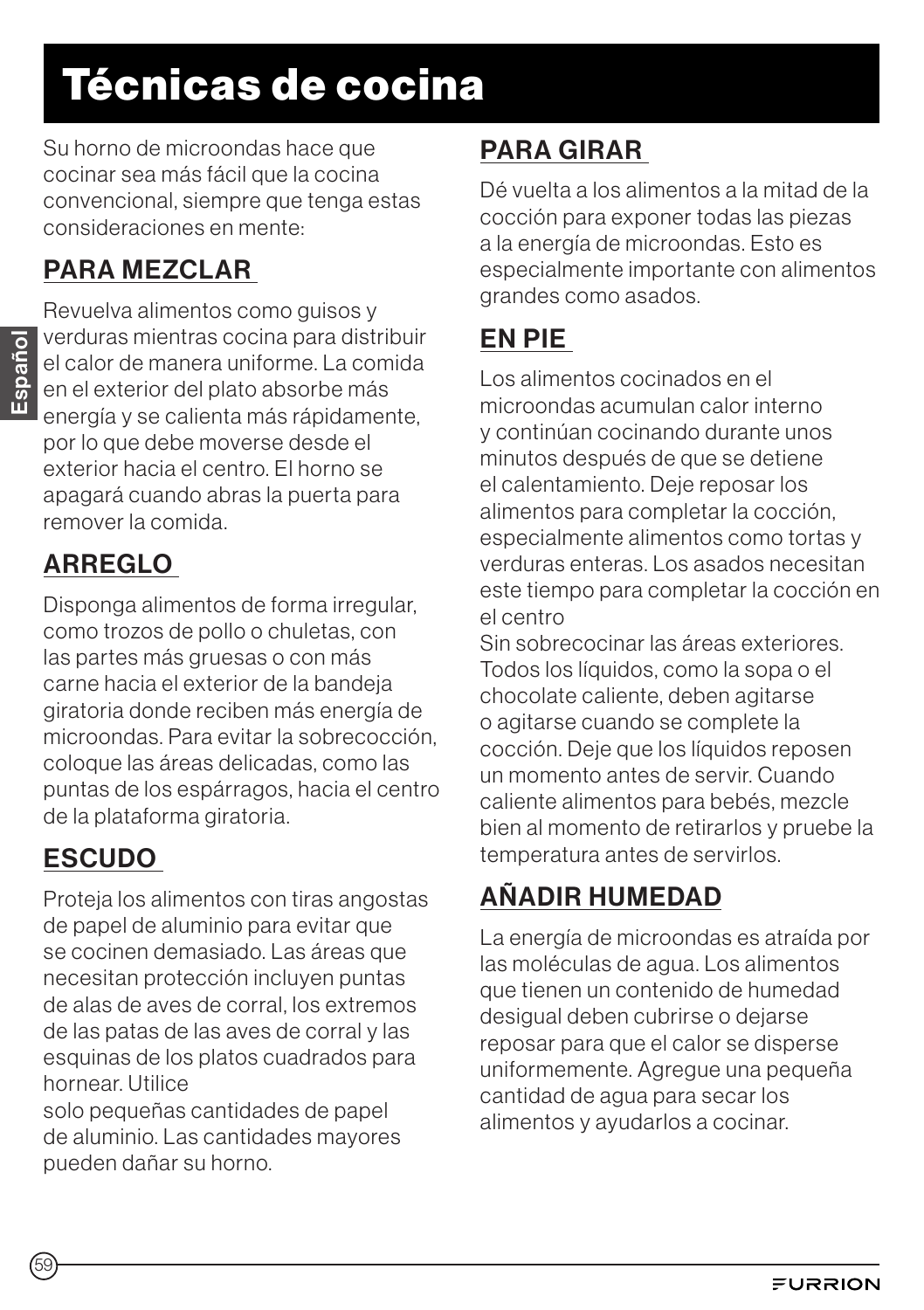# Técnicas de cocina

## Guía de utensilios

Esta sección enumera qué utensilios se pueden usar en el microondas, cuáles tienen un uso limitado por períodos cortos y cuáles no se deben usar en el microondas.

## RECOMENDADO

#### Plato de microondas para dorar

— Utilícelo para dorar el exterior de los artículos pequeños como filetes, chuletas o panqueques. Siga las instrucciones provistas con su plato para dorar.

#### Envoltura de plástico microondas

— Usar para retener el vapor Deje una pequeña abertura para que escape algo de vapor y evite colocarla directamente sobre la comida.

Toallas y servilletas de papel — Usar para calentar y cubrir a corto plazo; estos absorben el exceso de humedad y evitan las salpicaduras. No use toallas de papel recicladas, que pueden contener metal y podrían encenderse.

## Cuencos y platos de cristal y vidrio —

Use para calentar o cocinar.

Platos y tazas de papel: se usa para calentar a corto plazo a bajas temperaturas. No use papel reciclado, que puede contener metal y podría encenderse.

Papel encerado — Utilizar como una cubierta para evitar salpicaduras. Termómetros — Use as a cover to

prevent spattering.

**Thermometers** — Use solo aquellos etiquetados como "Microwave Safe" y siga todas las instrucciones. Verifique la comida en varios lugares. Los termómetros convencionales se pueden utilizar en los alimentos de microondas una vez que los alimentos se han eliminado del horno.

## USO LIMITADO

Papel de aluminio — Use tiras estrechas de papel de aluminio para evitar la sobrecocción de las áreas expuestas. Usar demasiada lámina puede dañar el horno, así que ten cuidado. Debe mantener una distancia de 1 pulgada (25,4 mm) entre Papel de aluminio y cavidad.

Cerámica, porcelana y gres — Úselos si están etiquetados como "Microwave Safe" (apto para microondas). Si no están etiquetados, pruébelos para asegurarse de que se puedan usar de forma segura. Plástico — Úselo solo si tiene la etiqueta "Microwave

Safe" (apto para microondas). Otros plásticos pueden derretirse.

## No recomendado

Frascos y botellas de vidrio — El vidrio regular es demasiado delgado para ser utilizado en un microondas. Se puede romper y causar daños y lesiones. Bolsas de papel — Estos son un peligro de incendio, a excepción de las bolsas de palomitas que están diseñadas para el uso de microondas. Platos y tazas de espuma de poliestireno: estos pueden derretirse y dejar residuos no saludables en los alimentos.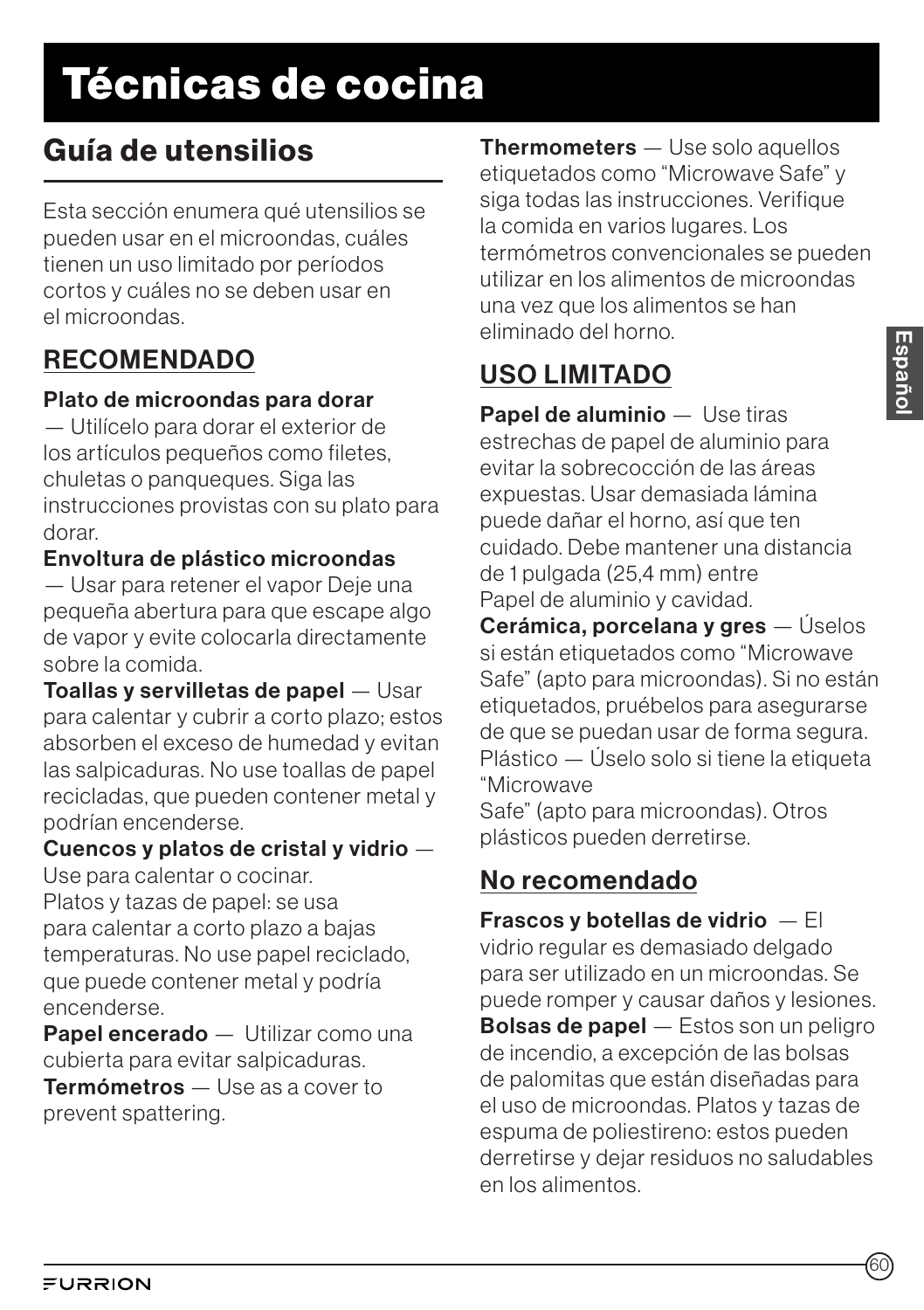# Limpieza y cuidado

Contenedores de plástico y contenedores de alimentos — Los recipientes como las tinas de margarina pueden derretirse en el microondas. Utensilios de metal — Pueden dañar tu horno. Retire todo el metal antes de cocinar.

NOTA: Si desea comprobar si un plato es seguro para el microondas, coloque el plato vacío en el horno y el microondas en HIGH (ALTO) durante 30 segundos. Un plato que se calienta mucho no debe usarse.

- 1. Apague el horno y quite el enchufe de la toma de corriente Antes de limpiar.
- 2. Mantenga el interior del horno limpio. Cuando las salpicaduras de comida o los líquidos derramados se adhieren a las paredes del horno, limpie con un paño húmedo. Se puede usar un detergente suave si el horno se ensucia mucho. Evite el uso de aerosoles y otros productos de limpieza agresivos, ya que pueden manchar, rayar u opaca la superficie de la puerta.
- 3. Las superficies externas deben limpiarse con un paño húmedo. Para evitar daños en las piezas de operación dentro del horno, no se debe permitir que el agua se filtre en las aberturas de ventilación.
- 4. Limpie la ventana a ambos lados con un paño húmedo para eliminar cualquier derrame o salpicadura.
- 5. No permita que el panel de control se moje. Limpiar con un paño suave y húmedo. Cuando limpie el panel de control, deje la puerta del horno abierta para evitar que el horno se encienda accidentalmente.
- 6. Si se acumula vapor dentro o fuera de la puerta del horno, limpie con un paño suave. Esto puede ocurrir cuando el horno de microondas funciona bajo condiciones de alta humedad. En tal caso, es normal.
- 7. En ocasiones es necesario quitar la bandeja de cristal para limpiarla. Lave la bandeja con agua jabonosa tibia o en un lavavajillas.
- 8. El anillo del rodillo y el piso del horno deben limpiarse regularmente para evitar ruidos excesivos. Simplemente limpie la superficie inferior del horno con un detergente suave. El anillo del rodillo se puede lavar con agua jabonosa suave o lavaplatos. Cuando retire el anillo del rodillo del piso de la cavidad para limpiarlo, asegúrese de volver a colocarlo en la posición correcta.
- 9. Elimine los olores de su horno combinando una taza de agua con el jugo y la piel de un limón en un recipiente hondo apto para microondas, y caliéntelo en el microondas durante 5 minutos. Seque y pula con un paño suave.
- 10. Cuando sea necesario reemplazar la luz del horno, consulte a un distribuidor para que se la reemplace.
- 11. El horno debe limpiarse regularmente y se deben eliminar los depósitos de alimentos. Si no se mantiene el horno en condiciones de limpieza, se podría deteriorar la superficie, lo que podría afectar negativamente la vida útil del electrodoméstico y provocar una situación peligrosa.
- 12. No arroje este artefacto a la basura doméstica; debe ser dispuesto en el centro de eliminación particular provisto por los municipios.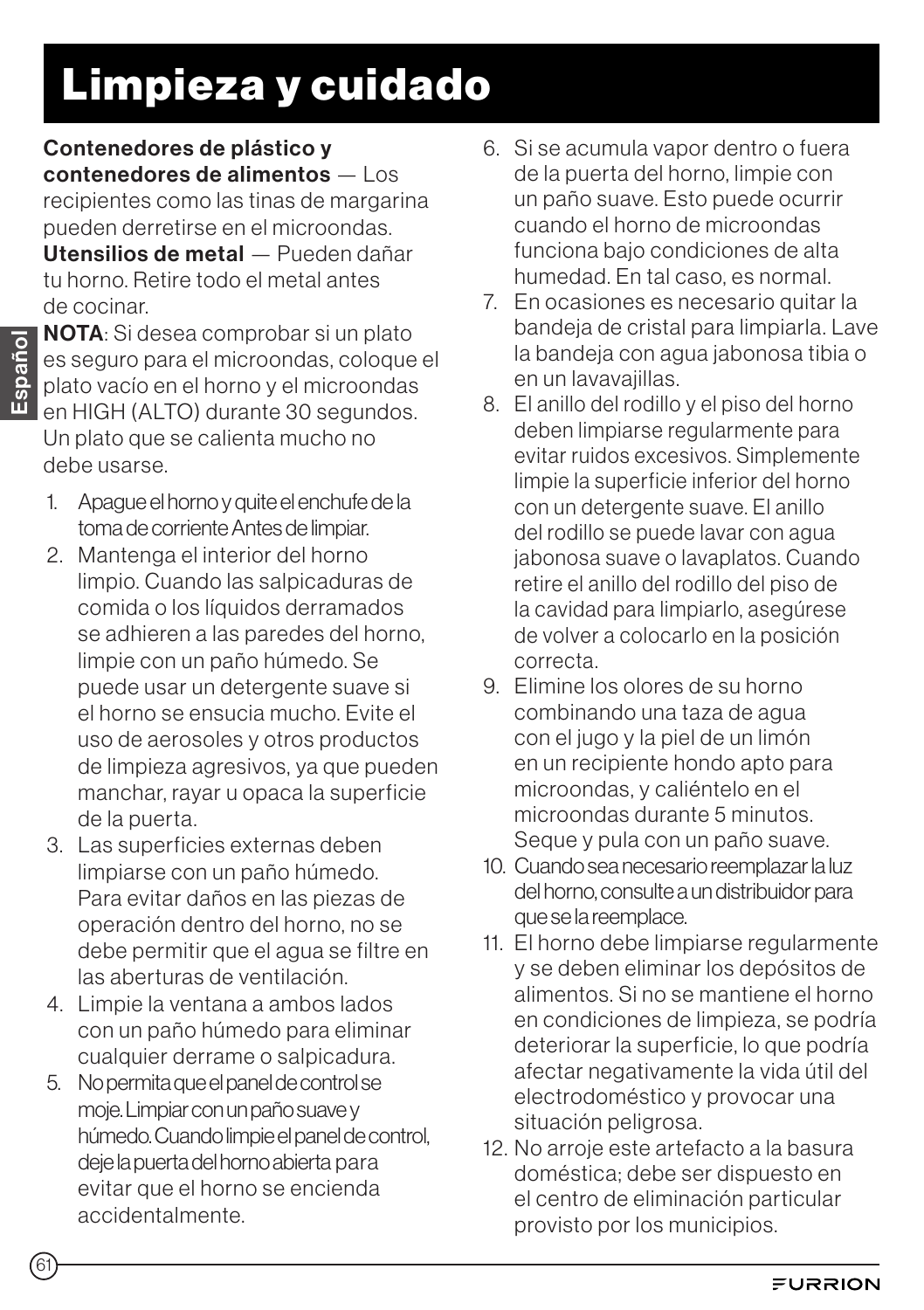# Solución de problemas

### SI EL HORNO NO FUNCIONA:

- 1. Verifique que el horno esté enchufado de forma segura. Si no es así, retire el enchufe de la toma de corriente, espere 10 segundos y vuelva a enchufarlo de forma segura.
- 2. Compruebe si hay un fusible de circuito fundido o un disyuntor principal disparado. Si parece que estas funcionan correctamente, pruebe la toma de corriente con otro aparato.
- 3. Verifique que el panel de control esté programado correctamente y que el temporizador esté configurado.
- 4. Verifique para asegurarse de que la puerta esté cerrada de forma segura y active el sistema de bloqueo de seguridad de la puerta. De lo contrario, la energía de microondas no fluirá al horno.

#### SI NINGUNO DE LO ANTERIOR RECTIFICA LA SITUACIÓN, ENTONCES PÓNGASE EN CONTACTO CON UN TÉCNICO CALIFICADO. NO TRATE DE AJUSTAR O REPARAR EL HORNO USTED MISMO.

# Especificación técnica

| <b>Especificación técnica</b>                                    |                                            |
|------------------------------------------------------------------|--------------------------------------------|
| Consumo de energía:                                              | 120V/60Hz, 1350W (MICROONDAS)              |
| Salida:                                                          | 900 W                                      |
| Frecuencia de operación:                                         | 2450 MHz                                   |
| Dimensiones exteriores<br>(Ancho×Alto×Profundidad):              | $19\%$ x $13\%$ x $14\%$ inches            |
| Dimensiones de la cavidad del<br>horno (Ancho×Alto×Profundidad): | $13\% \times 8^{11/16} \times 12\%$ inches |
| Capacidad del horno:                                             | 0.9 pies cúbicos                           |
| Uniformidad de cocina:                                           | Sistema de placa giratoria                 |
| Peso neto:                                                       | Aprox. 31.5 lbs.                           |